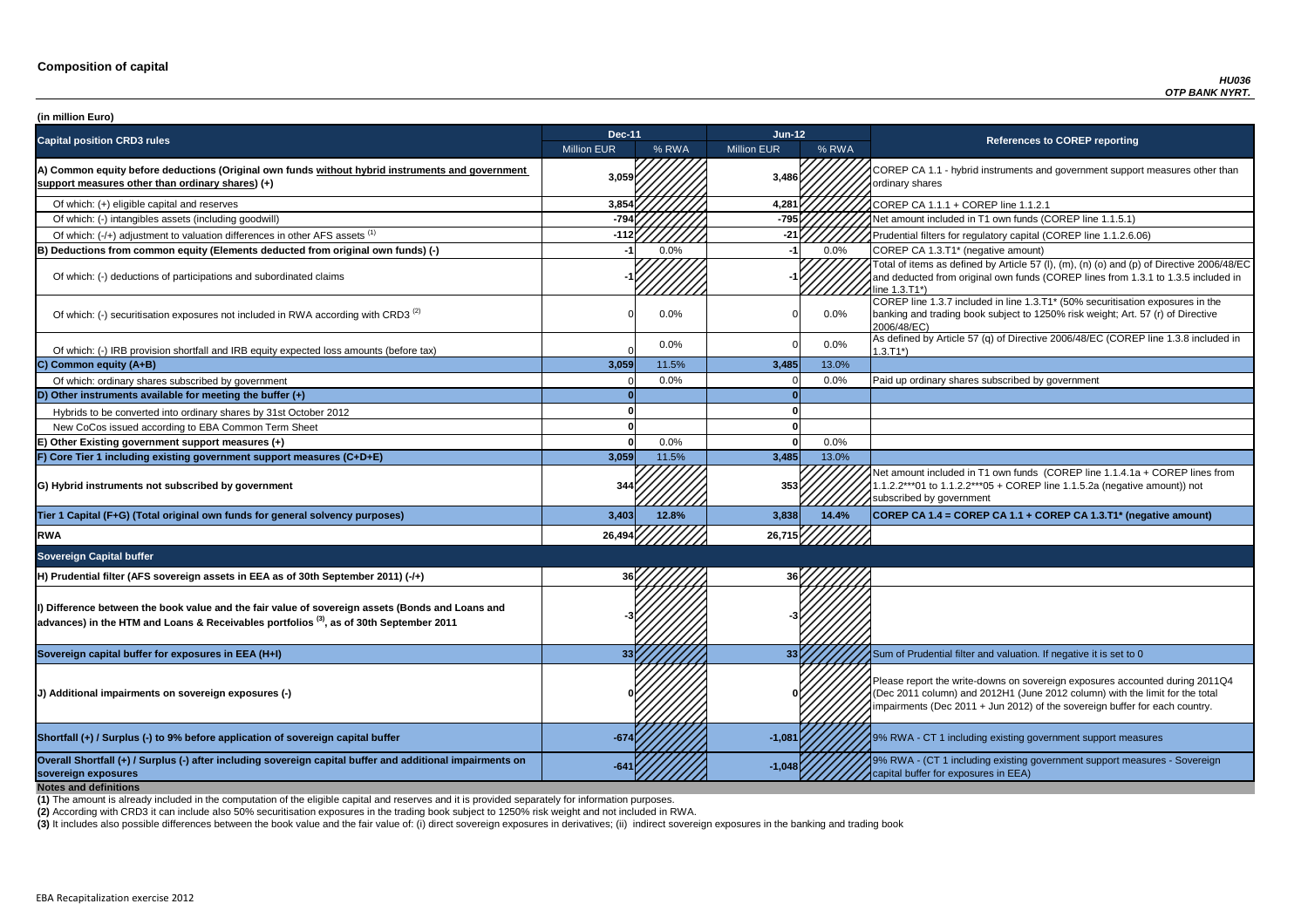### **Composition of RWA**

*HU036 OTP BANK NYRT.*

### **(in million Euro)**

|                                                  | <b>Dec-11</b> | <b>Jun-12</b> |
|--------------------------------------------------|---------------|---------------|
| Total RWA <sup>(1)</sup>                         | 26,494        | 26,715        |
| <b>RWA</b> for credit risk                       | 20,452        | 20,388        |
| <b>RWA Securitisation and re-securitisations</b> | 0             | 0             |
| <b>RWA Other credit risk</b>                     | 20,452        | 20,388        |
| <b>RWA</b> for market risk                       | 1,746         | 1,511         |
| RWA operational risk                             | 4,296         | 4,816         |
| <b>Transitional floors</b>                       | 0             | 0             |
| <b>RWA Other</b>                                 | 0             | 0             |

### **Notes and definitions**

**(1)** The RWA calculated according to CRD III can be based on models that have not yet been approved by the National Supervisory Authority.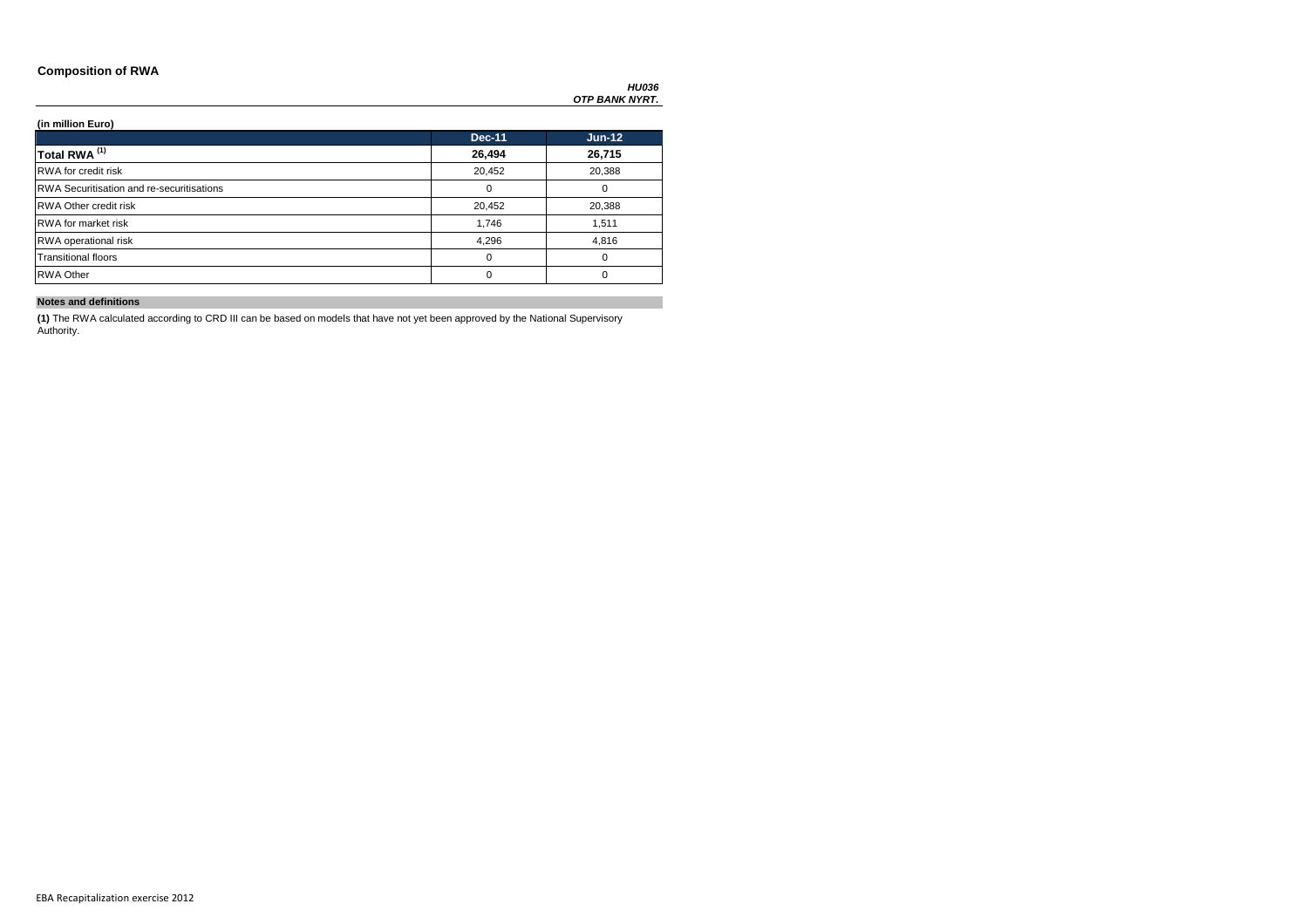#### *Dec-11 HU036 OTP BANK NYRT.*

| (in million Euro)                   |                |                      |                                                                                             |                          |                                                                            |                                                                                              |                                                                                                     |                                                                                                                    |                                                                                                                    |                                                                                              |                                                                          |                                                                                                             |                                                                                                         |                                                   |
|-------------------------------------|----------------|----------------------|---------------------------------------------------------------------------------------------|--------------------------|----------------------------------------------------------------------------|----------------------------------------------------------------------------------------------|-----------------------------------------------------------------------------------------------------|--------------------------------------------------------------------------------------------------------------------|--------------------------------------------------------------------------------------------------------------------|----------------------------------------------------------------------------------------------|--------------------------------------------------------------------------|-------------------------------------------------------------------------------------------------------------|---------------------------------------------------------------------------------------------------------|---------------------------------------------------|
|                                     |                |                      | <b>GROSS DIRECT LONG EXPOSURES</b><br>(accounting value gross of provisions) <sup>(1)</sup> |                          | other counterparties only where there is maturity matching) <sup>(1)</sup> | <b>NET DIRECT POSITIONS</b>                                                                  | (gross of provisions and write-off exposures (long) net of cash short position of sovereign debt to | <b>DIRECT SOVEREIGN</b><br><b>EXPOSURES IN</b><br><b>DERIVATIVES<sup>(1)</sup></b>                                 | <b>INDIRECT SOVEREIGN</b><br><b>EXPOSURES<sup>(3)</sup></b><br>(on and off balance sheet)                          | <b>Memo Item</b>                                                                             | Provisions and<br>write-off on                                           | <b>Prudential filter</b><br>AFS sovereign assets                                                            | Reserve<br>AFS sovereign assets                                                                         | Fair value<br>flow and f                          |
| <b>Residual Maturity</b>            | <b>Country</b> |                      | of which: loans and<br>advances in the HTM<br>and Loans and<br>receivables portfolios       |                          | of which: Available for<br>sale financial assets<br>(AFS)                  | of which: Financial<br>assets designated at fair<br>value through profit or<br>loss<br>(FVO) | of which: Financial assets<br>held for trading <sup>(2)</sup>                                       | Net position at fair values<br>(Derivatives with positive fair<br>value + Derivatives with<br>negative fair value) | Net position at fair values<br>(Derivatives with positive fair<br>value + Derivatives with<br>negative fair value) | <b>Nominal Value</b><br>Debt securities<br>in HTM and Loans<br>and Receivables<br>portfolios | Sovereign assets<br>(loans, advances<br>and debt<br>securities)<br>$(+)$ | (including the fair<br>value of Cash flow and<br>fair value hedging<br>contracts)<br>$(+/-)$ <sup>(4)</sup> | (gross the fair value of<br>Cash flow and fair<br>value hedging<br>contracts)<br>$(+/-)$ <sup>(4)</sup> | hedging o<br>on AFS <sub>s</sub><br>ass<br>$(+/-$ |
| $[0 - 3M]$                          |                | $\cap$               | $\overline{0}$                                                                              | $\Omega$                 | $\overline{0}$                                                             | $\overline{0}$                                                                               | $\Omega$                                                                                            | $\Omega$                                                                                                           | $\cap$                                                                                                             | - 0                                                                                          | 1777777777                                                               | $\overline{0}$                                                                                              | $\overline{0}$                                                                                          |                                                   |
| $[3M - 1Y]$                         |                | $\cap$               | $\Omega$                                                                                    | $\Omega$                 | $\Omega$                                                                   | $\Omega$                                                                                     | $\Omega$                                                                                            | $\Omega$                                                                                                           | $\Omega$                                                                                                           | $\overline{0}$                                                                               |                                                                          | $\Omega$                                                                                                    | $\overline{0}$                                                                                          |                                                   |
| $[1Y - 2Y]$<br>$[2Y - 3Y]$          |                | $\Omega$<br>$\Omega$ | $\Omega$<br>$\Omega$                                                                        | $\Omega$<br>$\Omega$     | $\Omega$<br>$\Omega$                                                       | $\Omega$<br>$\Omega$                                                                         | $\Omega$<br>$\Omega$                                                                                | $\Omega$<br>$\Omega$                                                                                               | $\cap$<br>$\cap$                                                                                                   | $\cap$<br>$\Omega$                                                                           |                                                                          | $\Omega$<br>$\Omega$                                                                                        | $\Omega$<br>$\Omega$                                                                                    |                                                   |
| $[3Y - 5Y]$                         | Austria        | $\Omega$             | $\Omega$                                                                                    | $\Omega$                 | $\overline{0}$                                                             | $\Omega$                                                                                     | $\Omega$                                                                                            | $\Omega$                                                                                                           | $\Omega$                                                                                                           | $\Omega$                                                                                     |                                                                          | $\Omega$                                                                                                    | $\Omega$                                                                                                |                                                   |
| [5Y - 10Y [                         |                | $\cap$<br>$\cap$     | $\Omega$                                                                                    | - റ                      | $\Omega$                                                                   | $\Omega$                                                                                     | $\Omega$<br>$\cap$                                                                                  | $\Omega$<br>$\Omega$                                                                                               | $\cap$<br>$\cap$                                                                                                   | $\Omega$                                                                                     |                                                                          | $\Omega$                                                                                                    | $\Omega$                                                                                                |                                                   |
| [10Y - more [<br>Total              |                | $\Omega$             | $\Omega$<br>$\cap$                                                                          | $\Omega$<br>$\Omega$     | $\overline{0}$<br>$\Omega$                                                 | $\Omega$<br>$\cap$                                                                           |                                                                                                     |                                                                                                                    |                                                                                                                    | $\overline{0}$<br>- 0                                                                        | <u>VIIIIIII</u> II                                                       | $\overline{0}$<br>$\Omega$                                                                                  | $\Omega$<br>$\Omega$                                                                                    |                                                   |
| $[0 - 3M]$                          |                | $\Omega$             | $\Omega$                                                                                    | $\Omega$                 | $\Omega$                                                                   | $\Omega$                                                                                     | $\Omega$                                                                                            | $\Omega$                                                                                                           | $\cap$                                                                                                             | $\overline{0}$                                                                               | 777777777                                                                | $\Omega$                                                                                                    | $\Omega$                                                                                                |                                                   |
| $[3M - 1Y]$                         |                | $\Omega$             | $\Omega$                                                                                    | $\Omega$                 | $\overline{0}$                                                             | $\Omega$                                                                                     | $\Omega$                                                                                            | $\Omega$                                                                                                           | $\Omega$                                                                                                           | $\Omega$                                                                                     |                                                                          | $\Omega$                                                                                                    | $\overline{0}$                                                                                          |                                                   |
| $[1Y - 2Y]$<br>$[2Y - 3Y]$          |                | $\Omega$<br>$\Omega$ | $\overline{0}$<br>$\Omega$                                                                  | $\Omega$<br>$\Omega$     | $\overline{0}$<br>$\overline{0}$                                           | $\overline{0}$<br>$\Omega$                                                                   | $\Omega$<br>$\Omega$                                                                                | $\Omega$<br>$\Omega$                                                                                               | $\Omega$<br>$\Omega$                                                                                               | $\overline{0}$<br>$\Omega$                                                                   |                                                                          | $\overline{0}$<br>$\overline{0}$                                                                            | $\overline{0}$<br>$\Omega$                                                                              |                                                   |
| $[3Y - 5Y]$                         | Belgium        | $\cap$               | $\Omega$                                                                                    | $\Omega$                 | $\Omega$                                                                   | $\Omega$                                                                                     | $\cap$                                                                                              | $\Omega$                                                                                                           | $\cap$                                                                                                             | $\Omega$                                                                                     |                                                                          | $\Omega$                                                                                                    | $\Omega$                                                                                                |                                                   |
| $[5Y - 10Y]$                        |                |                      | $\Omega$                                                                                    | $\Omega$                 | $\Omega$                                                                   | $\Omega$                                                                                     |                                                                                                     |                                                                                                                    |                                                                                                                    | $\Omega$                                                                                     | <i>7777777</i> 7                                                         | $\Omega$                                                                                                    | $\Omega$                                                                                                |                                                   |
| [10Y - more [<br><b>Total</b>       |                | റ<br>$\overline{0}$  | $\Omega$<br>$\Omega$                                                                        | $\Omega$<br>- 0          | $\cap$<br>$\Omega$                                                         | $\Omega$<br>$\Omega$                                                                         | $\cap$<br>$\Omega$                                                                                  | $\Omega$                                                                                                           | $\cap$<br>$\Omega$                                                                                                 | $\cap$<br>$\Omega$                                                                           | 777777777                                                                | $\Omega$<br>$\overline{0}$                                                                                  | $\Omega$<br>$\Omega$                                                                                    |                                                   |
| $[0 - 3M]$                          |                | $\overline{A}$       | $\Omega$                                                                                    |                          | $\Omega$                                                                   | $\Omega$                                                                                     | $\Omega$                                                                                            | $\Omega$                                                                                                           | 28                                                                                                                 |                                                                                              |                                                                          | $\Omega$                                                                                                    | $\Omega$                                                                                                |                                                   |
| $[3M - 1Y]$                         |                | 10<br>$\mathcal{D}$  |                                                                                             | -8<br>$\mathcal{D}$      | $\mathcal{D}$<br>ົດ                                                        | $\Omega$                                                                                     | વ                                                                                                   | $\Omega$                                                                                                           | $\Omega$                                                                                                           | - 5                                                                                          |                                                                          | $\overline{0}$                                                                                              | $\Omega$                                                                                                |                                                   |
| $[1Y - 2Y]$<br>$[2Y - 3Y]$          |                | 13                   | $\Omega$                                                                                    | 13                       | Б.                                                                         | $\Omega$<br>$\Omega$                                                                         | $\cap$                                                                                              | $\Omega$<br>$\Omega$                                                                                               | $\cap$<br>$\cap$                                                                                                   | $\mathbf{R}$                                                                                 | <i>ШЩЩ</i>                                                               | $\overline{0}$<br>$\Omega$                                                                                  | $\Omega$<br>$\overline{0}$                                                                              |                                                   |
| [3Y - 5Y                            | Bulgaria       | 29                   |                                                                                             | 27                       | 21                                                                         |                                                                                              |                                                                                                     |                                                                                                                    |                                                                                                                    |                                                                                              | \ <i>\HHHH</i>                                                           |                                                                                                             |                                                                                                         |                                                   |
| $[5Y - 10Y]$                        |                | 40                   | $\mathcal{D}$                                                                               | 37                       | 24                                                                         | $\Omega$                                                                                     | റ                                                                                                   | $\Omega$                                                                                                           | $\cap$                                                                                                             | - 6                                                                                          |                                                                          | $-1$                                                                                                        |                                                                                                         |                                                   |
| [10Y - more ]<br><b>Total</b>       |                | $\mathcal{D}$<br>98  | $\Omega$                                                                                    | $\overline{2}$<br>91     | $\overline{2}$<br>56                                                       | $\Omega$<br>$\cap$                                                                           | 23                                                                                                  |                                                                                                                    | $\Omega$<br>$\overline{28}$                                                                                        | $\cap$<br>$\overline{19}$                                                                    | 7777777                                                                  | $\Omega$<br>$-1$                                                                                            | $\Omega$                                                                                                |                                                   |
| $[0 - 3M]$                          |                | $\cap$               | $\Omega$                                                                                    | $\Omega$                 | $\Omega$                                                                   | $\Omega$                                                                                     | $\Omega$                                                                                            | $\Omega$                                                                                                           | $\Omega$                                                                                                           | $\cap$                                                                                       |                                                                          | $\Omega$                                                                                                    | $\Omega$                                                                                                |                                                   |
| $[3M - 1Y]$                         |                | $\cap$               | $\Omega$                                                                                    | $\Omega$                 | $\Omega$                                                                   | $\Omega$                                                                                     | ∩                                                                                                   | ∩                                                                                                                  | ∩                                                                                                                  | $\cap$                                                                                       | <b>17777</b>                                                             | $\Omega$                                                                                                    | $\Omega$                                                                                                |                                                   |
| $\overline{[1Y-2Y]}$<br>$[2Y - 3Y]$ |                |                      | - 0<br>$\Omega$                                                                             | $\Omega$<br>$\Omega$     | $\Omega$<br>$\Omega$                                                       | - 0<br>- 0                                                                                   | $\Omega$                                                                                            |                                                                                                                    | $\Omega$                                                                                                           | - 0                                                                                          |                                                                          | $\Omega$<br>$\Omega$                                                                                        | $\Omega$<br>$\Omega$                                                                                    |                                                   |
| $[3Y - 5Y]$                         | Cyprus         | $\cap$               | $\Omega$                                                                                    | $\Omega$                 | $\Omega$                                                                   | - 0                                                                                          | $\Omega$                                                                                            | $\Omega$                                                                                                           | $\Omega$                                                                                                           | $\cap$                                                                                       |                                                                          | $\Omega$                                                                                                    | $\Omega$                                                                                                |                                                   |
| $[5Y - 10Y]$                        |                |                      | $\Omega$                                                                                    | $\Omega$                 | $\Omega$                                                                   | $\Omega$                                                                                     | $\Omega$                                                                                            | ∩                                                                                                                  | ∩                                                                                                                  | $\cap$                                                                                       |                                                                          | $\Omega$                                                                                                    | $\Omega$                                                                                                |                                                   |
| [10Y - more [<br><b>Total</b>       |                | $\cap$<br>$\Omega$   | $\Omega$<br>- റ                                                                             | $\Omega$<br>$\Omega$     | $\Omega$<br>- 0                                                            | $\Omega$                                                                                     | $\Omega$                                                                                            | $\cap$                                                                                                             | $\Omega$                                                                                                           | $\cap$<br>$\Omega$                                                                           |                                                                          | $\Omega$<br>$\Omega$                                                                                        | $\Omega$<br>$\Omega$                                                                                    |                                                   |
| $[0 - 3M]$                          |                | $\cap$               | $\Omega$                                                                                    | $\Omega$                 | $\Omega$                                                                   | $\Omega$                                                                                     | $\Omega$                                                                                            | ∩                                                                                                                  | $\Omega$                                                                                                           | $\cap$                                                                                       |                                                                          | $\Omega$                                                                                                    | $\Omega$                                                                                                |                                                   |
| $\sqrt{3M-1Y}$                      |                | $\Omega$             | $\Omega$                                                                                    | $\Omega$                 | $\Omega$                                                                   | $\Omega$                                                                                     | $\Omega$                                                                                            | $\Omega$                                                                                                           | $\Omega$                                                                                                           | $\overline{0}$                                                                               | ///////////                                                              | $\overline{0}$                                                                                              | $\Omega$                                                                                                |                                                   |
| $[1Y - 2Y]$                         |                | $\Omega$             | $\Omega$                                                                                    | $\Omega$                 | $\overline{0}$                                                             | $\Omega$                                                                                     | - 0                                                                                                 | $\Omega$                                                                                                           | $\Omega$                                                                                                           | $\overline{0}$                                                                               |                                                                          | $\overline{0}$                                                                                              | $\overline{0}$                                                                                          |                                                   |
| $[2Y - 3Y]$<br>$[3Y - 5Y]$          | Czech Republic |                      | $\Omega$<br>$\Omega$                                                                        | $\Omega$<br>$\Omega$     | $\Omega$<br>$\overline{0}$                                                 | $\Omega$<br>$\Omega$                                                                         | ∩                                                                                                   |                                                                                                                    | $\cap$                                                                                                             | $\Omega$<br>$\Omega$                                                                         | 77777777                                                                 | $\Omega$<br>$\overline{0}$                                                                                  | $\Omega$<br>$\overline{0}$                                                                              |                                                   |
| $[5Y - 10Y]$                        |                |                      | $\Omega$                                                                                    | $\Omega$                 | $\Omega$                                                                   | $\Omega$                                                                                     | $\Omega$                                                                                            | ∩                                                                                                                  | ∩                                                                                                                  | $\Omega$                                                                                     |                                                                          | $\Omega$                                                                                                    | $\Omega$                                                                                                |                                                   |
| [10Y - more [                       |                |                      | $\Omega$                                                                                    | $\Omega$                 | $\Omega$                                                                   | $\Omega$                                                                                     |                                                                                                     | ∩                                                                                                                  | ∩                                                                                                                  | $\cap$                                                                                       | 77777777                                                                 | $\Omega$                                                                                                    | $\Omega$                                                                                                |                                                   |
| <b>Total</b><br>$[0 - 3M]$          |                | $\Omega$<br>$\cap$   | $\overline{0}$<br>$\Omega$                                                                  | $\Omega$<br>$\Omega$     | $\Omega$<br>$\Omega$                                                       | $\Omega$<br>$\Omega$                                                                         | $\Omega$<br>$\cap$                                                                                  | $\Omega$                                                                                                           | $\Omega$<br>$\cap$                                                                                                 | $\Omega$<br>$\cap$                                                                           |                                                                          | $\overline{0}$<br>$\Omega$                                                                                  | $\Omega$<br>$\Omega$                                                                                    |                                                   |
| $[3M - 1Y]$                         |                | $\cap$               | $\Omega$                                                                                    | $\cap$                   | $\Omega$                                                                   | $\Omega$                                                                                     | $\cap$                                                                                              | $\Omega$                                                                                                           | $\cap$                                                                                                             | $\Omega$                                                                                     |                                                                          | $\overline{0}$                                                                                              | $\Omega$                                                                                                |                                                   |
| $[1Y - 2Y]$                         |                | $\cap$               | $\overline{0}$                                                                              | $\Omega$                 | $\overline{0}$                                                             | $\Omega$                                                                                     | $\Omega$                                                                                            | $\Omega$                                                                                                           | $\cap$                                                                                                             | $\Omega$                                                                                     |                                                                          | $\overline{0}$                                                                                              | $\Omega$                                                                                                |                                                   |
| $\boxed{2Y - 3Y}$<br>$[3Y - 5Y]$    | Denmark        | $\cap$<br>$\cap$     | $\Omega$<br>$\Omega$                                                                        | $\Omega$<br>$\Omega$     | $\overline{0}$<br>$\Omega$                                                 | $\Omega$<br>$\Omega$                                                                         | $\Omega$<br>$\cap$                                                                                  | $\Omega$<br>$\Omega$                                                                                               | $\cap$<br>$\cap$                                                                                                   | $\Omega$<br>. വ                                                                              |                                                                          | $\overline{0}$<br>$\Omega$                                                                                  | $\Omega$<br>$\Omega$                                                                                    |                                                   |
| $[5Y - 10Y]$                        |                | $\Omega$             | $\overline{0}$                                                                              | $\Omega$                 | $\overline{0}$                                                             | $\overline{0}$                                                                               | $\Omega$                                                                                            | $\Omega$                                                                                                           | $\cap$                                                                                                             | $\Omega$                                                                                     | ,,,,,,,,,,,                                                              | $\overline{0}$                                                                                              | $\Omega$                                                                                                |                                                   |
| [10Y - more ]                       |                | $\Omega$             | $\Omega$                                                                                    | $\Omega$                 | $\overline{0}$                                                             | $\Omega$                                                                                     | $\Omega$                                                                                            | $\Omega$                                                                                                           | $\cap$                                                                                                             | $\Omega$                                                                                     | 77777777                                                                 | $\overline{0}$                                                                                              | $\Omega$                                                                                                |                                                   |
| <b>Total</b><br>$[0 - 3M]$          |                | $\Omega$<br>$\cap$   | $\Omega$                                                                                    | - 0<br>$\Omega$          | $\Omega$<br>$\Omega$                                                       | $\Omega$<br>$\Omega$                                                                         | $\Omega$<br>$\Omega$                                                                                | $\Omega$                                                                                                           | $\Omega$<br>∩                                                                                                      | $\Omega$<br>$\Omega$                                                                         |                                                                          | $\overline{0}$<br>$\Omega$                                                                                  | $\Omega$<br>$\Omega$                                                                                    |                                                   |
| $[3M - 1Y]$                         |                |                      | $\Omega$<br>$\Omega$                                                                        | $\Omega$                 | $\Omega$                                                                   | $\Omega$                                                                                     |                                                                                                     |                                                                                                                    |                                                                                                                    | $\Omega$                                                                                     |                                                                          | $\Omega$                                                                                                    | $\Omega$                                                                                                |                                                   |
| $[1Y - 2Y]$                         |                |                      | $\Omega$                                                                                    | $\Omega$                 | $\Omega$                                                                   | $\Omega$                                                                                     | $\Omega$                                                                                            | $\Omega$                                                                                                           | $\cap$                                                                                                             | $\cap$                                                                                       | レク<br>レンシン                                                               | $\Omega$                                                                                                    | $\Omega$                                                                                                |                                                   |
| $[2Y - 3Y]$                         | Estonia        | റ                    | $\Omega$                                                                                    | $\Omega$                 | $\Omega$                                                                   | $\Omega$                                                                                     | $\Omega$<br>$\Omega$                                                                                | $\Omega$                                                                                                           | $\Omega$                                                                                                           | $\cap$                                                                                       |                                                                          | $\Omega$                                                                                                    | $\Omega$                                                                                                |                                                   |
| $[3Y - 5Y]$<br>$[5Y - 10Y]$         |                |                      | $\Omega$<br>$\Omega$                                                                        | $\Omega$<br>$\Omega$     | $\Omega$<br>$\Omega$                                                       | - 0<br>$\Omega$                                                                              | $\Omega$                                                                                            | $\Omega$                                                                                                           | $\Omega$<br>$\cap$                                                                                                 | $\Omega$<br>$\cap$                                                                           | レンプ                                                                      | $\Omega$<br>$\Omega$                                                                                        | $\Omega$<br>$\Omega$                                                                                    |                                                   |
| [10Y - more [                       |                | $\cap$               | $\Omega$                                                                                    | റ                        | $\Omega$                                                                   | $\Omega$                                                                                     | $\cap$                                                                                              | $\Omega$                                                                                                           | റ                                                                                                                  | $\cap$                                                                                       | <u>/////</u>                                                             | $\Omega$                                                                                                    | $\Omega$                                                                                                |                                                   |
| <b>Total</b>                        |                | $\Omega$             | - 0                                                                                         | $\Omega$                 | - റ                                                                        |                                                                                              |                                                                                                     |                                                                                                                    |                                                                                                                    |                                                                                              |                                                                          | $\Omega$                                                                                                    | $\Omega$                                                                                                |                                                   |
| $[0 - 3M]$<br>$[3M - 1Y]$           |                | $\Omega$             | $\Omega$<br>$\Omega$                                                                        | $\cap$<br>$\overline{0}$ | $\Omega$<br>$\overline{0}$                                                 | $\Omega$<br>$\Omega$                                                                         | $\Omega$                                                                                            | $\Omega$                                                                                                           | $\Omega$                                                                                                           | $\Omega$                                                                                     | <i><u>VIIIIIIII</u></i>                                                  | $\Omega$<br>$\overline{0}$                                                                                  | $\cap$<br>$\overline{0}$                                                                                |                                                   |
| $[1Y - 2Y]$                         |                | $\Omega$             | $\overline{0}$                                                                              | $\overline{0}$           | $\overline{0}$                                                             | $\overline{0}$                                                                               | $\Omega$                                                                                            | $\Omega$                                                                                                           | $\Omega$                                                                                                           | $\overline{0}$                                                                               | <b>Contractor</b>                                                        | $\overline{0}$                                                                                              | $\overline{0}$                                                                                          |                                                   |
| $[2Y - 3Y]$                         | Finland        | $\Omega$             | $\overline{0}$                                                                              | $\Omega$                 | $\overline{0}$                                                             | $\Omega$                                                                                     | $\Omega$                                                                                            | $\Omega$                                                                                                           | $\Omega$                                                                                                           | $\overline{0}$                                                                               |                                                                          | $\overline{0}$                                                                                              | $\Omega$                                                                                                |                                                   |
| [3Y - 5Y [                          |                | $\Omega$             | $\overline{0}$                                                                              | - 0                      | $\overline{0}$                                                             | - 0                                                                                          | $\Omega$                                                                                            | $\Omega$                                                                                                           | $\Omega$                                                                                                           | $\Omega$                                                                                     |                                                                          | $\overline{0}$                                                                                              | $\Omega$                                                                                                | $\cap$<br>$\cap$                                  |
| $[5Y - 10Y]$<br>$[10Y - more]$      |                |                      | $\overline{0}$<br>$\Omega$                                                                  | $\Omega$<br>$\Omega$     | $\Omega$<br>$\Omega$                                                       | $\Omega$<br>$\Omega$                                                                         |                                                                                                     | $\Omega$<br>∩                                                                                                      | $\Omega$<br>$\Omega$                                                                                               | $\Omega$                                                                                     |                                                                          | $\Omega$<br>$\Omega$                                                                                        | $\Omega$<br>$\Omega$                                                                                    | $\cap$                                            |
| <b>Total</b>                        |                | $\Omega$             | $\Omega$                                                                                    |                          | $\overline{0}$                                                             |                                                                                              |                                                                                                     |                                                                                                                    |                                                                                                                    |                                                                                              |                                                                          | $\Omega$                                                                                                    |                                                                                                         |                                                   |

| <b>DIRECT SOVEREIGN</b><br><b>EXPOSURES IN</b><br><b>DERIVATIVES<sup>(1)</sup></b><br>Net position at fair values<br>(Derivatives with positive fair<br>value + Derivatives with<br>negative fair value) | <b>INDIRECT SOVEREIGN</b><br><b>EXPOSURES<sup>(3)</sup></b><br>(on and off balance sheet)<br>Net position at fair values<br>(Derivatives with positive fair<br>value + Derivatives with<br>negative fair value) | <b>Memo Item</b><br><b>Nominal Value</b><br>Debt securities<br>in HTM and Loans<br>and Receivables<br>portfolios | Provisions and<br>write-off on<br>Sovereign assets<br>(Ioans, advances<br>and debt<br>securities)<br>$(+)$ | <b>Prudential filter</b><br>AFS sovereign assets<br>(including the fair<br>value of Cash flow and<br>fair value hedging<br>contracts)<br>$(+/-)$ <sup>(4)</sup> | Reserve<br>AFS sovereign assets<br>(gross the fair value of<br>Cash flow and fair<br>value hedging<br>contracts)<br>$(+/-)$ <sup>(4)</sup> | Fair value of Cash<br>flow and fair value<br>hedging contracts<br>on AFS sovereign<br>assets<br>$(+/-)$ <sup>(4)</sup> |
|----------------------------------------------------------------------------------------------------------------------------------------------------------------------------------------------------------|-----------------------------------------------------------------------------------------------------------------------------------------------------------------------------------------------------------------|------------------------------------------------------------------------------------------------------------------|------------------------------------------------------------------------------------------------------------|-----------------------------------------------------------------------------------------------------------------------------------------------------------------|--------------------------------------------------------------------------------------------------------------------------------------------|------------------------------------------------------------------------------------------------------------------------|
| 0                                                                                                                                                                                                        | 0                                                                                                                                                                                                               | $\mathbf 0$                                                                                                      |                                                                                                            | $\mathbf 0$                                                                                                                                                     | 0                                                                                                                                          | 0                                                                                                                      |
| $\mathbf 0$                                                                                                                                                                                              | $\mathbf 0$                                                                                                                                                                                                     | $\boldsymbol{0}$                                                                                                 |                                                                                                            | $\mathbf 0$                                                                                                                                                     | 0                                                                                                                                          | $\mathbf 0$                                                                                                            |
| $\mathbf 0$                                                                                                                                                                                              | $\pmb{0}$                                                                                                                                                                                                       | $\mathbf 0$                                                                                                      |                                                                                                            | $\mathbf 0$                                                                                                                                                     | $\mathbf 0$                                                                                                                                | $\mathbf 0$                                                                                                            |
| $\mathbf 0$                                                                                                                                                                                              | $\pmb{0}$                                                                                                                                                                                                       | $\mathbf 0$                                                                                                      |                                                                                                            | $\mathbf 0$                                                                                                                                                     | $\mathbf 0$                                                                                                                                | $\mathbf 0$                                                                                                            |
| $\mathbf 0$                                                                                                                                                                                              | $\pmb{0}$                                                                                                                                                                                                       | $\pmb{0}$                                                                                                        |                                                                                                            | $\mathbf 0$                                                                                                                                                     | $\mathbf 0$                                                                                                                                | $\mathbf 0$                                                                                                            |
| $\mathbf 0$<br>$\mathbf 0$                                                                                                                                                                               | $\mathbf 0$<br>$\mathbf 0$                                                                                                                                                                                      | $\mathbf 0$<br>0                                                                                                 |                                                                                                            | $\mathbf 0$<br>$\mathbf 0$                                                                                                                                      | $\overline{0}$<br>$\overline{0}$                                                                                                           | $\mathbf 0$<br>$\mathbf 0$                                                                                             |
| $\mathbf{0}$                                                                                                                                                                                             | $\overline{0}$                                                                                                                                                                                                  | $\overline{0}$                                                                                                   | $\Omega$                                                                                                   | $\overline{0}$                                                                                                                                                  | $\overline{0}$                                                                                                                             | $\overline{0}$                                                                                                         |
| $\mathbf 0$                                                                                                                                                                                              | $\mathbf 0$                                                                                                                                                                                                     | $\boldsymbol{0}$                                                                                                 |                                                                                                            | $\mathbf 0$                                                                                                                                                     | $\mathbf 0$                                                                                                                                | $\mathbf 0$                                                                                                            |
| $\mathbf 0$                                                                                                                                                                                              | $\mathbf 0$                                                                                                                                                                                                     | 0                                                                                                                |                                                                                                            | $\mathbf 0$                                                                                                                                                     | $\mathbf 0$                                                                                                                                | $\mathbf 0$                                                                                                            |
| $\mathbf 0$                                                                                                                                                                                              | $\mathbf 0$                                                                                                                                                                                                     | 0                                                                                                                |                                                                                                            | $\mathbf 0$                                                                                                                                                     | $\mathbf 0$                                                                                                                                | $\mathbf 0$                                                                                                            |
| $\mathbf 0$                                                                                                                                                                                              | $\mathbf 0$                                                                                                                                                                                                     | $\mathbf 0$                                                                                                      |                                                                                                            | $\mathbf 0$                                                                                                                                                     | $\mathbf 0$                                                                                                                                | $\mathbf 0$                                                                                                            |
| $\mathbf 0$                                                                                                                                                                                              | $\mathbf 0$                                                                                                                                                                                                     | $\mathbf 0$                                                                                                      |                                                                                                            | $\mathbf 0$                                                                                                                                                     | $\mathbf 0$                                                                                                                                | $\mathbf 0$                                                                                                            |
| $\mathbf 0$                                                                                                                                                                                              | 0                                                                                                                                                                                                               | $\mathbf 0$                                                                                                      |                                                                                                            | $\mathbf 0$                                                                                                                                                     | $\overline{0}$                                                                                                                             | $\mathbf 0$                                                                                                            |
| $\pmb{0}$                                                                                                                                                                                                | $\mathbf 0$                                                                                                                                                                                                     | $\pmb{0}$                                                                                                        |                                                                                                            | $\mathbf 0$                                                                                                                                                     | $\mathbf 0$                                                                                                                                | $\mathbf 0$                                                                                                            |
| $\mathbf{0}$                                                                                                                                                                                             | $\overline{0}$                                                                                                                                                                                                  | $\overline{0}$                                                                                                   | $\Omega$                                                                                                   | $\overline{0}$                                                                                                                                                  | $\overline{0}$                                                                                                                             | $\overline{0}$                                                                                                         |
| $\mathbf 0$<br>$\mathbf 0$                                                                                                                                                                               | 28<br>$\mathbf 0$                                                                                                                                                                                               | 1<br>5                                                                                                           |                                                                                                            | $\mathbf 0$<br>$\mathbf 0$                                                                                                                                      | $\mathbf 0$<br>$\overline{0}$                                                                                                              | $\mathbf 0$<br>$\mathbf 0$                                                                                             |
| $\mathbf 0$                                                                                                                                                                                              | $\mathbf 0$                                                                                                                                                                                                     | $\mathbf{1}$                                                                                                     |                                                                                                            | $\overline{0}$                                                                                                                                                  | $\overline{0}$                                                                                                                             | $\mathbf 0$                                                                                                            |
| $\mathbf 0$                                                                                                                                                                                              | $\mathbf 0$                                                                                                                                                                                                     | 3                                                                                                                |                                                                                                            | $\mathbf 0$                                                                                                                                                     | $\mathbf 0$                                                                                                                                | $\mathbf 0$                                                                                                            |
| $\mathbf{0}$                                                                                                                                                                                             | $\Omega$                                                                                                                                                                                                        | $\overline{2}$                                                                                                   |                                                                                                            | $\Omega$                                                                                                                                                        | $\Omega$                                                                                                                                   | $\Omega$                                                                                                               |
| 0                                                                                                                                                                                                        | 0                                                                                                                                                                                                               | 6                                                                                                                |                                                                                                            | -1                                                                                                                                                              |                                                                                                                                            | 0                                                                                                                      |
| 0                                                                                                                                                                                                        | $\mathbf 0$                                                                                                                                                                                                     | $\mathbf 0$                                                                                                      |                                                                                                            | $\Omega$                                                                                                                                                        | $\Omega$                                                                                                                                   | 0                                                                                                                      |
| $\mathbf{0}$                                                                                                                                                                                             | 28                                                                                                                                                                                                              | 19                                                                                                               | $\overline{0}$                                                                                             | $-1$                                                                                                                                                            |                                                                                                                                            | $\overline{0}$                                                                                                         |
| $\mathbf 0$                                                                                                                                                                                              | 0                                                                                                                                                                                                               | 0                                                                                                                |                                                                                                            | $\mathbf 0$                                                                                                                                                     | 0                                                                                                                                          | 0                                                                                                                      |
| 0                                                                                                                                                                                                        | 0                                                                                                                                                                                                               | $\boldsymbol{0}$                                                                                                 |                                                                                                            | $\mathbf 0$                                                                                                                                                     | 0                                                                                                                                          | $\mathbf 0$                                                                                                            |
| $\mathbf 0$<br>$\mathbf 0$                                                                                                                                                                               | 0<br>0                                                                                                                                                                                                          | $\pmb{0}$<br>$\pmb{0}$                                                                                           |                                                                                                            | $\mathbf 0$<br>$\mathbf 0$                                                                                                                                      | 0<br>0                                                                                                                                     | $\mathbf 0$<br>0                                                                                                       |
| $\mathbf 0$                                                                                                                                                                                              | $\mathbf 0$                                                                                                                                                                                                     | $\pmb{0}$                                                                                                        |                                                                                                            | $\mathbf 0$                                                                                                                                                     | 0                                                                                                                                          | 0                                                                                                                      |
| $\mathbf 0$                                                                                                                                                                                              | $\mathbf 0$                                                                                                                                                                                                     | $\boldsymbol{0}$                                                                                                 |                                                                                                            | $\mathbf 0$                                                                                                                                                     | 0                                                                                                                                          | 0                                                                                                                      |
| $\mathbf 0$                                                                                                                                                                                              | 0                                                                                                                                                                                                               | $\mathbf 0$                                                                                                      |                                                                                                            | 0                                                                                                                                                               | 0                                                                                                                                          | 0                                                                                                                      |
| $\mathbf{0}$                                                                                                                                                                                             | $\overline{0}$                                                                                                                                                                                                  | $\boldsymbol{0}$                                                                                                 | $\mathbf{0}$                                                                                               | $\overline{0}$                                                                                                                                                  | $\overline{0}$                                                                                                                             | $\overline{0}$                                                                                                         |
| $\mathbf 0$                                                                                                                                                                                              | 0                                                                                                                                                                                                               | 0                                                                                                                |                                                                                                            | 0                                                                                                                                                               | 0                                                                                                                                          | 0                                                                                                                      |
| $\mathbf 0$                                                                                                                                                                                              | 0                                                                                                                                                                                                               | 0                                                                                                                |                                                                                                            | $\mathbf 0$                                                                                                                                                     | 0                                                                                                                                          | 0                                                                                                                      |
| $\mathbf 0$                                                                                                                                                                                              | 0                                                                                                                                                                                                               | 0                                                                                                                |                                                                                                            | 0                                                                                                                                                               | 0                                                                                                                                          | 0                                                                                                                      |
| 0                                                                                                                                                                                                        | 0                                                                                                                                                                                                               | $\boldsymbol{0}$                                                                                                 |                                                                                                            | 0                                                                                                                                                               | 0                                                                                                                                          | 0                                                                                                                      |
| 0<br>0                                                                                                                                                                                                   | 0<br>0                                                                                                                                                                                                          | $\mathbf 0$<br>0                                                                                                 |                                                                                                            | 0<br>0                                                                                                                                                          | 0<br>$\Omega$                                                                                                                              | 0<br>0                                                                                                                 |
| $\mathbf 0$                                                                                                                                                                                              | 0                                                                                                                                                                                                               | 0                                                                                                                |                                                                                                            | 0                                                                                                                                                               | 0                                                                                                                                          | 0                                                                                                                      |
| $\overline{0}$                                                                                                                                                                                           | $\overline{0}$                                                                                                                                                                                                  | $\mathbf 0$                                                                                                      | $\mathbf{0}$                                                                                               | $\overline{0}$                                                                                                                                                  | $\overline{0}$                                                                                                                             | $\overline{0}$                                                                                                         |
| 0                                                                                                                                                                                                        | 0                                                                                                                                                                                                               | 0                                                                                                                |                                                                                                            | 0                                                                                                                                                               | 0                                                                                                                                          | 0                                                                                                                      |
| $\mathbf 0$                                                                                                                                                                                              | $\mathbf 0$                                                                                                                                                                                                     | $\mathbf 0$                                                                                                      |                                                                                                            | $\mathbf 0$                                                                                                                                                     | $\mathbf 0$                                                                                                                                | 0                                                                                                                      |
| 0                                                                                                                                                                                                        | $\mathbf 0$                                                                                                                                                                                                     | $\mathbf 0$                                                                                                      |                                                                                                            | $\mathbf 0$                                                                                                                                                     | $\mathbf 0$                                                                                                                                | $\mathbf 0$                                                                                                            |
| 0                                                                                                                                                                                                        | 0                                                                                                                                                                                                               | 0                                                                                                                |                                                                                                            | $\mathbf 0$                                                                                                                                                     | $\Omega$                                                                                                                                   | 0                                                                                                                      |
| $\mathbf 0$<br>$\mathbf 0$                                                                                                                                                                               | 0<br>$\mathbf 0$                                                                                                                                                                                                | 0<br>$\mathbf 0$                                                                                                 |                                                                                                            | 0<br>$\mathbf 0$                                                                                                                                                | $\mathbf 0$<br>$\mathbf 0$                                                                                                                 | 0<br>0                                                                                                                 |
| $\mathbf 0$                                                                                                                                                                                              | $\pmb{0}$                                                                                                                                                                                                       | 0                                                                                                                |                                                                                                            | $\mathbf 0$                                                                                                                                                     | 0                                                                                                                                          | 0                                                                                                                      |
| $\mathbf{0}$                                                                                                                                                                                             | $\overline{0}$                                                                                                                                                                                                  | $\boldsymbol{0}$                                                                                                 | $\overline{0}$                                                                                             | $\overline{0}$                                                                                                                                                  | $\overline{0}$                                                                                                                             | $\overline{0}$                                                                                                         |
| $\mathbf 0$                                                                                                                                                                                              | 0                                                                                                                                                                                                               | $\boldsymbol{0}$                                                                                                 |                                                                                                            | $\mathbf 0$                                                                                                                                                     | 0                                                                                                                                          | $\mathbf 0$                                                                                                            |
| $\mathbf 0$                                                                                                                                                                                              | 0                                                                                                                                                                                                               | $\boldsymbol{0}$                                                                                                 |                                                                                                            | 0                                                                                                                                                               | 0                                                                                                                                          | 0                                                                                                                      |
| $\mathbf 0$                                                                                                                                                                                              | 0                                                                                                                                                                                                               | $\,0\,$                                                                                                          |                                                                                                            | 0                                                                                                                                                               | 0                                                                                                                                          | $\mathbf 0$                                                                                                            |
| $\mathbf 0$                                                                                                                                                                                              | $\pmb{0}$                                                                                                                                                                                                       | $\pmb{0}$                                                                                                        |                                                                                                            | $\mathbf 0$                                                                                                                                                     | 0                                                                                                                                          | $\mathbf 0$                                                                                                            |
| $\mathbf 0$                                                                                                                                                                                              | $\mathbf 0$                                                                                                                                                                                                     | $\pmb{0}$                                                                                                        |                                                                                                            | $\mathbf 0$                                                                                                                                                     | 0                                                                                                                                          | $\mathbf 0$                                                                                                            |
| $\mathbf 0$                                                                                                                                                                                              | 0                                                                                                                                                                                                               | $\boldsymbol{0}$                                                                                                 |                                                                                                            | 0                                                                                                                                                               | 0                                                                                                                                          | $\mathbf 0$                                                                                                            |
| $\mathbf 0$<br>$\mathbf{0}$                                                                                                                                                                              | 0<br>$\overline{0}$                                                                                                                                                                                             | $\boldsymbol{0}$<br>$\boldsymbol{0}$                                                                             | $\overline{0}$                                                                                             | $\mathbf 0$<br>$\overline{0}$                                                                                                                                   | 0<br>$\mathbf 0$                                                                                                                           | 0<br>$\overline{0}$                                                                                                    |
| $\mathbf 0$                                                                                                                                                                                              | 0                                                                                                                                                                                                               | 0                                                                                                                |                                                                                                            | 0                                                                                                                                                               | 0                                                                                                                                          | 0                                                                                                                      |
| $\pmb{0}$                                                                                                                                                                                                | $\pmb{0}$                                                                                                                                                                                                       | 0                                                                                                                | <i>777777</i>                                                                                              | $\pmb{0}$                                                                                                                                                       | $\mathbf 0$                                                                                                                                | $\mathbf 0$                                                                                                            |
| $\mathbf 0$                                                                                                                                                                                              | $\mathbf 0$                                                                                                                                                                                                     | $\mathbf 0$                                                                                                      |                                                                                                            | $\overline{0}$                                                                                                                                                  | $\overline{0}$                                                                                                                             | $\mathbf 0$                                                                                                            |
| $\overline{0}$                                                                                                                                                                                           | $\mathbf 0$                                                                                                                                                                                                     | $\mathbf 0$                                                                                                      |                                                                                                            | $\overline{0}$                                                                                                                                                  | $\overline{0}$                                                                                                                             | $\overline{0}$                                                                                                         |
| $\overline{0}$                                                                                                                                                                                           | $\overline{0}$                                                                                                                                                                                                  | $\mathbf 0$                                                                                                      |                                                                                                            | $\overline{0}$                                                                                                                                                  | $\overline{0}$                                                                                                                             | $\mathbf 0$                                                                                                            |
| $\overline{0}$                                                                                                                                                                                           | $\mathbf 0$                                                                                                                                                                                                     | $\mathbf 0$                                                                                                      |                                                                                                            | $\overline{0}$                                                                                                                                                  | $\overline{0}$                                                                                                                             | $\mathbf 0$                                                                                                            |
| $\mathbf 0$                                                                                                                                                                                              | $\mathbf 0$                                                                                                                                                                                                     | $\mathbf 0$                                                                                                      |                                                                                                            | $\overline{0}$                                                                                                                                                  | $\overline{0}$                                                                                                                             | $\mathbf 0$                                                                                                            |
| $\overline{0}$                                                                                                                                                                                           | $\overline{0}$                                                                                                                                                                                                  | $\overline{0}$                                                                                                   | $\overline{0}$                                                                                             | $\overline{0}$                                                                                                                                                  | $\overline{0}$                                                                                                                             | $\overline{0}$                                                                                                         |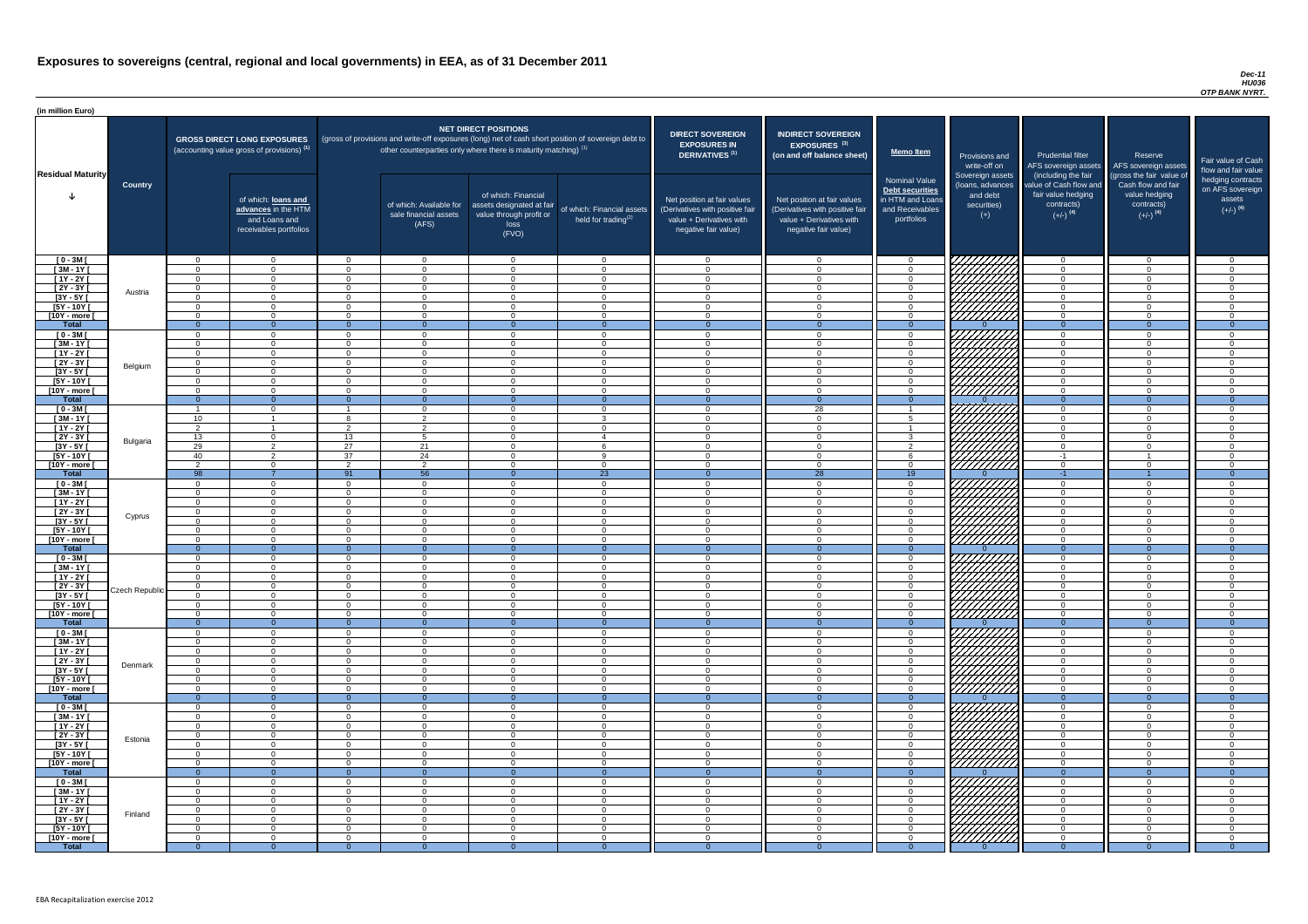#### *Dec-11 HU036 OTP BANK NYRT.*

| <b>DIRECT SOVEREIGN</b><br><b>EXPOSURES IN</b><br><b>DERIVATIVES</b> <sup>(1)</sup><br>Net position at fair values<br>(Derivatives with positive fair<br>value + Derivatives with<br>negative fair value) | <b>INDIRECT SOVEREIGN</b><br>EXPOSURES <sup>(3)</sup><br>(on and off balance sheet)<br>Net position at fair values<br>(Derivatives with positive fair<br>value + Derivatives with<br>negative fair value) | <b>Memo Item</b><br><b>Nominal Value</b><br><b>Debt securities</b><br>in HTM and Loans<br>and Receivables<br>portfolios | Provisions and<br>write-off on<br>Sovereign assets<br>(loans, advances<br>and debt<br>securities)<br>$(+)$ | <b>Prudential filter</b><br>AFS sovereign assets<br>(including the fair<br>value of Cash flow and<br>fair value hedging<br>contracts)<br>$(+/-)$ <sup>(4)</sup> | Reserve<br>AFS sovereign assets<br>(gross the fair value of<br>Cash flow and fair<br>value hedging<br>contracts)<br>$(+/-)$ <sup>(4)</sup> | Fair value of Cash<br>flow and fair value<br>hedging contracts<br>on AFS sovereign<br>assets<br>$(+/-)$ <sup>(4)</sup> |
|-----------------------------------------------------------------------------------------------------------------------------------------------------------------------------------------------------------|-----------------------------------------------------------------------------------------------------------------------------------------------------------------------------------------------------------|-------------------------------------------------------------------------------------------------------------------------|------------------------------------------------------------------------------------------------------------|-----------------------------------------------------------------------------------------------------------------------------------------------------------------|--------------------------------------------------------------------------------------------------------------------------------------------|------------------------------------------------------------------------------------------------------------------------|
| 0                                                                                                                                                                                                         | $\mathbf 0$                                                                                                                                                                                               | $\mathbf 0$                                                                                                             |                                                                                                            | $\mathbf 0$                                                                                                                                                     | 0                                                                                                                                          | $\mathbf 0$                                                                                                            |
| $\mathbf 0$                                                                                                                                                                                               | $\mathbf 0$                                                                                                                                                                                               | $\mathbf 0$                                                                                                             |                                                                                                            | $\mathbf 0$                                                                                                                                                     | $\mathbf 0$                                                                                                                                | $\mathbf 0$                                                                                                            |
| $\mathbf 0$                                                                                                                                                                                               | $\mathbf 0$                                                                                                                                                                                               | $\pmb{0}$                                                                                                               |                                                                                                            | $\mathbf 0$                                                                                                                                                     | $\mathbf 0$                                                                                                                                | $\mathbf 0$                                                                                                            |
| $\pmb{0}$                                                                                                                                                                                                 | $\pmb{0}$                                                                                                                                                                                                 | $\pmb{0}$                                                                                                               |                                                                                                            | $\mathbf 0$                                                                                                                                                     | $\mathbf 0$                                                                                                                                | $\mathbf 0$                                                                                                            |
| $\mathbf 0$                                                                                                                                                                                               | $\mathbf 0$                                                                                                                                                                                               | $\mathbf 0$                                                                                                             |                                                                                                            | $\mathbf 0$                                                                                                                                                     | $\mathbf 0$                                                                                                                                | $\mathbf 0$                                                                                                            |
| $\mathbf 0$                                                                                                                                                                                               | $\mathbf 0$                                                                                                                                                                                               | $\mathbf 0$                                                                                                             |                                                                                                            | $\mathbf 0$                                                                                                                                                     | $\mathbf 0$                                                                                                                                | $\mathbf 0$                                                                                                            |
| $\mathbf 0$                                                                                                                                                                                               | $\mathbf 0$                                                                                                                                                                                               | $\mathbf 0$                                                                                                             |                                                                                                            | $\mathbf 0$                                                                                                                                                     | $\mathbf 0$                                                                                                                                | $\mathbf 0$                                                                                                            |
| $\mathbf{0}$                                                                                                                                                                                              | $\overline{0}$                                                                                                                                                                                            | $\overline{0}$                                                                                                          | $\Omega$                                                                                                   | $\overline{0}$                                                                                                                                                  | $\overline{0}$                                                                                                                             | $\overline{0}$                                                                                                         |
| $\mathbf 0$<br>$\mathbf 0$                                                                                                                                                                                | $\mathbf 0$<br>$\mathbf 0$                                                                                                                                                                                | 0<br>$\pmb{0}$                                                                                                          |                                                                                                            | $\mathbf 0$<br>$\mathbf 0$                                                                                                                                      | $\mathbf 0$<br>$\mathbf 0$                                                                                                                 | $\mathbf 0$<br>$\mathbf 0$                                                                                             |
| $\mathbf 0$                                                                                                                                                                                               | $\mathbf 0$                                                                                                                                                                                               | 0                                                                                                                       |                                                                                                            | $\mathbf 0$                                                                                                                                                     | $\mathbf 0$                                                                                                                                | $\mathbf 0$                                                                                                            |
| $\mathbf 0$                                                                                                                                                                                               | $\mathbf 0$                                                                                                                                                                                               | 0                                                                                                                       |                                                                                                            | $\mathbf 0$                                                                                                                                                     | $\mathbf 0$                                                                                                                                | $\mathbf 0$                                                                                                            |
| $\mathbf 0$                                                                                                                                                                                               | $\mathbf 0$                                                                                                                                                                                               | $\mathbf 0$                                                                                                             |                                                                                                            | $\mathbf 0$                                                                                                                                                     | $\mathbf 0$                                                                                                                                | $\mathbf 0$                                                                                                            |
| $\mathbf 0$                                                                                                                                                                                               | $\mathbf 0$                                                                                                                                                                                               | 0                                                                                                                       |                                                                                                            | $\mathbf 0$                                                                                                                                                     | $\mathbf 0$                                                                                                                                | $\overline{0}$                                                                                                         |
| $\mathbf 0$                                                                                                                                                                                               | 0                                                                                                                                                                                                         | $\mathsf 0$                                                                                                             |                                                                                                            | $\mathbf 0$                                                                                                                                                     | $\mathbf 0$                                                                                                                                | $\mathbf 0$                                                                                                            |
| $\overline{0}$                                                                                                                                                                                            | $\overline{0}$                                                                                                                                                                                            | $\overline{0}$                                                                                                          | $\Omega$                                                                                                   | $\overline{0}$                                                                                                                                                  | $\overline{0}$                                                                                                                             | $\overline{0}$                                                                                                         |
| $\mathbf 0$                                                                                                                                                                                               | $\mathbf 0$                                                                                                                                                                                               | $\mathbf 0$                                                                                                             |                                                                                                            | $\mathbf 0$                                                                                                                                                     | 0                                                                                                                                          | $\mathbf 0$                                                                                                            |
| $\mathbf 0$                                                                                                                                                                                               | $\mathbf 0$                                                                                                                                                                                               | $\mathbf 0$                                                                                                             |                                                                                                            | $\mathbf 0$                                                                                                                                                     | $\mathbf 0$                                                                                                                                | $\mathbf 0$                                                                                                            |
| $\mathbf 0$                                                                                                                                                                                               | $\mathbf 0$                                                                                                                                                                                               | $\mathbf 0$                                                                                                             |                                                                                                            | $\mathbf 0$                                                                                                                                                     | $\mathbf 0$                                                                                                                                | $\overline{0}$                                                                                                         |
| $\mathbf 0$                                                                                                                                                                                               | $\mathbf 0$                                                                                                                                                                                               | $\mathbf 0$                                                                                                             |                                                                                                            | $\mathbf 0$                                                                                                                                                     | $\mathbf 0$                                                                                                                                | $\mathbf 0$                                                                                                            |
| $\mathbf 0$                                                                                                                                                                                               | $\Omega$                                                                                                                                                                                                  | $\overline{0}$                                                                                                          |                                                                                                            | $\Omega$                                                                                                                                                        | $\Omega$                                                                                                                                   | $\Omega$                                                                                                               |
| $\mathbf 0$<br>$\mathbf 0$                                                                                                                                                                                | $\mathbf 0$<br>$\mathbf 0$                                                                                                                                                                                | $\mathbf 0$<br>0                                                                                                        |                                                                                                            | $\mathbf 0$<br>$\mathbf 0$                                                                                                                                      | 0<br>$\mathbf 0$                                                                                                                           | $\mathbf 0$<br>0                                                                                                       |
| $\mathbf{0}$                                                                                                                                                                                              | $\overline{0}$                                                                                                                                                                                            | $\overline{0}$                                                                                                          | $\Omega$                                                                                                   | $\overline{0}$                                                                                                                                                  | $\mathbf{0}$                                                                                                                               | $\overline{0}$                                                                                                         |
| $\mathbf 0$                                                                                                                                                                                               | $\mathbf 0$                                                                                                                                                                                               | 173                                                                                                                     |                                                                                                            | $\mathbf 0$                                                                                                                                                     | $\mathbf 0$                                                                                                                                | $\mathbf 0$                                                                                                            |
| $\mathbf 0$                                                                                                                                                                                               | $\mathbf 0$                                                                                                                                                                                               | 69                                                                                                                      |                                                                                                            | $-3$                                                                                                                                                            | 3                                                                                                                                          | $\mathbf 0$                                                                                                            |
| $\pmb{0}$                                                                                                                                                                                                 | $\mathbf 0$                                                                                                                                                                                               | 182                                                                                                                     |                                                                                                            | $-12$                                                                                                                                                           | $\overline{12}$                                                                                                                            | $\mathbf 0$                                                                                                            |
| $\pmb{0}$                                                                                                                                                                                                 | $\mathbf 0$                                                                                                                                                                                               | 80                                                                                                                      |                                                                                                            | $-2$                                                                                                                                                            | $\overline{2}$                                                                                                                             | $\mathbf 0$                                                                                                            |
| $\pmb{0}$                                                                                                                                                                                                 | $\mathbf 0$                                                                                                                                                                                               | 148                                                                                                                     |                                                                                                            | $-13$                                                                                                                                                           | 13                                                                                                                                         | $\mathbf 0$                                                                                                            |
| $\pmb{0}$                                                                                                                                                                                                 | $\pmb{0}$                                                                                                                                                                                                 | 188                                                                                                                     |                                                                                                            | $-74$                                                                                                                                                           | 74                                                                                                                                         | 0                                                                                                                      |
| $\mathbf 0$                                                                                                                                                                                               | $\mathbf 0$<br>$\overline{0}$                                                                                                                                                                             | 76<br>916                                                                                                               |                                                                                                            | $-99$<br>$-203$                                                                                                                                                 | 99<br>203                                                                                                                                  | $\mathbf 0$                                                                                                            |
| $\overline{0}$<br>$\mathbf 0$                                                                                                                                                                             | $\mathbf 0$                                                                                                                                                                                               | 0                                                                                                                       | $\overline{0}$                                                                                             | $\mathbf 0$                                                                                                                                                     | 0                                                                                                                                          | $\overline{0}$<br>0                                                                                                    |
| $\pmb{0}$                                                                                                                                                                                                 | $\mathbf 0$                                                                                                                                                                                               | $\pmb{0}$                                                                                                               |                                                                                                            | $\mathbf 0$                                                                                                                                                     | $\mathbf 0$                                                                                                                                | 0                                                                                                                      |
| $\pmb{0}$                                                                                                                                                                                                 | $\mathbf 0$                                                                                                                                                                                               | $\pmb{0}$                                                                                                               |                                                                                                            | $\mathbf 0$                                                                                                                                                     | $\mathbf 0$                                                                                                                                | 0                                                                                                                      |
| $\boldsymbol{0}$                                                                                                                                                                                          | 0                                                                                                                                                                                                         | 0                                                                                                                       |                                                                                                            | $\mathbf 0$                                                                                                                                                     | 0                                                                                                                                          | 0                                                                                                                      |
| $\mathbf 0$                                                                                                                                                                                               | 0                                                                                                                                                                                                         | 0                                                                                                                       |                                                                                                            | $\mathbf 0$                                                                                                                                                     | 0                                                                                                                                          | 0                                                                                                                      |
| $\mathbf 0$                                                                                                                                                                                               | 0                                                                                                                                                                                                         | 0                                                                                                                       |                                                                                                            | $\mathbf 0$                                                                                                                                                     | $\mathbf 0$                                                                                                                                | $\mathbf 0$                                                                                                            |
| $\mathbf 0$                                                                                                                                                                                               | 0                                                                                                                                                                                                         | 0                                                                                                                       |                                                                                                            | $\mathbf 0$                                                                                                                                                     | 0                                                                                                                                          | $\Omega$                                                                                                               |
| $\overline{0}$                                                                                                                                                                                            | $\overline{0}$                                                                                                                                                                                            | $\overline{0}$                                                                                                          | $\Omega$                                                                                                   | $\overline{0}$                                                                                                                                                  | $\overline{0}$                                                                                                                             | $\overline{0}$                                                                                                         |
| $\boldsymbol{0}$                                                                                                                                                                                          | 0                                                                                                                                                                                                         | $\mathbf 0$                                                                                                             |                                                                                                            | $\mathbf 0$                                                                                                                                                     | 0                                                                                                                                          | 0                                                                                                                      |
| $\pmb{0}$                                                                                                                                                                                                 | 0                                                                                                                                                                                                         | $\mathsf 0$                                                                                                             |                                                                                                            | $\mathbf 0$                                                                                                                                                     | $\mathbf 0$                                                                                                                                | $\mathbf 0$                                                                                                            |
| $\mathbf 0$<br>$\mathbf 0$                                                                                                                                                                                | $\mathbf 0$<br>0                                                                                                                                                                                          | $\mathbf 0$<br>0                                                                                                        |                                                                                                            | $\mathbf 0$<br>$\mathbf 0$                                                                                                                                      | $\mathbf 0$<br>$\mathbf 0$                                                                                                                 | $\mathbf 0$<br>$\mathbf 0$                                                                                             |
| $\boldsymbol{0}$                                                                                                                                                                                          | 0                                                                                                                                                                                                         | 0                                                                                                                       |                                                                                                            | $\mathbf 0$                                                                                                                                                     | 0                                                                                                                                          | $\mathbf 0$                                                                                                            |
| $\pmb{0}$                                                                                                                                                                                                 | $\pmb{0}$                                                                                                                                                                                                 | $\pmb{0}$                                                                                                               |                                                                                                            | $\mathbf 0$                                                                                                                                                     | $\mathbf 0$                                                                                                                                | $\pmb{0}$                                                                                                              |
| $\pmb{0}$                                                                                                                                                                                                 | $\mathbf 0$                                                                                                                                                                                               | $\pmb{0}$                                                                                                               |                                                                                                            | $\mathbf 0$                                                                                                                                                     | $\mathbf 0$                                                                                                                                | 0                                                                                                                      |
| $\mathbf{0}$                                                                                                                                                                                              | $\overline{0}$                                                                                                                                                                                            | $\mathbf{0}$                                                                                                            | $\overline{0}$                                                                                             | $\overline{0}$                                                                                                                                                  | $\overline{0}$                                                                                                                             | $\overline{0}$                                                                                                         |
| $\mathbf 0$                                                                                                                                                                                               | $\mathbf 0$                                                                                                                                                                                               | $\mathsf 0$                                                                                                             |                                                                                                            | $\mathbf 0$                                                                                                                                                     | 0                                                                                                                                          | $\mathbf 0$                                                                                                            |
| $\mathbf 0$                                                                                                                                                                                               | $\mathbf 0$                                                                                                                                                                                               | $\mathsf 0$                                                                                                             |                                                                                                            | $\mathbf 0$                                                                                                                                                     | $\mathbf 0$                                                                                                                                | $\mathbf 0$                                                                                                            |
| $\pmb{0}$                                                                                                                                                                                                 | $\mathbf 0$                                                                                                                                                                                               | $\pmb{0}$                                                                                                               |                                                                                                            | $\mathbf 0$                                                                                                                                                     | $\mathbf 0$                                                                                                                                | $\mathbf 0$                                                                                                            |
| $\pmb{0}$                                                                                                                                                                                                 | $\mathbf 0$                                                                                                                                                                                               | $\pmb{0}$                                                                                                               |                                                                                                            | $\mathsf 0$                                                                                                                                                     | $\mathbf 0$                                                                                                                                | $\mathbf 0$                                                                                                            |
| $\pmb{0}$<br>$\pmb{0}$                                                                                                                                                                                    | $\pmb{0}$<br>$\pmb{0}$                                                                                                                                                                                    | $\pmb{0}$<br>$\pmb{0}$                                                                                                  |                                                                                                            | $\mathbf 0$<br>$\mathbf 0$                                                                                                                                      | 0<br>$\mathbf 0$                                                                                                                           | $\mathbf 0$<br>$\mathbf 0$                                                                                             |
| $\mathbf 0$                                                                                                                                                                                               | 0                                                                                                                                                                                                         | 0                                                                                                                       |                                                                                                            | $\mathbf 0$                                                                                                                                                     | 0                                                                                                                                          | $\mathbf 0$                                                                                                            |
| $\boldsymbol{0}$                                                                                                                                                                                          | $\overline{0}$                                                                                                                                                                                            | $\mathbf 0$                                                                                                             | $\Omega$                                                                                                   | $\overline{0}$                                                                                                                                                  | $\overline{0}$                                                                                                                             | $\overline{0}$                                                                                                         |
| $\mathbf 0$                                                                                                                                                                                               | 0                                                                                                                                                                                                         | 0                                                                                                                       |                                                                                                            | 0                                                                                                                                                               | 0                                                                                                                                          | 0                                                                                                                      |
| $\pmb{0}$                                                                                                                                                                                                 | 0                                                                                                                                                                                                         | $\mathsf 0$                                                                                                             |                                                                                                            | $\boldsymbol{0}$                                                                                                                                                | $\pmb{0}$                                                                                                                                  | $\mathbf 0$                                                                                                            |
| $\mathbf 0$                                                                                                                                                                                               | $\mathbf 0$                                                                                                                                                                                               | 0                                                                                                                       |                                                                                                            | $\mathbf 0$                                                                                                                                                     | $\mathbf 0$                                                                                                                                | $\mathbf 0$                                                                                                            |
| $\overline{0}$                                                                                                                                                                                            | $\mathbf 0$                                                                                                                                                                                               | $\mathbf 0$                                                                                                             |                                                                                                            | $\mathbf 0$                                                                                                                                                     | $\mathbf 0$                                                                                                                                | $\mathbf 0$                                                                                                            |
| $\mathbf 0$                                                                                                                                                                                               | $\overline{0}$                                                                                                                                                                                            | $\mathbf 0$                                                                                                             |                                                                                                            | $\overline{0}$                                                                                                                                                  | $\mathbf 0$                                                                                                                                | $\mathbf 0$                                                                                                            |
| $\overline{0}$                                                                                                                                                                                            | $\overline{0}$                                                                                                                                                                                            | $\mathbf 0$                                                                                                             |                                                                                                            | $\mathbf 0$                                                                                                                                                     | $\mathbf 0$                                                                                                                                | $\mathbf 0$                                                                                                            |
| $\mathbf 0$                                                                                                                                                                                               | $\mathbf 0$                                                                                                                                                                                               | $\mathbf 0$                                                                                                             |                                                                                                            | $\mathbf 0$                                                                                                                                                     | $\mathbf 0$                                                                                                                                | $\mathbf 0$                                                                                                            |
| $\overline{0}$                                                                                                                                                                                            | $\overline{0}$                                                                                                                                                                                            | $\overline{0}$                                                                                                          | $\overline{0}$                                                                                             | $\overline{0}$                                                                                                                                                  | $\overline{0}$                                                                                                                             | $\overline{0}$                                                                                                         |

| (in million Euro)                   |                       |                            |                                                                                             |                      |                                                                            |                                                                                              |                                                                                                     |                                                                                                                    |                                                                                                                    |                                                                                       |                                                                                          |                                                                                                                                     |                                                                                                                                 |                                                                               |
|-------------------------------------|-----------------------|----------------------------|---------------------------------------------------------------------------------------------|----------------------|----------------------------------------------------------------------------|----------------------------------------------------------------------------------------------|-----------------------------------------------------------------------------------------------------|--------------------------------------------------------------------------------------------------------------------|--------------------------------------------------------------------------------------------------------------------|---------------------------------------------------------------------------------------|------------------------------------------------------------------------------------------|-------------------------------------------------------------------------------------------------------------------------------------|---------------------------------------------------------------------------------------------------------------------------------|-------------------------------------------------------------------------------|
|                                     |                       |                            | <b>GROSS DIRECT LONG EXPOSURES</b><br>(accounting value gross of provisions) <sup>(1)</sup> |                      | other counterparties only where there is maturity matching) <sup>(1)</sup> | <b>NET DIRECT POSITIONS</b>                                                                  | (gross of provisions and write-off exposures (long) net of cash short position of sovereign debt to | <b>DIRECT SOVEREIGN</b><br><b>EXPOSURES IN</b><br>DERIVATIVES <sup>(1)</sup>                                       | <b>INDIRECT SOVEREIGN</b><br><b>EXPOSURES<sup>(3)</sup></b><br>(on and off balance sheet)                          | <b>Memo Item</b>                                                                      | Provisions and                                                                           | <b>Prudential filter</b>                                                                                                            | Reserve                                                                                                                         |                                                                               |
| <b>Residual Maturity</b>            | <b>Country</b>        |                            | of which: loans and<br>advances in the HTM<br>and Loans and<br>receivables portfolios       |                      | of which: Available for<br>sale financial assets<br>(AFS)                  | of which: Financial<br>assets designated at fair<br>value through profit or<br>loss<br>(FVO) | of which: Financial assets<br>held for trading <sup>(2)</sup>                                       | Net position at fair values<br>(Derivatives with positive fair<br>value + Derivatives with<br>negative fair value) | Net position at fair values<br>(Derivatives with positive fair<br>value + Derivatives with<br>negative fair value) | Nominal Value<br>Debt securities<br>in HTM and Loans<br>and Receivables<br>portfolios | write-off on<br>Sovereign assets<br>(loans, advances<br>and debt<br>securities)<br>$(+)$ | AFS sovereign assets<br>(including the fair<br>value of Cash flow and<br>fair value hedging<br>contracts)<br>$(+/-)$ <sup>(4)</sup> | AFS sovereign assets<br>(gross the fair value of<br>Cash flow and fair<br>value hedging<br>contracts)<br>$(+/-)$ <sup>(4)</sup> | Fair value<br>flow and f<br>hedging o<br>on AFS <sub>s</sub><br>ass<br>$(+/-$ |
| $[0 - 3M]$                          |                       | $\Omega$                   | $\Omega$                                                                                    | $\Omega$             | $\overline{0}$                                                             | $\Omega$                                                                                     | $\cap$                                                                                              | $\cap$                                                                                                             | $\Omega$                                                                                                           | $\Omega$                                                                              | 777777777                                                                                | $\Omega$                                                                                                                            | $\Omega$                                                                                                                        |                                                                               |
| $\sqrt{3M-1Y}$                      |                       | $\cap$                     | $\Omega$                                                                                    | $\Omega$             | $\Omega$                                                                   | $\Omega$                                                                                     | $\Omega$                                                                                            |                                                                                                                    | $\Omega$                                                                                                           | $\Omega$                                                                              |                                                                                          | $\Omega$                                                                                                                            | $\Omega$                                                                                                                        |                                                                               |
| $[1Y - 2Y]$<br>$[2Y - 3Y]$          |                       | $\Omega$<br>$\Omega$       | $\Omega$<br>$\Omega$                                                                        | $\Omega$<br>$\Omega$ | $\Omega$<br>$\Omega$                                                       | $\Omega$<br>$\Omega$                                                                         | $\Omega$<br>$\cap$                                                                                  | $\Omega$<br>$\Omega$                                                                                               | $\cap$<br>$\cap$                                                                                                   | $\Omega$<br>$\Omega$                                                                  |                                                                                          | $\overline{0}$<br>$\Omega$                                                                                                          | $\Omega$<br>$\Omega$                                                                                                            |                                                                               |
| $[3Y - 5Y]$                         | France                | $\Omega$                   | $\Omega$                                                                                    | $\Omega$             | $\Omega$                                                                   | $\Omega$                                                                                     | $\Omega$                                                                                            | $\Omega$                                                                                                           | $\cap$                                                                                                             | $\Omega$                                                                              | HAAA<br>HAAAA                                                                            | $\overline{0}$                                                                                                                      | $\Omega$                                                                                                                        |                                                                               |
| $[5Y - 10Y]$                        |                       | $\Omega$                   | $\Omega$                                                                                    | $\Omega$             | $\overline{0}$                                                             | $\Omega$                                                                                     | $\Omega$                                                                                            | $\Omega$                                                                                                           | $\Omega$                                                                                                           | $\Omega$                                                                              |                                                                                          | $\Omega$                                                                                                                            | $\Omega$                                                                                                                        |                                                                               |
| [10Y - more [                       |                       | $\Omega$<br>$\overline{0}$ | $\Omega$<br>$\Omega$                                                                        | $\Omega$<br>- 0      | $\overline{0}$<br>$\Omega$                                                 | $\Omega$<br>$\Omega$                                                                         | $\Omega$                                                                                            | $\Omega$                                                                                                           | $\Omega$                                                                                                           | $\Omega$<br>$\Omega$                                                                  | /////////                                                                                | $\overline{0}$<br>$\overline{0}$                                                                                                    | $\Omega$<br>$\Omega$                                                                                                            |                                                                               |
| <b>Total</b><br>$[0 - 3M]$          |                       | $\Omega$                   | $\Omega$                                                                                    | $\Omega$             | $\Omega$                                                                   | $\Omega$                                                                                     | $\Omega$<br>$\Omega$                                                                                | $\Omega$                                                                                                           | $\cap$                                                                                                             | $\Omega$                                                                              |                                                                                          | $\Omega$                                                                                                                            | $\Omega$                                                                                                                        |                                                                               |
| $[3M - 1Y]$                         |                       | $\Omega$                   | $\Omega$                                                                                    | $\Omega$             | $\Omega$                                                                   | $\Omega$                                                                                     | $\Omega$                                                                                            | $\cap$                                                                                                             | $\cap$                                                                                                             | $\Omega$                                                                              |                                                                                          | $\Omega$                                                                                                                            | $\Omega$                                                                                                                        |                                                                               |
| $[1Y - 2Y]$                         |                       | $\cap$                     | $\Omega$                                                                                    | $\Omega$             | $\Omega$                                                                   | $\Omega$                                                                                     |                                                                                                     |                                                                                                                    | $\Omega$                                                                                                           | $\Omega$                                                                              |                                                                                          | $\Omega$                                                                                                                            | $\Omega$                                                                                                                        |                                                                               |
| $[2Y - 3Y]$<br>$[3Y - 5Y]$          | Germany               | $\Omega$<br>$\Omega$       | $\Omega$<br>$\Omega$                                                                        | $\Omega$<br>$\Omega$ | $\Omega$<br>$\Omega$                                                       | $\Omega$<br>$\Omega$                                                                         | $\cap$                                                                                              | $\cap$                                                                                                             | $\cap$<br>$\Omega$                                                                                                 | $\Omega$<br>. വ                                                                       |                                                                                          | $\Omega$<br>$\Omega$                                                                                                                | $\Omega$<br>$\Omega$                                                                                                            |                                                                               |
| $[5Y - 10Y]$                        |                       | $\cap$                     | $\Omega$                                                                                    | $\Omega$             | $\Omega$                                                                   | $\Omega$                                                                                     |                                                                                                     | $\Omega$                                                                                                           | $\cap$                                                                                                             | $\Omega$                                                                              |                                                                                          | $\Omega$                                                                                                                            | $\Omega$                                                                                                                        |                                                                               |
| [10Y - more [                       |                       | $\cap$                     | $\Omega$                                                                                    | $\Omega$             | $\Omega$                                                                   | $\Omega$                                                                                     | $\Omega$                                                                                            | $\Omega$                                                                                                           | $\cap$                                                                                                             | $\Omega$                                                                              |                                                                                          | $\overline{0}$                                                                                                                      | $\Omega$                                                                                                                        |                                                                               |
| <b>Total</b>                        |                       | $\Omega$                   | - റ                                                                                         | - 0                  | $\Omega$                                                                   | $\Omega$                                                                                     | $\Omega$                                                                                            | $\Omega$                                                                                                           |                                                                                                                    | $\Omega$                                                                              | 77777777                                                                                 | $\Omega$                                                                                                                            | $\Omega$                                                                                                                        |                                                                               |
| $[0 - 3M]$<br>$[3M - 1Y]$           |                       | $\Omega$<br>$\Omega$       | $\Omega$<br>$\Omega$                                                                        | $\Omega$<br>$\Omega$ | $\Omega$<br>$\Omega$                                                       | $\Omega$<br>$\Omega$                                                                         | $\Omega$                                                                                            | $\Omega$                                                                                                           | $\Omega$<br>$\cap$                                                                                                 | . വ<br>$\Omega$                                                                       |                                                                                          | $\Omega$<br>$\Omega$                                                                                                                | $\Omega$<br>$\Omega$                                                                                                            |                                                                               |
| $[1Y - 2Y]$                         |                       | $\Omega$                   | $\Omega$                                                                                    | $\Omega$             | $\overline{0}$                                                             | $\Omega$                                                                                     | $\Omega$                                                                                            | $\Omega$                                                                                                           | $\Omega$                                                                                                           | $\Omega$                                                                              |                                                                                          | $\Omega$                                                                                                                            | $\overline{0}$                                                                                                                  |                                                                               |
| $[2Y - 3Y]$                         | Greece <sup>(5)</sup> | $\cap$                     | $\cap$                                                                                      | $\Omega$             | $\Omega$                                                                   | $\Omega$                                                                                     |                                                                                                     |                                                                                                                    | $\Omega$                                                                                                           | $\Omega$                                                                              | <i>VIIIII</i> IA                                                                         | $\Omega$                                                                                                                            | $\Omega$                                                                                                                        |                                                                               |
| $[3Y - 5Y]$<br>[5Y - 10Y [          |                       |                            | $\Omega$                                                                                    |                      |                                                                            |                                                                                              |                                                                                                     |                                                                                                                    | $\Omega$                                                                                                           | $\Omega$                                                                              | \ <i>\\\\\\\\\\\\</i> \                                                                  | $\Omega$                                                                                                                            | $\Omega$                                                                                                                        |                                                                               |
| [10Y - more [                       |                       | $\cap$                     | $\Omega$                                                                                    | - 0<br>$\Omega$      | $\overline{0}$<br>$\Omega$                                                 | $\overline{0}$<br>$\Omega$                                                                   |                                                                                                     |                                                                                                                    | $\Omega$                                                                                                           | റ                                                                                     | <u>VIIIIIIII</u>                                                                         | $\Omega$                                                                                                                            | $\Omega$                                                                                                                        |                                                                               |
| <b>Total</b>                        |                       | $\overline{0}$             | $\Omega$                                                                                    | $\Omega$             | $\Omega$                                                                   | - 0                                                                                          | $\overline{0}$                                                                                      |                                                                                                                    | $\Omega$                                                                                                           | $\Omega$                                                                              |                                                                                          | $\Omega$                                                                                                                            | $\Omega$                                                                                                                        |                                                                               |
| $[0 - 3M]$                          |                       | 185                        | 172                                                                                         | 185                  | 10 <sup>°</sup>                                                            | $\Omega$                                                                                     | $\overline{2}$                                                                                      | $\Omega$                                                                                                           | $\Omega$                                                                                                           | 173                                                                                   |                                                                                          | $\Omega$                                                                                                                            | $\Omega$                                                                                                                        |                                                                               |
| $[3M - 1Y]$<br>$[1Y - 2Y]$          |                       | 260<br>462                 | 58<br>59                                                                                    | 260<br>462           | 175<br>266                                                                 | $\Omega$<br>$\Omega$                                                                         | 16<br>10                                                                                            | $\cap$<br>$\cap$                                                                                                   | $\Omega$<br>$\Omega$                                                                                               | 69<br>182                                                                             | UMMA.                                                                                    | $-3$<br>$-12$                                                                                                                       | -3<br>12 <sup>2</sup>                                                                                                           |                                                                               |
| $\overline{[2Y-3Y]}$                |                       | 233                        | 51                                                                                          | 233                  | 135                                                                        | $\Omega$                                                                                     | 18                                                                                                  | $\Omega$                                                                                                           | $\Omega$                                                                                                           | 80                                                                                    |                                                                                          | $-2$                                                                                                                                | $\overline{2}$                                                                                                                  |                                                                               |
| $[3Y - 5Y]$                         | Hungary               | 413                        | 86                                                                                          | 413                  | 262                                                                        | $\Omega$                                                                                     | $\mathbf{R}$                                                                                        | $\Omega$                                                                                                           | $\Omega$                                                                                                           | 148                                                                                   | $\cancel{b}$                                                                             | $-13$                                                                                                                               | 13                                                                                                                              |                                                                               |
| $[5Y - 10Y]$                        |                       | 749<br>482                 | 166                                                                                         | 749                  | 525                                                                        | $\overline{0}$<br>$\Omega$                                                                   | 34<br>$\overline{4}$                                                                                | $\Omega$                                                                                                           | $\Omega$<br>$\Omega$                                                                                               | 188                                                                                   | <u>VIIIIIII</u> 1                                                                        | $-74$<br>$-99$                                                                                                                      | 74<br>99                                                                                                                        |                                                                               |
| [10Y - more [<br><b>Total</b>       |                       | 2,784                      | 76<br>669                                                                                   | 481<br>2,783         | 402<br>1,775                                                               | $\Omega$                                                                                     | 91                                                                                                  |                                                                                                                    | $\Omega$                                                                                                           | 76<br>916                                                                             |                                                                                          | $-203$                                                                                                                              | 203                                                                                                                             |                                                                               |
| $[0 - 3M]$                          |                       | $\Omega$                   | $\overline{0}$                                                                              | $\Omega$             | $\overline{0}$                                                             | $\Omega$                                                                                     | $\cap$                                                                                              | $\cap$                                                                                                             | $\Omega$                                                                                                           | $\Omega$                                                                              |                                                                                          | $\overline{0}$                                                                                                                      | $\Omega$                                                                                                                        |                                                                               |
| $\sqrt{3M-1Y}$                      |                       |                            | $\overline{0}$                                                                              | $\Omega$             | $\overline{0}$                                                             | $\Omega$                                                                                     |                                                                                                     |                                                                                                                    |                                                                                                                    | $\Omega$                                                                              |                                                                                          | $\Omega$                                                                                                                            | $\Omega$                                                                                                                        |                                                                               |
| $[1Y - 2Y]$<br>$[2Y - 3Y]$          |                       | $\Omega$                   | $\Omega$<br>$\Omega$                                                                        | - റ<br>$\Omega$      | $\Omega$<br>$\overline{0}$                                                 | $\Omega$<br>$\Omega$                                                                         | $\cap$                                                                                              |                                                                                                                    | $\Omega$<br>$\Omega$                                                                                               | $\Omega$<br>$\cap$                                                                    |                                                                                          | $\Omega$<br>$\Omega$                                                                                                                | $\Omega$<br>$\Omega$                                                                                                            |                                                                               |
| $[3Y - 5Y]$                         | Iceland               | $\cap$                     | $\Omega$                                                                                    | $\Omega$             | $\Omega$                                                                   | $\Omega$                                                                                     |                                                                                                     |                                                                                                                    | $\cap$                                                                                                             | $\Omega$                                                                              |                                                                                          | $\Omega$                                                                                                                            | $\Omega$                                                                                                                        |                                                                               |
| $[5Y - 10Y]$                        |                       | $\cap$                     | $\Omega$                                                                                    | $\Omega$             | $\Omega$                                                                   | $\Omega$                                                                                     | $\cap$                                                                                              |                                                                                                                    | $\Omega$                                                                                                           | $\Omega$                                                                              |                                                                                          | $\Omega$                                                                                                                            | $\Omega$                                                                                                                        |                                                                               |
| [10Y - more [<br><b>Total</b>       |                       | $\Omega$<br>$\overline{0}$ | $\Omega$<br>$\overline{0}$                                                                  | $\Omega$<br>- ೧      | $\Omega$<br>$\Omega$                                                       | $\Omega$<br>$\Omega$                                                                         | $\cap$<br>- 0                                                                                       | $\cap$                                                                                                             | $\cap$                                                                                                             | $\Omega$<br>$\overline{0}$                                                            |                                                                                          | $\overline{0}$<br>$\overline{0}$                                                                                                    | $\Omega$<br>$\Omega$                                                                                                            |                                                                               |
| $[0 - 3M]$                          |                       | $\Omega$                   | $\Omega$                                                                                    | $\Omega$             | $\overline{0}$                                                             | $\Omega$                                                                                     | $\Omega$                                                                                            | ∩                                                                                                                  | $\Omega$                                                                                                           | $\Omega$                                                                              |                                                                                          | $\Omega$                                                                                                                            | $\Omega$                                                                                                                        |                                                                               |
| $[3M - 1Y]$                         |                       | $\Omega$                   | $\Omega$                                                                                    | $\Omega$             | $\overline{0}$                                                             | $\Omega$                                                                                     | $\Omega$                                                                                            | $\Omega$                                                                                                           | $\Omega$                                                                                                           | $\Omega$                                                                              | 177772                                                                                   | $\overline{0}$                                                                                                                      | $\Omega$                                                                                                                        |                                                                               |
| $[1Y - 2Y]$                         |                       | $\Omega$<br>$\Omega$       | $\Omega$                                                                                    | $\Omega$             | $\Omega$                                                                   | $\Omega$<br>$\Omega$                                                                         | $\cap$                                                                                              | $\Omega$                                                                                                           | $\Omega$<br>$\Omega$                                                                                               | $\Omega$<br>$\overline{0}$                                                            |                                                                                          | $\Omega$<br>$\Omega$                                                                                                                | $\Omega$<br>$\Omega$                                                                                                            |                                                                               |
| $[2Y - 3Y]$<br>$\overline{3Y - 5Y}$ | Ireland               | $\Omega$                   | $\overline{0}$<br>$\Omega$                                                                  | - റ<br>- 0           | $\overline{0}$<br>$\Omega$                                                 | $\Omega$                                                                                     |                                                                                                     |                                                                                                                    | $\Omega$                                                                                                           | $\Omega$                                                                              |                                                                                          | $\Omega$                                                                                                                            | $\Omega$                                                                                                                        |                                                                               |
| $[5Y - 10Y]$                        |                       | $\Omega$                   | $\Omega$                                                                                    | $\Omega$             | $\Omega$                                                                   | $\Omega$                                                                                     |                                                                                                     |                                                                                                                    | $\Omega$                                                                                                           | $\cap$                                                                                | HHHA.                                                                                    | $\Omega$                                                                                                                            | $\Omega$                                                                                                                        |                                                                               |
| [10Y - more [                       |                       | $\Omega$                   | $\Omega$                                                                                    | - 0                  | $\Omega$                                                                   | $\Omega$                                                                                     |                                                                                                     |                                                                                                                    | $\Omega$                                                                                                           | $\cap$                                                                                |                                                                                          | $\Omega$                                                                                                                            | $\Omega$                                                                                                                        |                                                                               |
| <b>Total</b><br>$[0 - 3M]$          |                       | $\Omega$<br>$\cap$         | $\Omega$                                                                                    | $\Omega$             | $\Omega$<br>$\Omega$                                                       | $\Omega$                                                                                     | $\Omega$                                                                                            |                                                                                                                    | $\cap$                                                                                                             | റ                                                                                     |                                                                                          | $\overline{0}$<br>$\Omega$                                                                                                          | $\Omega$<br>$\Omega$                                                                                                            |                                                                               |
| $[3M - 1Y]$                         |                       | $\Omega$                   | $\Omega$                                                                                    | $\Omega$             | $\Omega$                                                                   | $\Omega$                                                                                     | $\Omega$                                                                                            |                                                                                                                    | $\Omega$                                                                                                           | $\Omega$                                                                              |                                                                                          | $\Omega$                                                                                                                            | $\Omega$                                                                                                                        |                                                                               |
| $[1Y - 2Y]$                         |                       | $\Omega$                   | $\Omega$                                                                                    | $\Omega$             | $\overline{0}$                                                             | $\Omega$                                                                                     | $\Omega$                                                                                            | $\cap$                                                                                                             | $\Omega$                                                                                                           | $\Omega$                                                                              | ⊬                                                                                        | $\overline{0}$                                                                                                                      | $\Omega$                                                                                                                        |                                                                               |
| $\overline{[2Y-3Y]}$                | Italy                 | $\Omega$<br>$\Omega$       | $\Omega$<br>$\Omega$                                                                        | $\Omega$<br>$\Omega$ | $\Omega$<br>$\Omega$                                                       | $\Omega$<br>$\Omega$                                                                         | $\cap$<br>$\Omega$                                                                                  | $\cap$                                                                                                             | $\Omega$<br>$\Omega$                                                                                               | $\Omega$<br>$\Omega$                                                                  |                                                                                          | $\overline{0}$<br>$\Omega$                                                                                                          | $\Omega$<br>$\Omega$                                                                                                            |                                                                               |
| $[3Y - 5Y]$<br>$[5Y - 10Y]$         |                       | $\Omega$                   | $\Omega$                                                                                    | $\Omega$             | $\overline{0}$                                                             | $\Omega$                                                                                     | $\Omega$                                                                                            | $\Omega$                                                                                                           | $\Omega$                                                                                                           | $\Omega$                                                                              |                                                                                          | $\Omega$                                                                                                                            | $\Omega$                                                                                                                        |                                                                               |
| [10Y - more [                       |                       | $\Omega$                   | $\Omega$                                                                                    | $\Omega$             | $\Omega$                                                                   | $\Omega$                                                                                     | $\cap$                                                                                              | $\Omega$                                                                                                           | $\cap$                                                                                                             | $\Omega$                                                                              | 7777777777                                                                               | $\Omega$                                                                                                                            | $\Omega$                                                                                                                        |                                                                               |
| <b>Total</b>                        |                       | $\overline{0}$             | $\Omega$                                                                                    | $\Omega$             | $\Omega$                                                                   | $\Omega$                                                                                     | $\Omega$                                                                                            |                                                                                                                    |                                                                                                                    | $\Omega$                                                                              |                                                                                          | $\overline{0}$                                                                                                                      | $\Omega$                                                                                                                        |                                                                               |
| $[0 - 3M]$<br>$[3M-1Y]$             |                       |                            | $\Omega$<br>$\overline{0}$                                                                  | $\Omega$<br>$\Omega$ | $\Omega$<br>$\Omega$                                                       | $\Omega$<br>$\overline{0}$                                                                   | $\Omega$                                                                                            | $\Omega$                                                                                                           | $\Omega$                                                                                                           | $\Omega$<br>$\Omega$                                                                  | <i>VIIIIIIII</i>                                                                         | $\Omega$<br>$\Omega$                                                                                                                | $\Omega$<br>$\Omega$                                                                                                            |                                                                               |
| $[1Y - 2Y]$                         |                       | $\cap$                     | $\overline{0}$                                                                              | $\Omega$             | $\overline{0}$                                                             | $\overline{0}$                                                                               |                                                                                                     | $\cap$                                                                                                             | $\Omega$                                                                                                           | $\Omega$                                                                              |                                                                                          | $\Omega$                                                                                                                            | $\Omega$                                                                                                                        |                                                                               |
| $[2Y - 3Y]$                         | Latvia                | $\Omega$                   | $\overline{0}$                                                                              | $\Omega$             | $\overline{0}$                                                             | $\overline{0}$                                                                               |                                                                                                     |                                                                                                                    | $\Omega$                                                                                                           | $\overline{0}$                                                                        |                                                                                          | $\overline{0}$                                                                                                                      | $\Omega$                                                                                                                        |                                                                               |
| $[3Y - 5Y]$                         |                       | $\Omega$                   | $\overline{0}$                                                                              | $\Omega$             | $\overline{0}$                                                             | $\overline{0}$                                                                               | $\cap$                                                                                              | $\Omega$                                                                                                           | $\Omega$                                                                                                           | $\Omega$                                                                              |                                                                                          | $\overline{0}$                                                                                                                      | $\Omega$                                                                                                                        | $\Omega$                                                                      |
| $[5Y - 10Y]$<br>[10Y - more [       |                       | $\cap$<br>$\Omega$         | $\Omega$<br>$\overline{0}$                                                                  | $\Omega$<br>$\Omega$ | $\Omega$<br>$\overline{0}$                                                 | $\Omega$<br>$\overline{0}$                                                                   | ∩                                                                                                   | $\cap$<br>$\Omega$                                                                                                 | $\Omega$<br>$\Omega$                                                                                               | $\Omega$<br>$\Omega$                                                                  | William                                                                                  | $\overline{0}$<br>$\overline{0}$                                                                                                    | $\Omega$<br>$\overline{0}$                                                                                                      | $\Omega$                                                                      |
| <b>Total</b>                        |                       | $\Omega$                   | റ                                                                                           | $\Omega$             | $\Omega$                                                                   | $\Omega$                                                                                     |                                                                                                     |                                                                                                                    |                                                                                                                    |                                                                                       |                                                                                          |                                                                                                                                     |                                                                                                                                 |                                                                               |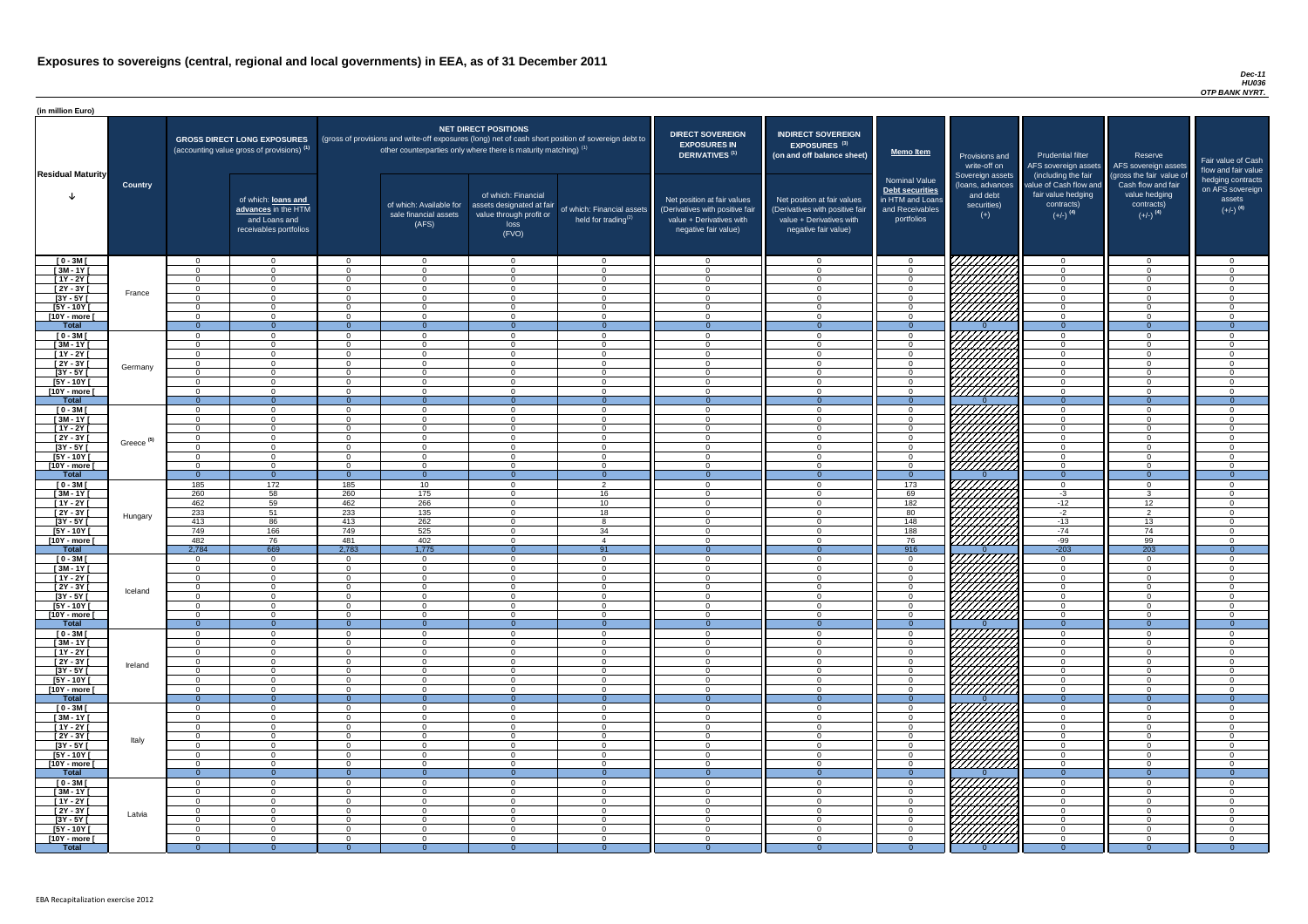#### *Dec-11 HU036 OTP BANK NYRT.*

| <b>DIRECT SOVEREIGN</b><br><b>EXPOSURES IN</b><br><b>DERIVATIVES</b> <sup>(1)</sup><br>Net position at fair values<br>(Derivatives with positive fair<br>value + Derivatives with<br>negative fair value) | <b>INDIRECT SOVEREIGN</b><br>EXPOSURES <sup>(3)</sup><br>(on and off balance sheet)<br>Net position at fair values<br>(Derivatives with positive fair<br>value + Derivatives with<br>negative fair value) | <b>Memo Item</b><br><b>Nominal Value</b><br><b>Debt securities</b><br>in HTM and Loans<br>and Receivables<br>portfolios | Provisions and<br>write-off on<br>Sovereign assets<br>(loans, advances<br>and debt<br>securities)<br>$(+)$ | <b>Prudential filter</b><br>AFS sovereign assets<br>(including the fair<br>value of Cash flow and<br>fair value hedging<br>contracts)<br>$(+/-)$ <sup>(4)</sup> | Reserve<br>AFS sovereign assets<br>(gross the fair value of<br>Cash flow and fair<br>value hedging<br>contracts)<br>$(+/-)$ <sup>(4)</sup> | Fair value of Cash<br>flow and fair value<br>hedging contracts<br>on AFS sovereign<br>assets<br>$(+/-)$ <sup>(4)</sup> |
|-----------------------------------------------------------------------------------------------------------------------------------------------------------------------------------------------------------|-----------------------------------------------------------------------------------------------------------------------------------------------------------------------------------------------------------|-------------------------------------------------------------------------------------------------------------------------|------------------------------------------------------------------------------------------------------------|-----------------------------------------------------------------------------------------------------------------------------------------------------------------|--------------------------------------------------------------------------------------------------------------------------------------------|------------------------------------------------------------------------------------------------------------------------|
|                                                                                                                                                                                                           |                                                                                                                                                                                                           |                                                                                                                         |                                                                                                            |                                                                                                                                                                 |                                                                                                                                            |                                                                                                                        |
| 0                                                                                                                                                                                                         | $\mathbf 0$                                                                                                                                                                                               | $\mathbf 0$                                                                                                             |                                                                                                            | $\mathbf 0$                                                                                                                                                     | 0                                                                                                                                          | $\mathbf 0$                                                                                                            |
| $\mathbf 0$<br>$\mathbf 0$                                                                                                                                                                                | $\mathbf 0$<br>$\mathbf 0$                                                                                                                                                                                | $\mathbf 0$<br>$\pmb{0}$                                                                                                |                                                                                                            | $\mathbf 0$<br>$\mathbf 0$                                                                                                                                      | $\mathbf 0$<br>$\mathbf 0$                                                                                                                 | $\mathbf 0$<br>$\mathbf 0$                                                                                             |
| $\pmb{0}$                                                                                                                                                                                                 | $\pmb{0}$                                                                                                                                                                                                 | $\pmb{0}$                                                                                                               |                                                                                                            | $\mathbf 0$                                                                                                                                                     | $\mathbf 0$                                                                                                                                | $\mathbf 0$                                                                                                            |
| $\mathbf 0$                                                                                                                                                                                               | $\mathbf 0$                                                                                                                                                                                               | $\mathbf 0$                                                                                                             |                                                                                                            | $\mathbf 0$                                                                                                                                                     | $\mathbf 0$                                                                                                                                | $\mathbf 0$                                                                                                            |
| $\mathbf 0$                                                                                                                                                                                               | $\mathbf 0$                                                                                                                                                                                               | $\mathbf 0$                                                                                                             |                                                                                                            | $\mathbf 0$                                                                                                                                                     | $\mathbf 0$                                                                                                                                | $\mathbf 0$                                                                                                            |
| $\mathbf 0$                                                                                                                                                                                               | $\mathbf 0$                                                                                                                                                                                               | $\mathbf 0$                                                                                                             |                                                                                                            | $\mathbf 0$                                                                                                                                                     | $\mathbf 0$                                                                                                                                | $\mathbf 0$                                                                                                            |
| $\mathbf{0}$                                                                                                                                                                                              | $\overline{0}$                                                                                                                                                                                            | $\overline{0}$                                                                                                          | $\Omega$                                                                                                   | $\overline{0}$                                                                                                                                                  | $\overline{0}$                                                                                                                             | $\overline{0}$                                                                                                         |
| $\mathbf 0$                                                                                                                                                                                               | $\mathbf 0$                                                                                                                                                                                               | 0                                                                                                                       |                                                                                                            | $\mathbf 0$                                                                                                                                                     | $\mathbf 0$                                                                                                                                | $\mathbf 0$                                                                                                            |
| $\mathbf 0$                                                                                                                                                                                               | $\mathbf 0$                                                                                                                                                                                               | $\pmb{0}$                                                                                                               |                                                                                                            | $\mathbf 0$                                                                                                                                                     | $\mathbf 0$                                                                                                                                | $\mathbf 0$                                                                                                            |
| $\mathbf 0$                                                                                                                                                                                               | $\mathbf 0$                                                                                                                                                                                               | 0                                                                                                                       |                                                                                                            | $\mathbf 0$                                                                                                                                                     | $\mathbf 0$                                                                                                                                | $\mathbf 0$                                                                                                            |
| $\mathbf 0$                                                                                                                                                                                               | $\mathbf 0$                                                                                                                                                                                               | 0                                                                                                                       |                                                                                                            | $\mathbf 0$                                                                                                                                                     | $\mathbf 0$                                                                                                                                | $\mathbf 0$                                                                                                            |
| $\mathbf 0$<br>$\mathbf 0$                                                                                                                                                                                | $\mathbf 0$<br>$\mathbf 0$                                                                                                                                                                                | $\mathbf 0$<br>0                                                                                                        |                                                                                                            | $\mathbf 0$<br>$\mathbf 0$                                                                                                                                      | $\mathbf 0$<br>$\mathbf 0$                                                                                                                 | $\mathbf 0$<br>$\overline{0}$                                                                                          |
| $\mathbf 0$                                                                                                                                                                                               | 0                                                                                                                                                                                                         | $\mathsf 0$                                                                                                             |                                                                                                            | $\mathbf 0$                                                                                                                                                     | $\mathbf 0$                                                                                                                                | $\mathbf 0$                                                                                                            |
| $\overline{0}$                                                                                                                                                                                            | $\overline{0}$                                                                                                                                                                                            | $\overline{0}$                                                                                                          | $\Omega$                                                                                                   | $\overline{0}$                                                                                                                                                  | $\overline{0}$                                                                                                                             | $\overline{0}$                                                                                                         |
| $\mathbf 0$                                                                                                                                                                                               | $\mathbf 0$                                                                                                                                                                                               | $\mathbf 0$                                                                                                             |                                                                                                            | $\mathbf 0$                                                                                                                                                     | 0                                                                                                                                          | $\mathbf 0$                                                                                                            |
| $\mathbf 0$                                                                                                                                                                                               | $\mathbf 0$                                                                                                                                                                                               | $\mathbf 0$                                                                                                             |                                                                                                            | $\mathbf 0$                                                                                                                                                     | $\mathbf 0$                                                                                                                                | $\mathbf 0$                                                                                                            |
| $\mathbf 0$                                                                                                                                                                                               | $\mathbf 0$                                                                                                                                                                                               | $\mathbf 0$                                                                                                             |                                                                                                            | $\mathbf 0$                                                                                                                                                     | $\mathbf 0$                                                                                                                                | $\overline{0}$                                                                                                         |
| $\mathbf 0$                                                                                                                                                                                               | $\mathbf 0$                                                                                                                                                                                               | $\mathbf 0$                                                                                                             |                                                                                                            | $\mathbf 0$                                                                                                                                                     | $\mathbf 0$                                                                                                                                | $\mathbf 0$                                                                                                            |
| $\mathbf 0$                                                                                                                                                                                               | $\Omega$                                                                                                                                                                                                  | $\overline{0}$                                                                                                          |                                                                                                            | $\Omega$                                                                                                                                                        | $\Omega$                                                                                                                                   | $\Omega$                                                                                                               |
| 0                                                                                                                                                                                                         | $\overline{0}$                                                                                                                                                                                            | 0                                                                                                                       |                                                                                                            | 0                                                                                                                                                               | $\mathbf 0$                                                                                                                                | 0                                                                                                                      |
| 0                                                                                                                                                                                                         | $\mathbf 0$                                                                                                                                                                                               | 0                                                                                                                       |                                                                                                            | 0                                                                                                                                                               | $\Omega$                                                                                                                                   | $\Omega$                                                                                                               |
| $\overline{0}$                                                                                                                                                                                            | $\overline{0}$                                                                                                                                                                                            | $\mathbf 0$                                                                                                             | $\overline{0}$                                                                                             | $\mathbf{0}$                                                                                                                                                    | $\overline{0}$                                                                                                                             | $\overline{0}$                                                                                                         |
| 0                                                                                                                                                                                                         | $\mathbf 0$<br>0                                                                                                                                                                                          | $\mathbf 0$<br>0                                                                                                        |                                                                                                            | $\mathbf 0$<br>$\mathbf 0$                                                                                                                                      | 0<br>$\mathbf 0$                                                                                                                           | 0<br>$\Omega$                                                                                                          |
| 0<br>0                                                                                                                                                                                                    | $\mathbf 0$                                                                                                                                                                                               | $\mathsf 0$                                                                                                             |                                                                                                            | $\mathbf 0$                                                                                                                                                     | $\mathbf 0$                                                                                                                                | $\Omega$                                                                                                               |
| $\mathbf 0$                                                                                                                                                                                               | $\mathbf 0$                                                                                                                                                                                               | $\pmb{0}$                                                                                                               |                                                                                                            | $\mathbf 0$                                                                                                                                                     | 0                                                                                                                                          | 0                                                                                                                      |
| $\mathbf 0$                                                                                                                                                                                               | 0                                                                                                                                                                                                         | $\mathsf 0$                                                                                                             |                                                                                                            | $\mathbf 0$                                                                                                                                                     | $\mathbf 0$                                                                                                                                | 0                                                                                                                      |
| $\mathbf 0$                                                                                                                                                                                               | $\mathbf 0$                                                                                                                                                                                               | $\mathsf 0$                                                                                                             |                                                                                                            | $\mathbf 0$                                                                                                                                                     | 0                                                                                                                                          | 0                                                                                                                      |
| $\mathbf 0$                                                                                                                                                                                               | $\mathbf 0$                                                                                                                                                                                               | 0                                                                                                                       |                                                                                                            | $\mathbf 0$                                                                                                                                                     | 0                                                                                                                                          | 0                                                                                                                      |
| $\mathbf{0}$                                                                                                                                                                                              | $\mathbf{0}$                                                                                                                                                                                              | $\mathbf 0$                                                                                                             | $\overline{0}$                                                                                             | $\overline{0}$                                                                                                                                                  | $\overline{0}$                                                                                                                             | $\overline{0}$                                                                                                         |
| 0                                                                                                                                                                                                         | $\mathbf 0$                                                                                                                                                                                               | 0                                                                                                                       |                                                                                                            | $\mathbf 0$                                                                                                                                                     | 0                                                                                                                                          | 0                                                                                                                      |
| $\mathbf 0$                                                                                                                                                                                               | $\mathbf 0$                                                                                                                                                                                               | $\pmb{0}$                                                                                                               |                                                                                                            | $\mathbf 0$                                                                                                                                                     | 0                                                                                                                                          | 0                                                                                                                      |
| 0                                                                                                                                                                                                         | $\mathbf 0$                                                                                                                                                                                               | 0                                                                                                                       |                                                                                                            | $\mathbf 0$                                                                                                                                                     | 0                                                                                                                                          | 0                                                                                                                      |
| 0<br>0                                                                                                                                                                                                    | 0<br>0                                                                                                                                                                                                    | 0<br>0                                                                                                                  |                                                                                                            | 0<br>$\mathbf 0$                                                                                                                                                | 0<br>0                                                                                                                                     | 0<br>$\Omega$                                                                                                          |
| 0                                                                                                                                                                                                         | 0                                                                                                                                                                                                         | 0                                                                                                                       |                                                                                                            | $\mathbf 0$                                                                                                                                                     | 0                                                                                                                                          | $\Omega$                                                                                                               |
| $\mathbf 0$                                                                                                                                                                                               | 0                                                                                                                                                                                                         | 0                                                                                                                       |                                                                                                            | $\mathbf 0$                                                                                                                                                     | $\mathbf 0$                                                                                                                                | $\Omega$                                                                                                               |
| $\theta$                                                                                                                                                                                                  | $\mathbf{0}$                                                                                                                                                                                              | $\mathbf 0$                                                                                                             | $\overline{0}$                                                                                             | $\overline{0}$                                                                                                                                                  | $\overline{0}$                                                                                                                             | $\overline{0}$                                                                                                         |
| $\mathbf 0$                                                                                                                                                                                               | 0                                                                                                                                                                                                         | $\mathbf 0$                                                                                                             |                                                                                                            | $\mathbf 0$                                                                                                                                                     | 0                                                                                                                                          | 0                                                                                                                      |
| $\mathbf 0$                                                                                                                                                                                               | 0                                                                                                                                                                                                         | $\mathsf 0$                                                                                                             |                                                                                                            | $\mathbf 0$                                                                                                                                                     | 0                                                                                                                                          | $\mathbf 0$                                                                                                            |
| $\mathbf 0$                                                                                                                                                                                               | $\mathbf 0$                                                                                                                                                                                               | 0                                                                                                                       |                                                                                                            | $\mathbf 0$                                                                                                                                                     | 0                                                                                                                                          | $\mathbf 0$                                                                                                            |
| $\mathbf 0$                                                                                                                                                                                               | 0                                                                                                                                                                                                         | 0                                                                                                                       |                                                                                                            | $\mathbf 0$                                                                                                                                                     | 0                                                                                                                                          | $\mathbf 0$                                                                                                            |
| $\mathbf 0$                                                                                                                                                                                               | 0                                                                                                                                                                                                         | 0                                                                                                                       |                                                                                                            | $\mathbf 0$                                                                                                                                                     | 0                                                                                                                                          | $\Omega$                                                                                                               |
| $\boldsymbol{0}$                                                                                                                                                                                          | $\mathbf 0$                                                                                                                                                                                               | $\pmb{0}$                                                                                                               |                                                                                                            | $\mathbf 0$                                                                                                                                                     | $\mathbf 0$                                                                                                                                | $\mathbf 0$                                                                                                            |
| $\mathbf 0$<br>$\mathbf{0}$                                                                                                                                                                               | $\mathbf 0$<br>$\overline{0}$                                                                                                                                                                             | 0<br>$\mathbf 0$                                                                                                        | $\overline{0}$                                                                                             | $\mathbf 0$<br>$\overline{0}$                                                                                                                                   | 0<br>$\overline{0}$                                                                                                                        | 0<br>$\mathbf{0}$                                                                                                      |
| 0                                                                                                                                                                                                         | 0                                                                                                                                                                                                         | $\mathbf 0$                                                                                                             |                                                                                                            | $\mathbf 0$                                                                                                                                                     | $\mathbf 0$                                                                                                                                | 0                                                                                                                      |
| $\mathbf 0$                                                                                                                                                                                               | 0                                                                                                                                                                                                         | $\mathsf 0$                                                                                                             |                                                                                                            | $\mathbf 0$                                                                                                                                                     | $\mathbf 0$                                                                                                                                | $\Omega$                                                                                                               |
| $\mathbf 0$                                                                                                                                                                                               | 0                                                                                                                                                                                                         | $\pmb{0}$                                                                                                               |                                                                                                            | $\mathbf 0$                                                                                                                                                     | $\mathbf 0$                                                                                                                                | 0                                                                                                                      |
| $\mathbf 0$                                                                                                                                                                                               | $\mathbf 0$                                                                                                                                                                                               | $\pmb{0}$                                                                                                               |                                                                                                            | $\mathbf 0$                                                                                                                                                     | 0                                                                                                                                          | 0                                                                                                                      |
| $\mathbf 0$                                                                                                                                                                                               | $\mathbf 0$                                                                                                                                                                                               | $\mathsf 0$                                                                                                             |                                                                                                            | $\mathbf 0$                                                                                                                                                     | $\mathbf 0$                                                                                                                                | 0                                                                                                                      |
| $\mathbf 0$                                                                                                                                                                                               | $\mathbf 0$                                                                                                                                                                                               | $\mathsf 0$                                                                                                             |                                                                                                            | $\mathbf 0$                                                                                                                                                     | 0                                                                                                                                          | 0                                                                                                                      |
| 0                                                                                                                                                                                                         | 0                                                                                                                                                                                                         | 0                                                                                                                       |                                                                                                            | 0                                                                                                                                                               | 0                                                                                                                                          | 0                                                                                                                      |
| $\mathbf{0}$                                                                                                                                                                                              | $\mathbf 0$                                                                                                                                                                                               | $\mathbf 0$                                                                                                             | $\mathbf{0}$                                                                                               | $\overline{0}$                                                                                                                                                  | $\mathbf 0$                                                                                                                                | $\overline{0}$                                                                                                         |
| $\mathbf 0$                                                                                                                                                                                               | 0                                                                                                                                                                                                         | 0<br>$\boldsymbol{0}$                                                                                                   |                                                                                                            | 0<br>$\pmb{0}$                                                                                                                                                  | 0<br>$\mathbf 0$                                                                                                                           | 0<br>$\mathbf 0$                                                                                                       |
| $\pmb{0}$<br>$\mathbf 0$                                                                                                                                                                                  | 0<br>$\mathbf 0$                                                                                                                                                                                          | 0                                                                                                                       |                                                                                                            | $\mathbf 0$                                                                                                                                                     | $\mathbf 0$                                                                                                                                | $\mathbf 0$                                                                                                            |
| $\overline{0}$                                                                                                                                                                                            | $\mathbf 0$                                                                                                                                                                                               | $\mathbf 0$                                                                                                             |                                                                                                            | $\mathbf 0$                                                                                                                                                     | $\mathbf 0$                                                                                                                                | $\mathbf 0$                                                                                                            |
| $\mathbf 0$                                                                                                                                                                                               | $\overline{0}$                                                                                                                                                                                            | $\mathbf 0$                                                                                                             |                                                                                                            | $\mathbf 0$                                                                                                                                                     | $\mathbf 0$                                                                                                                                | $\mathbf 0$                                                                                                            |
| $\overline{0}$                                                                                                                                                                                            | $\overline{0}$                                                                                                                                                                                            | $\mathbf 0$                                                                                                             |                                                                                                            | $\mathbf 0$                                                                                                                                                     | $\mathbf 0$                                                                                                                                | $\mathbf 0$                                                                                                            |
| $\mathbf 0$                                                                                                                                                                                               | $\mathbf 0$                                                                                                                                                                                               | $\mathbf 0$                                                                                                             |                                                                                                            | $\mathbf 0$                                                                                                                                                     | $\mathbf 0$                                                                                                                                | $\mathbf 0$                                                                                                            |
| $\overline{0}$                                                                                                                                                                                            | $\overline{0}$                                                                                                                                                                                            | $\overline{0}$                                                                                                          | $\overline{0}$                                                                                             | $\overline{0}$                                                                                                                                                  | $\overline{0}$                                                                                                                             | $\overline{0}$                                                                                                         |

| (in million Euro)                   |                |                            |                                                                                             |                      |                                                                   |                                                                                              |                                                                                                     |                                                                                                                    |                                                                                                                    |                                                                                       |                                                                                          |                                                                                                                                     |                                                                                                                                 |                                                                                      |
|-------------------------------------|----------------|----------------------------|---------------------------------------------------------------------------------------------|----------------------|-------------------------------------------------------------------|----------------------------------------------------------------------------------------------|-----------------------------------------------------------------------------------------------------|--------------------------------------------------------------------------------------------------------------------|--------------------------------------------------------------------------------------------------------------------|---------------------------------------------------------------------------------------|------------------------------------------------------------------------------------------|-------------------------------------------------------------------------------------------------------------------------------------|---------------------------------------------------------------------------------------------------------------------------------|--------------------------------------------------------------------------------------|
|                                     |                |                            | <b>GROSS DIRECT LONG EXPOSURES</b><br>(accounting value gross of provisions) <sup>(1)</sup> |                      | other counterparties only where there is maturity matching) $(1)$ | <b>NET DIRECT POSITIONS</b>                                                                  | (gross of provisions and write-off exposures (long) net of cash short position of sovereign debt to | <b>DIRECT SOVEREIGN</b><br><b>EXPOSURES IN</b><br><b>DERIVATIVES<sup>(1)</sup></b>                                 | <b>INDIRECT SOVEREIGN</b><br><b>EXPOSURES<sup>(3)</sup></b><br>(on and off balance sheet)                          | <b>Memo Item</b>                                                                      | Provisions and                                                                           | <b>Prudential filter</b>                                                                                                            | Reserve                                                                                                                         |                                                                                      |
| <b>Residual Maturity</b>            | <b>Country</b> |                            | of which: loans and<br>advances in the HTM<br>and Loans and<br>receivables portfolios       |                      | of which: Available for<br>sale financial assets<br>(AFS)         | of which: Financial<br>assets designated at fair<br>value through profit or<br>loss<br>(FVO) | of which: Financial assets<br>held for trading <sup>(2)</sup>                                       | Net position at fair values<br>(Derivatives with positive fair<br>value + Derivatives with<br>negative fair value) | Net position at fair values<br>(Derivatives with positive fair<br>value + Derivatives with<br>negative fair value) | Nominal Value<br>Debt securities<br>in HTM and Loans<br>and Receivables<br>portfolios | write-off on<br>Sovereign assets<br>(loans, advances<br>and debt<br>securities)<br>$(+)$ | AFS sovereign assets<br>(including the fair<br>value of Cash flow and<br>fair value hedging<br>contracts)<br>$(+/-)$ <sup>(4)</sup> | AFS sovereign assets<br>(gross the fair value of<br>Cash flow and fair<br>value hedging<br>contracts)<br>$(+/-)$ <sup>(4)</sup> | <b>Fair value</b><br>flow and f<br>hedging o<br>on AFS <sub>s</sub><br>ass<br>$(+/-$ |
| $[0 - 3M]$                          |                | $\Omega$                   | $\Omega$                                                                                    | $\Omega$             | $\overline{0}$                                                    | $\Omega$                                                                                     | $\cap$                                                                                              | $\cap$                                                                                                             | $\Omega$                                                                                                           | $\overline{0}$                                                                        | 777777777                                                                                | $\Omega$                                                                                                                            | $\Omega$                                                                                                                        |                                                                                      |
| $\sqrt{3M-1Y}$                      |                | $\cap$                     | $\Omega$                                                                                    | $\Omega$             | $\Omega$                                                          | $\Omega$                                                                                     | $\Omega$                                                                                            |                                                                                                                    | $\Omega$                                                                                                           | $\Omega$                                                                              |                                                                                          | $\Omega$                                                                                                                            | $\Omega$                                                                                                                        |                                                                                      |
| $[1Y - 2Y]$<br>$[2Y - 3Y]$          |                | $\Omega$<br>$\Omega$       | $\Omega$<br>$\Omega$                                                                        | $\Omega$<br>$\Omega$ | $\Omega$<br>$\Omega$                                              | $\Omega$<br>$\Omega$                                                                         | $\Omega$<br>$\cap$                                                                                  | $\Omega$<br>$\Omega$                                                                                               | $\cap$<br>$\cap$                                                                                                   | $\Omega$<br>$\Omega$                                                                  |                                                                                          | $\overline{0}$<br>$\Omega$                                                                                                          | $\Omega$<br>$\Omega$                                                                                                            |                                                                                      |
| $[3Y - 5Y]$                         | Liechtenstein  | $\Omega$                   | $\Omega$                                                                                    | $\Omega$             | $\Omega$                                                          | $\Omega$                                                                                     | $\Omega$                                                                                            | $\Omega$                                                                                                           | $\cap$                                                                                                             | $\Omega$                                                                              | WITH THE                                                                                 | $\overline{0}$                                                                                                                      | $\Omega$                                                                                                                        |                                                                                      |
| $[5Y - 10Y]$                        |                | $\Omega$                   | $\Omega$                                                                                    | $\Omega$             | $\overline{0}$                                                    | $\Omega$                                                                                     | $\Omega$                                                                                            | $\Omega$                                                                                                           | $\Omega$                                                                                                           | $\overline{0}$                                                                        |                                                                                          | $\Omega$                                                                                                                            | $\Omega$                                                                                                                        |                                                                                      |
| [10Y - more [                       |                | $\Omega$<br>$\overline{0}$ | $\Omega$<br>$\Omega$                                                                        | $\Omega$<br>- 0      | $\overline{0}$<br>$\Omega$                                        | $\Omega$<br>$\Omega$                                                                         | $\Omega$                                                                                            | $\Omega$                                                                                                           | $\Omega$                                                                                                           | $\Omega$<br>$\Omega$                                                                  | /////////                                                                                | $\overline{0}$<br>$\overline{0}$                                                                                                    | $\Omega$<br>$\Omega$                                                                                                            |                                                                                      |
| <b>Total</b><br>$[0 - 3M]$          |                | $\Omega$                   | $\Omega$                                                                                    | $\Omega$             | $\Omega$                                                          | $\Omega$                                                                                     | $\Omega$<br>$\Omega$                                                                                | $\Omega$                                                                                                           | $\cap$                                                                                                             | $\Omega$                                                                              |                                                                                          | $\overline{0}$                                                                                                                      | $\Omega$                                                                                                                        |                                                                                      |
| $[3M - 1Y]$                         |                | $\Omega$                   | $\Omega$                                                                                    | $\Omega$             | $\Omega$                                                          | $\Omega$                                                                                     | $\Omega$                                                                                            | $\cap$                                                                                                             | $\cap$                                                                                                             | $\Omega$                                                                              |                                                                                          | $\Omega$                                                                                                                            | $\Omega$                                                                                                                        |                                                                                      |
| $[1Y - 2Y]$                         |                | $\cap$                     | $\Omega$                                                                                    | $\Omega$             | $\Omega$                                                          | $\Omega$                                                                                     |                                                                                                     |                                                                                                                    | $\Omega$                                                                                                           | $\Omega$                                                                              |                                                                                          | $\Omega$                                                                                                                            | $\Omega$                                                                                                                        |                                                                                      |
| $[2Y - 3Y]$                         | Lithuania      | $\Omega$<br>$\Omega$       | $\Omega$<br>$\Omega$                                                                        | $\Omega$<br>$\Omega$ | $\Omega$<br>$\Omega$                                              | $\Omega$<br>$\Omega$                                                                         | $\cap$                                                                                              | $\cap$                                                                                                             | $\cap$<br>$\Omega$                                                                                                 | $\Omega$<br>$\Omega$                                                                  |                                                                                          | $\Omega$<br>$\Omega$                                                                                                                | $\Omega$<br>$\Omega$                                                                                                            |                                                                                      |
| $[3Y - 5Y]$<br>$[5Y - 10Y]$         |                | $\cap$                     | $\Omega$                                                                                    | $\Omega$             | $\Omega$                                                          | $\Omega$                                                                                     |                                                                                                     | $\Omega$                                                                                                           | $\cap$                                                                                                             | $\Omega$                                                                              |                                                                                          | $\Omega$                                                                                                                            | $\Omega$                                                                                                                        |                                                                                      |
| [10Y - more [                       |                | $\cap$                     | $\Omega$                                                                                    | $\Omega$             | $\Omega$                                                          | $\Omega$                                                                                     | $\Omega$                                                                                            | $\Omega$                                                                                                           | $\cap$                                                                                                             | $\Omega$                                                                              | 7777777777                                                                               | $\overline{0}$                                                                                                                      | $\Omega$                                                                                                                        |                                                                                      |
| <b>Total</b>                        |                | $\overline{0}$             | - റ                                                                                         | - 0                  | $\Omega$                                                          | $\Omega$                                                                                     | $\Omega$<br>$\Omega$                                                                                | $\Omega$                                                                                                           |                                                                                                                    | $\Omega$                                                                              | 77777777                                                                                 | $\Omega$                                                                                                                            | $\Omega$                                                                                                                        |                                                                                      |
| $[0 - 3M]$<br>$[3M - 1Y]$           |                | $\Omega$<br>$\Omega$       | $\Omega$<br>$\Omega$                                                                        | $\Omega$<br>$\Omega$ | $\Omega$<br>$\Omega$                                              | $\Omega$<br>$\Omega$                                                                         | $\Omega$                                                                                            | $\Omega$                                                                                                           | $\Omega$<br>$\cap$                                                                                                 | . വ<br>$\Omega$                                                                       |                                                                                          | $\Omega$<br>$\Omega$                                                                                                                | $\Omega$<br>$\Omega$                                                                                                            |                                                                                      |
| $[1Y - 2Y]$                         |                | $\Omega$                   | $\Omega$                                                                                    | $\Omega$             | $\overline{0}$                                                    | $\Omega$                                                                                     | $\Omega$                                                                                            | $\Omega$                                                                                                           | $\Omega$                                                                                                           | $\Omega$                                                                              |                                                                                          | $\overline{0}$                                                                                                                      | $\overline{0}$                                                                                                                  |                                                                                      |
| $\boxed{2Y - 3Y}$                   | Luxembourg     | $\Omega$                   | $\cap$                                                                                      | $\Omega$             | $\Omega$                                                          | $\Omega$                                                                                     |                                                                                                     |                                                                                                                    | $\cap$                                                                                                             | $\Omega$                                                                              | <i>VIIIII</i> IA                                                                         | $\Omega$                                                                                                                            | $\Omega$                                                                                                                        |                                                                                      |
| $[3Y - 5Y]$                         |                | $\Omega$                   |                                                                                             |                      |                                                                   |                                                                                              |                                                                                                     |                                                                                                                    | $\Omega$                                                                                                           |                                                                                       | .<br>V <i>HHHH</i> ]                                                                     | $\Omega$                                                                                                                            | $\Omega$                                                                                                                        |                                                                                      |
| [5Y - 10Y [<br>[10Y - more [        |                | $\cap$                     | $\overline{0}$<br>$\Omega$                                                                  | - 0<br>$\Omega$      | $\overline{0}$<br>$\Omega$                                        | $\overline{0}$<br>$\Omega$                                                                   |                                                                                                     |                                                                                                                    | $\Omega$                                                                                                           | $\Omega$<br>$\cap$                                                                    | <u>777777777</u>                                                                         | $\Omega$                                                                                                                            | $\Omega$                                                                                                                        |                                                                                      |
| <b>Total</b>                        |                | $\Omega$                   | $\Omega$                                                                                    | $\Omega$             | $\Omega$                                                          | - 0                                                                                          | $\Omega$                                                                                            |                                                                                                                    | $\Omega$                                                                                                           | $\Omega$                                                                              |                                                                                          | $\Omega$                                                                                                                            | $\Omega$                                                                                                                        |                                                                                      |
| $[0 - 3M]$                          |                | $\Omega$                   | $\Omega$                                                                                    | $\Omega$             | $\overline{0}$                                                    | - 0                                                                                          | $\Omega$                                                                                            | $\Omega$                                                                                                           | $\Omega$                                                                                                           | $\Omega$                                                                              |                                                                                          | $\Omega$                                                                                                                            | $\Omega$                                                                                                                        |                                                                                      |
| $[3M - 1Y]$<br>$[1Y - 2Y]$          |                | $\cap$<br>$\cap$           | $\Omega$<br>$\Omega$                                                                        | $\Omega$<br>$\Omega$ | $\Omega$<br>$\overline{0}$                                        | $\Omega$<br>$\Omega$                                                                         | $\cap$<br>$\Omega$                                                                                  | $\cap$<br>$\cap$                                                                                                   | $\Omega$<br>$\Omega$                                                                                               | $\Omega$<br>$\Omega$                                                                  | Н                                                                                        | $\Omega$<br>$\overline{0}$                                                                                                          | $\Omega$<br>$\Omega$                                                                                                            |                                                                                      |
| $[2Y - 3Y]$                         |                | $\cap$                     | $\Omega$                                                                                    | $\Omega$             | $\overline{0}$                                                    | $\Omega$                                                                                     | $\Omega$                                                                                            | $\Omega$                                                                                                           | $\Omega$                                                                                                           | $\Omega$                                                                              | HAAA                                                                                     | $\Omega$                                                                                                                            | $\Omega$                                                                                                                        |                                                                                      |
| $[3Y - 5Y]$                         | Malta          | $\Omega$                   | $\Omega$                                                                                    | $\Omega$             | $\overline{0}$                                                    | $\Omega$                                                                                     | $\Omega$                                                                                            | $\Omega$                                                                                                           | $\Omega$                                                                                                           | $\Omega$                                                                              |                                                                                          | $\overline{0}$                                                                                                                      | $\Omega$                                                                                                                        |                                                                                      |
| $[5Y - 10Y]$                        |                | $\Omega$                   | $\overline{0}$                                                                              | $\Omega$             | $\overline{0}$                                                    | $\Omega$                                                                                     | $\Omega$                                                                                            | $\Omega$                                                                                                           | $\Omega$                                                                                                           | $\Omega$                                                                              |                                                                                          | $\overline{0}$                                                                                                                      | $\Omega$                                                                                                                        |                                                                                      |
| [10Y - more [<br><b>Total</b>       |                | $\Omega$<br>$\overline{0}$ | $\Omega$<br>$\Omega$                                                                        | $\Omega$<br>$\Omega$ | $\Omega$<br>$\Omega$                                              | $\Omega$<br>$\Omega$                                                                         | $\Omega$<br>$\overline{0}$                                                                          |                                                                                                                    | $\Omega$<br>$\Omega$                                                                                               | $\Omega$<br>$\Omega$                                                                  | ////////////                                                                             | $\Omega$<br>$\overline{0}$                                                                                                          | $\Omega$<br>$\Omega$                                                                                                            |                                                                                      |
| $[0 - 3M]$                          |                | $\Omega$                   | $\Omega$                                                                                    | $\Omega$             | $\overline{0}$                                                    | $\Omega$                                                                                     | $\Omega$                                                                                            | $\cap$                                                                                                             | $\Omega$                                                                                                           | $\Omega$                                                                              |                                                                                          | $\Omega$                                                                                                                            | $\Omega$                                                                                                                        |                                                                                      |
| $\sqrt{3M-1Y}$                      |                |                            | $\Omega$                                                                                    | $\Omega$             | $\Omega$                                                          | $\Omega$                                                                                     |                                                                                                     |                                                                                                                    |                                                                                                                    | $\Omega$                                                                              |                                                                                          | $\Omega$                                                                                                                            | $\Omega$                                                                                                                        |                                                                                      |
| $[1Y - 2Y]$<br>$[2Y - 3Y]$          |                | $\Omega$                   | $\overline{0}$<br>$\overline{0}$                                                            | - റ<br>$\Omega$      | $\Omega$<br>$\overline{0}$                                        | $\Omega$<br>$\Omega$                                                                         |                                                                                                     |                                                                                                                    | $\Omega$<br>$\Omega$                                                                                               | $\Omega$<br>റ                                                                         |                                                                                          | $\Omega$<br>$\Omega$                                                                                                                | $\Omega$<br>$\Omega$                                                                                                            |                                                                                      |
| $\overline{[3Y - 5Y]}$              | Netherlands    | $\cap$                     | $\Omega$                                                                                    | $\Omega$             | $\Omega$                                                          | $\Omega$                                                                                     |                                                                                                     |                                                                                                                    | $\cap$                                                                                                             | $\Omega$                                                                              |                                                                                          | $\Omega$                                                                                                                            | $\Omega$                                                                                                                        |                                                                                      |
| $[5Y - 10Y]$                        |                | $\cap$                     | $\Omega$                                                                                    | $\Omega$             | $\Omega$                                                          | $\Omega$                                                                                     | $\cap$                                                                                              |                                                                                                                    | $\cap$                                                                                                             | $\Omega$                                                                              |                                                                                          | $\Omega$                                                                                                                            | $\Omega$                                                                                                                        |                                                                                      |
| [10Y - more [                       |                | $\Omega$                   | $\Omega$                                                                                    | - 0                  | $\Omega$                                                          | $\Omega$                                                                                     | ∩                                                                                                   | $\cap$                                                                                                             | $\cap$                                                                                                             | $\Omega$                                                                              | /////////                                                                                | $\overline{0}$                                                                                                                      | $\Omega$                                                                                                                        |                                                                                      |
| <b>Total</b><br>$[0 - 3M]$          |                | $\overline{0}$<br>$\cap$   | $\overline{0}$<br>$\Omega$                                                                  | - ೧<br>- റ           | $\Omega$<br>$\overline{0}$                                        | $\Omega$<br>$\Omega$                                                                         | - 0<br>$\Omega$                                                                                     | $\cap$                                                                                                             | $\Omega$                                                                                                           | $\Omega$<br>$\Omega$                                                                  |                                                                                          | $\overline{0}$<br>$\Omega$                                                                                                          | $\Omega$<br>$\Omega$                                                                                                            |                                                                                      |
| $[3M - 1Y]$                         |                | $\Omega$                   | $\Omega$                                                                                    | $\Omega$             | $\overline{0}$                                                    | $\Omega$                                                                                     | $\Omega$                                                                                            | $\Omega$                                                                                                           | $\Omega$                                                                                                           | $\Omega$                                                                              | 777777                                                                                   | $\overline{0}$                                                                                                                      | $\Omega$                                                                                                                        |                                                                                      |
| $[1Y - 2Y]$                         |                | $\Omega$                   | $\Omega$                                                                                    | $\Omega$             | $\Omega$                                                          | $\Omega$                                                                                     | $\Omega$                                                                                            | $\Omega$                                                                                                           | $\Omega$                                                                                                           | $\Omega$                                                                              |                                                                                          | $\Omega$                                                                                                                            | $\Omega$                                                                                                                        |                                                                                      |
| $[2Y - 3Y]$<br>$\overline{3Y - 5Y}$ | Norway         | $\cap$<br>$\cap$           | $\overline{0}$<br>$\Omega$                                                                  | - റ<br>- 0           | $\overline{0}$<br>$\Omega$                                        | $\Omega$<br>$\Omega$                                                                         |                                                                                                     |                                                                                                                    | $\Omega$<br>$\Omega$                                                                                               | $\overline{0}$<br>$\Omega$                                                            |                                                                                          | $\Omega$<br>$\Omega$                                                                                                                | $\Omega$<br>$\Omega$                                                                                                            |                                                                                      |
| $[5Y - 10Y]$                        |                | $\cap$                     | $\Omega$                                                                                    | $\Omega$             | $\Omega$                                                          | $\Omega$                                                                                     |                                                                                                     |                                                                                                                    | $\Omega$                                                                                                           | $\cap$                                                                                |                                                                                          | $\Omega$                                                                                                                            | $\Omega$                                                                                                                        |                                                                                      |
| [10Y - more ]                       |                | $\Omega$                   | $\Omega$                                                                                    | $\Omega$             | $\Omega$                                                          | $\Omega$                                                                                     |                                                                                                     |                                                                                                                    | $\Omega$                                                                                                           | $\Omega$                                                                              | HHHA.                                                                                    | $\Omega$                                                                                                                            | $\Omega$                                                                                                                        |                                                                                      |
| <b>Total</b>                        |                | $\Omega$                   |                                                                                             |                      | $\Omega$                                                          |                                                                                              |                                                                                                     |                                                                                                                    |                                                                                                                    |                                                                                       |                                                                                          | $\overline{0}$                                                                                                                      | -0                                                                                                                              |                                                                                      |
| $[0 - 3M]$<br>$[3M - 1Y]$           |                | $\cap$<br>$\cap$           | $\Omega$<br>$\Omega$                                                                        | $\Omega$<br>$\Omega$ | $\Omega$<br>$\Omega$                                              | $\Omega$<br>$\Omega$                                                                         | $\cap$<br>$\cap$                                                                                    |                                                                                                                    | $\cap$<br>$\Omega$                                                                                                 | റ<br>$\Omega$                                                                         | <u>TIIIIIII</u> N                                                                        | $\Omega$<br>$\overline{0}$                                                                                                          | $\Omega$<br>$\Omega$                                                                                                            |                                                                                      |
| $[1Y - 2Y]$                         |                | $\Omega$                   | $\Omega$                                                                                    | $\Omega$             | $\overline{0}$                                                    | $\Omega$                                                                                     | $\Omega$                                                                                            | $\Omega$                                                                                                           | $\Omega$                                                                                                           | $\Omega$                                                                              |                                                                                          | $\overline{0}$                                                                                                                      | $\Omega$                                                                                                                        |                                                                                      |
| $[2Y - 3Y]$                         | Poland         | $\Omega$                   | $\Omega$                                                                                    | $\Omega$             | $\Omega$                                                          | $\Omega$                                                                                     | $\cap$                                                                                              | $\cap$                                                                                                             | $\Omega$                                                                                                           | $\Omega$                                                                              | ⊬                                                                                        | $\overline{0}$                                                                                                                      | $\Omega$                                                                                                                        |                                                                                      |
| $[3Y - 5Y]$                         |                | $\Omega$                   | $\Omega$                                                                                    | $\Omega$             | $\Omega$                                                          | $\Omega$                                                                                     | $\Omega$<br>$\Omega$                                                                                | $\Omega$                                                                                                           | $\Omega$                                                                                                           | $\Omega$                                                                              | HAAAA                                                                                    | $\Omega$                                                                                                                            | $\Omega$                                                                                                                        |                                                                                      |
| $[5Y - 10Y]$<br>[10Y - more [       |                | $\Omega$<br>$\Omega$       | $\Omega$<br>$\Omega$                                                                        | $\Omega$<br>$\Omega$ | $\overline{0}$<br>$\Omega$                                        | $\Omega$<br>$\Omega$                                                                         | $\Omega$                                                                                            | $\cap$                                                                                                             | $\Omega$<br>$\cap$                                                                                                 | $\Omega$<br>$\Omega$                                                                  | 7777777777                                                                               | $\Omega$<br>$\Omega$                                                                                                                | $\Omega$<br>$\Omega$                                                                                                            |                                                                                      |
| <b>Total</b>                        |                | $\overline{0}$             | $\Omega$                                                                                    | $\Omega$             | $\Omega$                                                          | - 0                                                                                          | $\overline{0}$                                                                                      |                                                                                                                    |                                                                                                                    | $\Omega$                                                                              |                                                                                          | $\overline{0}$                                                                                                                      | - 0                                                                                                                             |                                                                                      |
| $[0 - 3M]$                          |                | $\Omega$                   | $\Omega$                                                                                    | $\Omega$             | $\Omega$                                                          | $\Omega$                                                                                     |                                                                                                     |                                                                                                                    |                                                                                                                    | $\Omega$                                                                              | 1 <i>77777777</i> 7                                                                      | $\Omega$                                                                                                                            | $\Omega$                                                                                                                        |                                                                                      |
| $[3M-1Y]$                           |                | $\cap$                     | $\overline{0}$                                                                              | $\Omega$             | $\Omega$                                                          | $\overline{0}$                                                                               | റ                                                                                                   | $\Omega$<br>$\Omega$                                                                                               | $\Omega$                                                                                                           | $\Omega$<br>$\Omega$                                                                  |                                                                                          | $\overline{0}$                                                                                                                      | $\Omega$<br>$\Omega$                                                                                                            | $\cap$<br>$\Omega$                                                                   |
| $[1Y - 2Y]$<br>$[2Y - 3Y]$          |                | $\Omega$                   | $\overline{0}$<br>$\overline{0}$                                                            | $\Omega$<br>$\Omega$ | $\overline{0}$<br>$\overline{0}$                                  | $\overline{0}$<br>$\overline{0}$                                                             |                                                                                                     | 0                                                                                                                  | $\Omega$<br>$\Omega$                                                                                               | $\overline{0}$                                                                        |                                                                                          | $\Omega$<br>$\overline{0}$                                                                                                          | $\Omega$                                                                                                                        |                                                                                      |
| $[3Y - 5Y]$                         | Portugal       | $\Omega$                   | $\overline{0}$                                                                              | $\Omega$             | $\overline{0}$                                                    | $\overline{0}$                                                                               | $\Omega$                                                                                            | $\Omega$                                                                                                           | $\overline{0}$                                                                                                     | $\Omega$                                                                              |                                                                                          | $\overline{0}$                                                                                                                      | $\Omega$                                                                                                                        |                                                                                      |
| [5Y - 10Y [                         |                | $\cap$                     | $\Omega$                                                                                    | $\Omega$             | $\Omega$                                                          | $\Omega$                                                                                     |                                                                                                     | $\cap$                                                                                                             | $\Omega$                                                                                                           | $\Omega$                                                                              | HAAAA K                                                                                  | $\overline{0}$                                                                                                                      | $\Omega$                                                                                                                        | $\Omega$<br>$\Omega$                                                                 |
| [10Y - more [<br><b>Total</b>       |                | $\Omega$<br>$\Omega$       | $\overline{0}$<br>റ                                                                         | $\Omega$<br>$\Omega$ | $\overline{0}$<br>$\Omega$                                        | $\overline{0}$<br>$\Omega$                                                                   | $\Omega$                                                                                            | $\Omega$                                                                                                           | $\Omega$                                                                                                           | $\Omega$                                                                              |                                                                                          | $\overline{0}$                                                                                                                      | $\overline{0}$                                                                                                                  |                                                                                      |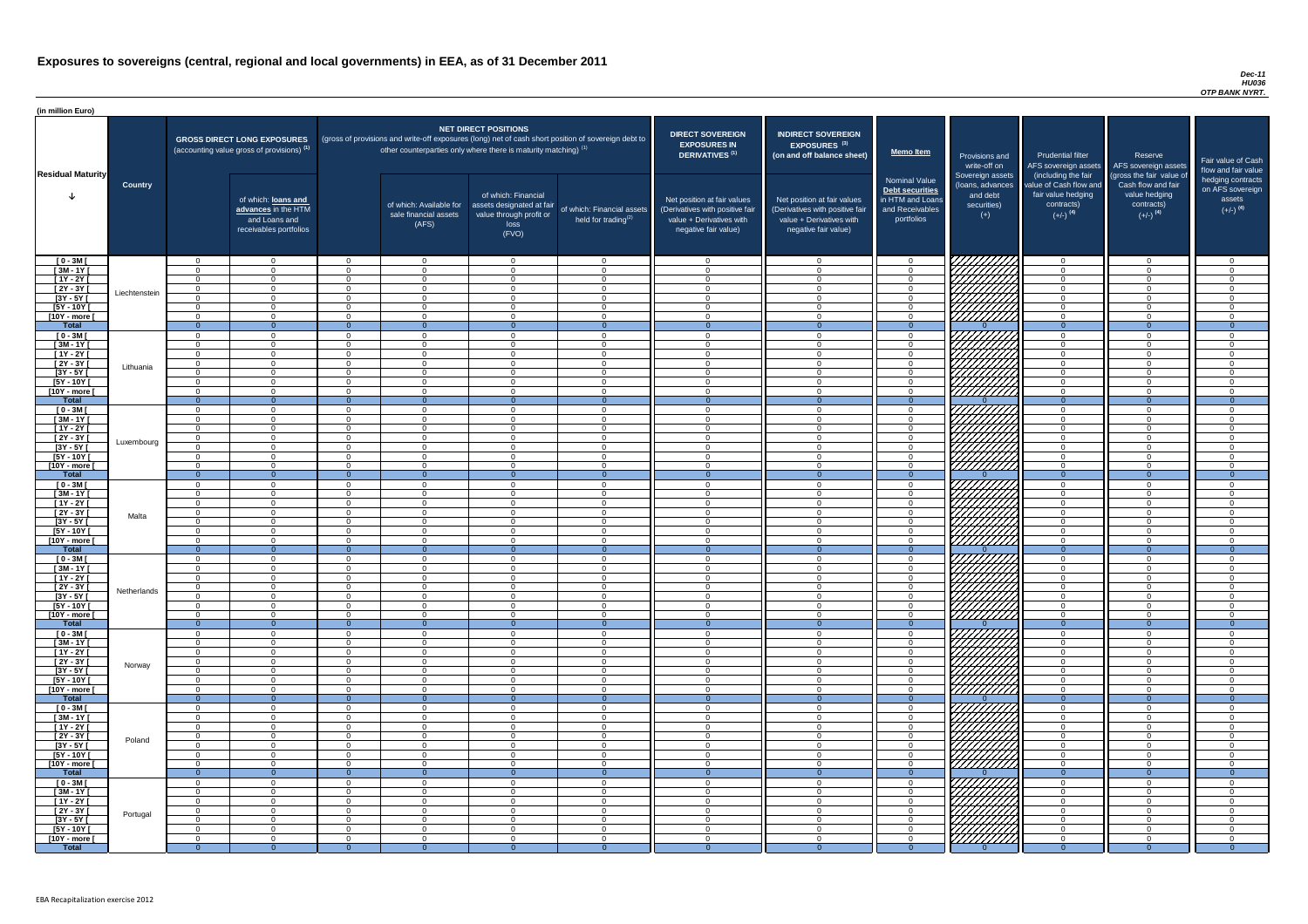#### *Dec-11 HU036 OTP BANK NYRT.*

(4) According with CEBS Guidelines on prudential filters it is required a consistent treatment of gains and losses resulting from a transaction whereby a cash flow hedge is created for an available for sale instrument: i.e item are recognised in additional own funds, so should the results of the corresponding cash flow hedging derivative. Moreover if fair-value hedging contracts on sovereign assets are taken in consideration for the computat (before their removal), the FV of such contracts must be reported in the column AB.

| (in million Euro)          |                     |                            |                                                                                             |                       |                                                                            |                                                                                              |                                                                                                     |                                                                                                                    |                                                                                                                    |                                                                                              |                                                                                                                            |                                                                                      |                                                                             |                                                                           |
|----------------------------|---------------------|----------------------------|---------------------------------------------------------------------------------------------|-----------------------|----------------------------------------------------------------------------|----------------------------------------------------------------------------------------------|-----------------------------------------------------------------------------------------------------|--------------------------------------------------------------------------------------------------------------------|--------------------------------------------------------------------------------------------------------------------|----------------------------------------------------------------------------------------------|----------------------------------------------------------------------------------------------------------------------------|--------------------------------------------------------------------------------------|-----------------------------------------------------------------------------|---------------------------------------------------------------------------|
| <b>Residual Maturity</b>   |                     |                            | <b>GROSS DIRECT LONG EXPOSURES</b><br>(accounting value gross of provisions) <sup>(1)</sup> |                       | other counterparties only where there is maturity matching) <sup>(1)</sup> | <b>NET DIRECT POSITIONS</b>                                                                  | (gross of provisions and write-off exposures (long) net of cash short position of sovereign debt to | <b>DIRECT SOVEREIGN</b><br><b>EXPOSURES IN</b><br>DERIVATIVES <sup>(1)</sup>                                       | <b>INDIRECT SOVEREIGN</b><br>EXPOSURES <sup>(3)</sup><br>(on and off balance sheet)                                | <b>Memo Item</b>                                                                             | Provisions and<br>write-off on<br>Sovereign assets                                                                         | <b>Prudential filter</b><br>AFS sovereign assets<br>(including the fair              | Reserve<br>AFS sovereign assets<br>(gross the fair value of                 | Fair value of Cash<br>flow and fair value                                 |
|                            | <b>Country</b>      |                            | of which: loans and<br>advances in the HTM<br>and Loans and<br>receivables portfolios       |                       | of which: Available for<br>sale financial assets<br>(AFS)                  | of which: Financial<br>assets designated at fair<br>value through profit or<br>loss<br>(FVO) | of which: Financial assets<br>held for trading $(2)$                                                | Net position at fair values<br>(Derivatives with positive fair<br>value + Derivatives with<br>negative fair value) | Net position at fair values<br>(Derivatives with positive fair<br>value + Derivatives with<br>negative fair value) | <b>Nominal Value</b><br>Debt securities<br>in HTM and Loans<br>and Receivables<br>portfolios | (loans, advances<br>and debt<br>securities)<br>$(+)$                                                                       | value of Cash flow and<br>fair value hedging<br>contracts)<br>$(+/-)$ <sup>(4)</sup> | Cash flow and fair<br>value hedging<br>contracts)<br>$(+/-)$ <sup>(4)</sup> | hedging contracts<br>on AFS sovereign<br>assets<br>$(+/-)$ <sup>(4)</sup> |
| $[0 - 3M]$                 |                     | $10^{-}$                   | $\Omega$                                                                                    | 10                    | $\Omega$                                                                   | $\Omega$                                                                                     | $\Omega$                                                                                            | $\Omega$                                                                                                           | $\overline{0}$                                                                                                     | 10                                                                                           | THE STATES                                                                                                                 | $\Omega$                                                                             | $\Omega$                                                                    | $\overline{0}$                                                            |
| $[3M - 1Y]$                |                     | 10 <sup>1</sup>            | $\Omega$                                                                                    | 10 <sup>1</sup>       | $\Omega$                                                                   | $\Omega$                                                                                     | $\overline{0}$                                                                                      | $\Omega$                                                                                                           | $\Omega$                                                                                                           | 11                                                                                           |                                                                                                                            | $\Omega$                                                                             | $\Omega$                                                                    | $\overline{0}$                                                            |
| $[1Y - 2Y]$                |                     | <b>Q</b>                   | $\cap$<br>$\cap$                                                                            | $\alpha$              | $\Omega$<br>$\Omega$                                                       | $\cap$<br>$\cap$                                                                             | $\Omega$                                                                                            | $\Omega$                                                                                                           | $\Omega$<br>$\Omega$                                                                                               |                                                                                              |                                                                                                                            | $\Omega$<br>$\Omega$                                                                 | $\Omega$<br>$\Omega$                                                        | $\Omega$                                                                  |
| [2Y - 3Y]<br>$[3Y - 5Y]$   | Romania             | $\Omega$                   |                                                                                             | $\Omega$              | $\cap$                                                                     | $\Omega$                                                                                     | $\overline{0}$<br>$\Omega$                                                                          | $\Omega$<br>- 0                                                                                                    | $\Omega$                                                                                                           |                                                                                              |                                                                                                                            |                                                                                      | $\Omega$                                                                    | $\mathbf{0}$<br>$\Omega$                                                  |
| $[5Y - 10Y]$               |                     | 11                         |                                                                                             | 11                    | $\cap$                                                                     | ∩                                                                                            | $\Omega$                                                                                            | $\Omega$                                                                                                           | $\Omega$                                                                                                           | 14                                                                                           |                                                                                                                            | $\Omega$                                                                             | $\Omega$                                                                    | $\overline{0}$                                                            |
| [10Y - more [              |                     | $\Omega$                   | റ                                                                                           | $\Omega$              | $\Omega$                                                                   | $\Omega$                                                                                     | $\Omega$                                                                                            | $\Omega$                                                                                                           | $\Omega$                                                                                                           |                                                                                              |                                                                                                                            | $\Omega$                                                                             | $\Omega$                                                                    | $\overline{0}$                                                            |
| Total                      |                     | 50                         | -6                                                                                          | 50                    | $\Omega$                                                                   |                                                                                              | $\Omega$                                                                                            | $\Omega$                                                                                                           | $\Omega$                                                                                                           | 54                                                                                           |                                                                                                                            | $\Omega$                                                                             | $\Omega$                                                                    | $\overline{0}$                                                            |
| $[0 - 3M]$                 |                     | 20                         | 20                                                                                          | 20                    | $\Omega$                                                                   | $\Omega$                                                                                     | $\Omega$                                                                                            | $\Omega$                                                                                                           | $\Omega$                                                                                                           | 20                                                                                           | .<br>Millitti                                                                                                              | $\Omega$                                                                             | $\Omega$                                                                    | $\Omega$                                                                  |
| $[3M-1Y]$<br>$[1Y - 2Y]$   |                     | 12<br>41                   | $\mathcal{D}$<br>$\overline{1}$                                                             | 12 <sup>7</sup><br>41 | $\Omega$<br>$\boldsymbol{\Lambda}$                                         | $\Omega$<br>$\cap$                                                                           | $\overline{0}$<br>$\Omega$                                                                          | $\Omega$<br>$\Omega$                                                                                               | $\Omega$<br>$\Omega$                                                                                               | $\overline{12}$<br>37                                                                        |                                                                                                                            | $\Omega$<br>$\Omega$                                                                 | $\Omega$<br>$\Omega$                                                        | $\overline{0}$<br>$\Omega$                                                |
| $[2Y - 3Y]$                |                     | 31                         | $\overline{1}$                                                                              | 31                    | 30                                                                         | $\Omega$                                                                                     | $\overline{0}$                                                                                      | $\overline{0}$                                                                                                     | $\Omega$                                                                                                           |                                                                                              |                                                                                                                            | $\overline{0}$                                                                       | $\Omega$                                                                    | $\overline{0}$                                                            |
| $[3Y - 5Y]$                | Slovakia            | $\overline{2}$             | $\overline{2}$                                                                              | $\overline{2}$        | $\Omega$                                                                   | $\Omega$                                                                                     | $\overline{0}$                                                                                      | $\overline{0}$                                                                                                     | $\Omega$                                                                                                           | $\overline{2}$                                                                               |                                                                                                                            | $\overline{0}$                                                                       | $\Omega$                                                                    | $\overline{0}$                                                            |
| $[5Y - 10Y]$               |                     | $\mathsf{Q}$               | <b>Q</b>                                                                                    | <b>Q</b>              | $\Omega$                                                                   | $\Omega$                                                                                     | $\Omega$                                                                                            | $\overline{0}$                                                                                                     | $\overline{0}$                                                                                                     | $\alpha$                                                                                     |                                                                                                                            | $\Omega$                                                                             | $\Omega$                                                                    | $\overline{0}$                                                            |
| [10Y - more [              |                     | 16                         | 16                                                                                          | 16                    | $\Omega$                                                                   | $\Omega$                                                                                     | $\Omega$                                                                                            | $\Omega$                                                                                                           | $\Omega$                                                                                                           | 16                                                                                           |                                                                                                                            | $\overline{0}$                                                                       | $\Omega$                                                                    | $\overline{0}$                                                            |
| <b>Total</b>               |                     | 130                        | 50                                                                                          | 130                   | 33                                                                         |                                                                                              | $\Omega$                                                                                            | $\Omega$                                                                                                           |                                                                                                                    | 96                                                                                           |                                                                                                                            | $\Omega$                                                                             | $\Omega$                                                                    | $\overline{0}$                                                            |
| $[0 - 3M]$                 |                     | $\Omega$                   | $\Omega$                                                                                    | $\Omega$              | $\Omega$                                                                   | $\Omega$                                                                                     | $\overline{0}$                                                                                      | $\Omega$                                                                                                           | $\Omega$                                                                                                           | $\cap$                                                                                       | 777777777                                                                                                                  | $\Omega$                                                                             | $\Omega$                                                                    | $\overline{0}$                                                            |
| $[3M - 1Y]$                |                     | $\Omega$                   | $\Omega$                                                                                    | $\Omega$              | $\Omega$                                                                   | $\Omega$                                                                                     | $\Omega$                                                                                            | $\Omega$                                                                                                           | $\Omega$                                                                                                           | $\Omega$<br>$\cap$                                                                           | 77777777                                                                                                                   | $\Omega$                                                                             | $\Omega$                                                                    | $\overline{0}$                                                            |
| $[1Y - 2Y]$<br>$[2Y - 3Y]$ |                     | $\Omega$<br>$\Omega$       | $\Omega$<br>$\Omega$                                                                        | $\Omega$<br>$\Omega$  | $\Omega$<br>$\Omega$                                                       | $\Omega$<br>$\Omega$                                                                         | $\overline{0}$<br>$\Omega$                                                                          | $\overline{0}$<br>$\Omega$                                                                                         | $\overline{0}$<br>$\overline{0}$                                                                                   | $\cap$                                                                                       |                                                                                                                            | $\Omega$<br>$\Omega$                                                                 | $\Omega$<br>$\Omega$                                                        | $\overline{0}$<br>$\overline{0}$                                          |
| [3Y - 5Y [                 | Slovenia            |                            |                                                                                             |                       | - ( )                                                                      |                                                                                              | -0                                                                                                  | - ( )                                                                                                              | - 0                                                                                                                |                                                                                              |                                                                                                                            |                                                                                      | O                                                                           | -0                                                                        |
| $[5Y - 10Y]$               |                     | $\Omega$                   | $\Omega$                                                                                    | - റ                   | $\Omega$                                                                   | $\Omega$                                                                                     | $\Omega$                                                                                            | $\Omega$                                                                                                           | $\Omega$                                                                                                           | റ                                                                                            |                                                                                                                            | $\Omega$                                                                             | $\overline{0}$                                                              | $\overline{0}$                                                            |
| [10Y - more [              |                     | $\Omega$                   | - റ                                                                                         | - റ                   | $\Omega$                                                                   | $\Omega$                                                                                     | $\overline{0}$                                                                                      | - റ                                                                                                                | $\Omega$                                                                                                           | $\cap$                                                                                       | UMMA.                                                                                                                      | $\Omega$                                                                             | $\Omega$                                                                    | $\overline{0}$                                                            |
| <b>Total</b>               |                     | - 0                        | $\overline{0}$                                                                              | $\Omega$              | - ೧                                                                        | $\Omega$                                                                                     | $\overline{0}$                                                                                      | - 0                                                                                                                |                                                                                                                    | $\Omega$                                                                                     |                                                                                                                            | $\Omega$                                                                             | $\Omega$                                                                    | $\overline{0}$                                                            |
| $[0 - 3M]$                 |                     | $\Omega$                   | $\Omega$                                                                                    | $\Omega$              | $\Omega$                                                                   | $\Omega$                                                                                     | $\overline{0}$                                                                                      | $\overline{0}$                                                                                                     | $\overline{0}$                                                                                                     | $\cap$                                                                                       | TIJITID<br>HIJITID<br>HIIITID                                                                                              | $\Omega$                                                                             | $\Omega$                                                                    | $\overline{0}$                                                            |
| $[3M - 1Y]$                |                     | $\Omega$                   | $\Omega$                                                                                    | $\Omega$              | $\Omega$                                                                   | $\Omega$                                                                                     | $\Omega$                                                                                            | $\Omega$                                                                                                           | $\Omega$                                                                                                           | $\Omega$                                                                                     |                                                                                                                            | $\Omega$                                                                             | $\Omega$                                                                    | $\overline{0}$                                                            |
| $[1Y - 2Y]$<br>$[2Y - 3Y]$ |                     | $\Omega$<br>$\Omega$       | $\Omega$<br>$\Omega$                                                                        | $\Omega$<br>$\Omega$  | $\Omega$<br>$\Omega$                                                       | $\Omega$<br>$\Omega$                                                                         | $\Omega$<br>$\Omega$                                                                                | $\overline{0}$<br>$\Omega$                                                                                         | $\overline{0}$<br>$\Omega$                                                                                         |                                                                                              |                                                                                                                            | $\Omega$<br>$\Omega$                                                                 | $\Omega$<br>$\Omega$                                                        | $\Omega$<br>$\overline{0}$                                                |
| $[3Y - 5Y]$                | Spain               | $\Omega$                   | $\cap$                                                                                      | $\Omega$              | - 0                                                                        | $\Omega$                                                                                     | $\Omega$                                                                                            | $\cap$                                                                                                             | $\Omega$                                                                                                           |                                                                                              |                                                                                                                            | $\cap$                                                                               | $\Omega$                                                                    | $\Omega$                                                                  |
| $[5Y - 10Y]$               |                     | $\Omega$                   | റ                                                                                           | $\Omega$              | $\Omega$                                                                   | $\Omega$                                                                                     | $\Omega$                                                                                            | $\Omega$                                                                                                           | $\Omega$                                                                                                           |                                                                                              |                                                                                                                            | $\Omega$                                                                             | $\Omega$                                                                    | $\overline{0}$                                                            |
| [10Y - more [              |                     | $\Omega$                   | $\cap$                                                                                      | $\Omega$              | $\Omega$                                                                   | $\cap$                                                                                       | $\Omega$                                                                                            | $\cap$                                                                                                             | $\Omega$                                                                                                           |                                                                                              |                                                                                                                            | $\Omega$                                                                             | $\Omega$                                                                    | $\Omega$                                                                  |
| Total                      |                     | $\Omega$                   | $\overline{0}$                                                                              | $\Omega$              | $\Omega$                                                                   | $\Omega$                                                                                     | $\Omega$                                                                                            | $\Omega$                                                                                                           | $\Omega$                                                                                                           | $\Omega$                                                                                     |                                                                                                                            | $\Omega$                                                                             | $\Omega$                                                                    | $\overline{0}$                                                            |
| $[0 - 3M]$                 |                     | $\Omega$                   | $\Omega$                                                                                    | $\Omega$              | $\Omega$                                                                   | $\Omega$                                                                                     | $\overline{0}$                                                                                      | $\overline{0}$                                                                                                     | $\overline{0}$                                                                                                     | $\Omega$                                                                                     | TIJJIT<br>HATIJIT                                                                                                          | $\Omega$                                                                             | $\Omega$                                                                    | $\Omega$                                                                  |
| $[3M - 1Y]$                |                     | $\Omega$                   | $\cap$<br>$\Omega$                                                                          | $\Omega$<br>$\Omega$  | $\Omega$<br>$\Omega$                                                       | $\Omega$<br>$\Omega$                                                                         | $\Omega$                                                                                            | $\Omega$<br>$\Omega$                                                                                               | $\Omega$<br>$\Omega$                                                                                               | $\Omega$                                                                                     |                                                                                                                            | $\Omega$<br>$\Omega$                                                                 | $\Omega$<br>$\Omega$                                                        | $\Omega$                                                                  |
| $[1Y - 2Y]$<br>[2Y - 3Y]   |                     | $\Omega$<br>$\overline{0}$ | $\Omega$                                                                                    | $\Omega$              | $\Omega$                                                                   | $\Omega$                                                                                     | $\overline{0}$<br>$\overline{0}$                                                                    | $\Omega$                                                                                                           | $\Omega$                                                                                                           | $\Omega$                                                                                     |                                                                                                                            | $\overline{0}$                                                                       | $\Omega$                                                                    | $\overline{0}$<br>$\overline{0}$                                          |
| $[3Y - 5Y]$                | Sweden              | $\Omega$                   | $\Omega$                                                                                    | $\Omega$              | $\Omega$                                                                   | $\Omega$                                                                                     | $\overline{0}$                                                                                      | $\overline{0}$                                                                                                     | $\Omega$                                                                                                           | $\Omega$                                                                                     |                                                                                                                            | $\Omega$                                                                             | $\Omega$                                                                    | $\Omega$                                                                  |
| $[5Y - 10Y]$               |                     | $\Omega$                   | $\Omega$                                                                                    | $\Omega$              | $\Omega$                                                                   | $\Omega$                                                                                     | $\overline{0}$                                                                                      | $\overline{0}$                                                                                                     | $\Omega$                                                                                                           | $\Omega$                                                                                     |                                                                                                                            | $\overline{0}$                                                                       | $\Omega$                                                                    | $\overline{0}$                                                            |
| [10Y - more                |                     | $\Omega$                   | $\Omega$                                                                                    | $\Omega$              | $\Omega$                                                                   | $\Omega$                                                                                     | $\overline{0}$                                                                                      | $\overline{0}$                                                                                                     | $\overline{0}$                                                                                                     | $\Omega$                                                                                     |                                                                                                                            | $\overline{0}$                                                                       | $\Omega$                                                                    | $\overline{0}$                                                            |
| <b>Total</b>               |                     | $\Omega$                   | $\overline{0}$                                                                              | $\Omega$              | $\Omega$                                                                   |                                                                                              | $\overline{0}$                                                                                      | $\Omega$                                                                                                           | $\Omega$                                                                                                           |                                                                                              |                                                                                                                            | $\overline{0}$                                                                       | $\Omega$                                                                    | $\overline{0}$                                                            |
| $[0 - 3M]$                 |                     | $\Omega$                   | $\Omega$                                                                                    | $\Omega$              | $\Omega$                                                                   | $\Omega$                                                                                     | $\overline{0}$                                                                                      | $\overline{0}$                                                                                                     | $\Omega$                                                                                                           | $\Omega$                                                                                     | <i>VIIIIIIII</i>                                                                                                           | $\Omega$                                                                             | $\Omega$                                                                    | $\overline{0}$                                                            |
| $[3M - 1Y]$                |                     | - 0                        | $\Omega$                                                                                    | $\Omega$              | $\Omega$                                                                   | $\overline{0}$                                                                               | $\overline{0}$                                                                                      | $\overline{0}$                                                                                                     | $\overline{0}$                                                                                                     | $\Omega$                                                                                     | ШШ.                                                                                                                        | $\overline{0}$                                                                       | $\Omega$                                                                    | $\overline{0}$                                                            |
| $[1Y - 2Y]$<br>$[2Y - 3Y]$ |                     | - 0<br>$\Omega$            | $\Omega$<br>$\Omega$                                                                        | $\Omega$<br>$\Omega$  | - 0<br>- 0                                                                 | $\Omega$<br>$\Omega$                                                                         | $\overline{0}$<br>$\overline{0}$                                                                    | $\overline{0}$<br>$\overline{0}$                                                                                   | $\overline{0}$<br>$\overline{0}$                                                                                   | $\Omega$<br>$\Omega$                                                                         |                                                                                                                            | $\Omega$<br>$\Omega$                                                                 | $\Omega$<br>$\Omega$                                                        | $\overline{0}$<br>$\Omega$                                                |
| $[3Y - 5Y]$                | United Kingdom      | $\Omega$                   | $\Omega$                                                                                    | $\Omega$              | $\Omega$                                                                   | $\Omega$                                                                                     | $\overline{0}$                                                                                      | $\overline{0}$                                                                                                     | $\overline{0}$                                                                                                     | . റ                                                                                          | HAHAHA KABUPATÈN YANG MANGGUNAK KABUPATÈN JANG MANGGUNAK KABUPATÈN JARAWANG PANGGUNAK KANG MANGGUNAK KARAWANG<br>KALIMATÈN | $\overline{0}$                                                                       | $\overline{0}$                                                              | $\overline{0}$                                                            |
| $[5Y - 10Y]$               |                     | $\Omega$                   | - റ                                                                                         | - റ                   | $\Omega$                                                                   | $\Omega$                                                                                     | $\Omega$                                                                                            | $\Omega$                                                                                                           | $\Omega$                                                                                                           | $\cap$                                                                                       |                                                                                                                            | $\Omega$                                                                             | $\Omega$                                                                    | $\overline{0}$                                                            |
| [10Y - more [              |                     | റ                          | $\cap$                                                                                      | റ                     | $\cap$                                                                     | $\Omega$                                                                                     | $\Omega$                                                                                            | $\cap$                                                                                                             | $\Omega$                                                                                                           | $\Omega$                                                                                     | <u>VIIIIIII</u>                                                                                                            | $\cap$                                                                               | $\cap$                                                                      | $\Omega$                                                                  |
| <b>Total</b>               |                     |                            |                                                                                             |                       |                                                                            |                                                                                              |                                                                                                     |                                                                                                                    |                                                                                                                    |                                                                                              |                                                                                                                            |                                                                                      |                                                                             |                                                                           |
|                            |                     |                            |                                                                                             |                       |                                                                            |                                                                                              |                                                                                                     |                                                                                                                    |                                                                                                                    |                                                                                              |                                                                                                                            |                                                                                      |                                                                             |                                                                           |
|                            | <b>TOTAL EEA 30</b> | 3,061                      | 732                                                                                         | 3,053                 | 1,865                                                                      |                                                                                              | 114                                                                                                 | $\Omega$                                                                                                           | 28                                                                                                                 | 1,085                                                                                        | $\Omega$                                                                                                                   | $-204$                                                                               | 204                                                                         | $\overline{0}$ and $\overline{0}$                                         |

(3) The exposures reported include the positions towards counterparts (other than sovereign) on sovereign credit risk (i.e. CDS, financial guarantees) booked in all the accounting portfolio (on-off balance sheet). Irrespec or accounting classification of the positions the economic substance over the form must be used as a criteria for the identification of the exposures to be included in this column. This item does not include exposures to c sovereign) with full or partial government guarantees by central, regional and local governments

**(5)** Please report gross and net direct positions before eventual write-off (PSI); in the column provisions must be included eventual write-off (PSI).

#### **Notes and definitions**

**(1)** The exposures reported cover only exposures to central, regional and local governments on immediate borrower basis, and do not include exposures to other counterparts with full or partial government guarantees **(2)** The banks disclose the exposures in the "Financial assets held for trading" portfolio after offsetting the cash short positions having the same maturities.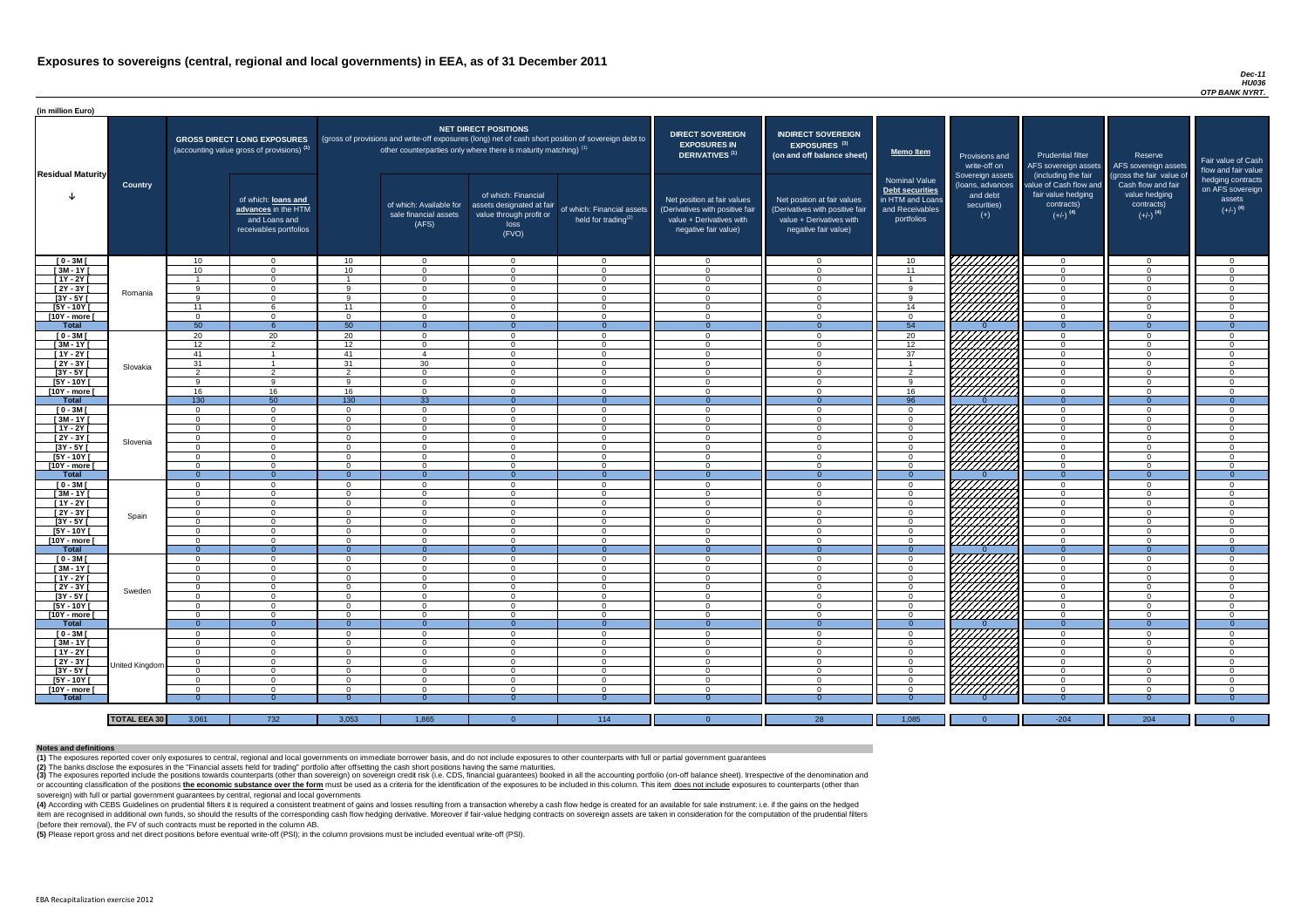| (in million Euro)                              |                |                      |                                                                                       |                      |                                                                   |                                                                                              |                                                                                                     |                                                                                                                    |                                                                                                                    |                                                                                              |                                                                          |                                                                                                             |                                                                                                         |                                                   |
|------------------------------------------------|----------------|----------------------|---------------------------------------------------------------------------------------|----------------------|-------------------------------------------------------------------|----------------------------------------------------------------------------------------------|-----------------------------------------------------------------------------------------------------|--------------------------------------------------------------------------------------------------------------------|--------------------------------------------------------------------------------------------------------------------|----------------------------------------------------------------------------------------------|--------------------------------------------------------------------------|-------------------------------------------------------------------------------------------------------------|---------------------------------------------------------------------------------------------------------|---------------------------------------------------|
|                                                |                |                      | <b>GROSS DIRECT LONG EXPOSURES</b><br>(accounting value gross of provisions) (1)      |                      | other counterparties only where there is maturity matching) $(1)$ | <b>NET DIRECT POSITIONS</b>                                                                  | (gross of provisions and write-off exposures (long) net of cash short position of sovereign debt to | <b>DIRECT SOVEREIGN</b><br><b>EXPOSURES IN</b><br><b>DERIVATIVES<sup>(1)</sup></b>                                 | <b>INDIRECT SOVEREIGN</b><br><b>EXPOSURES<sup>(3)</sup></b><br>(on and off balance sheet)                          | <b>Memo Item</b>                                                                             | Provisions and<br>write-off on                                           | <b>Prudential filter</b><br>AFS sovereign assets                                                            | Reserve<br>AFS sovereign assets                                                                         | Fair value<br>flow and t                          |
| <b>Residual Maturity</b>                       | <b>Country</b> |                      | of which: loans and<br>advances in the HTM<br>and Loans and<br>receivables portfolios |                      | of which: Available for<br>sale financial assets<br>(AFS)         | of which: Financial<br>assets designated at fair<br>value through profit or<br>loss<br>(FVO) | of which: Financial assets<br>held for trading <sup>(2)</sup>                                       | Net position at fair values<br>(Derivatives with positive fair<br>value + Derivatives with<br>negative fair value) | Net position at fair values<br>(Derivatives with positive fair<br>value + Derivatives with<br>negative fair value) | <b>Nominal Value</b><br>Debt securities<br>in HTM and Loans<br>and Receivables<br>portfolios | Sovereign assets<br>(loans, advances<br>and debt<br>securities)<br>$(+)$ | (including the fair<br>value of Cash flow and<br>fair value hedging<br>contracts)<br>$(+/-)$ <sup>(4)</sup> | (gross the fair value of<br>Cash flow and fair<br>value hedging<br>contracts)<br>$(+/-)$ <sup>(4)</sup> | hedging o<br>on AFS <sub>s</sub><br>ass<br>$(+/-$ |
| $[0 - 3M]$                                     |                | $\cap$               | $\Omega$                                                                              | $\Omega$             | $\Omega$                                                          | $\Omega$                                                                                     |                                                                                                     | $\Omega$                                                                                                           | $\Omega$                                                                                                           | - റ                                                                                          | 77777777                                                                 | - റ                                                                                                         | $\Omega$                                                                                                |                                                   |
| $[3M-1Y]$                                      |                | $\Omega$<br>$\cap$   | $\Omega$                                                                              | $\Omega$             | $\overline{0}$                                                    | $\Omega$                                                                                     | $\cap$                                                                                              | $\Omega$                                                                                                           | $\Omega$<br>$\Omega$                                                                                               | $\overline{0}$                                                                               |                                                                          | $\Omega$<br>$\Omega$                                                                                        | $\overline{0}$                                                                                          |                                                   |
| $[1Y - 2Y]$<br>$[2Y - 3Y]$                     |                | $\cap$               | $\Omega$<br>$\Omega$                                                                  | $\Omega$<br>$\Omega$ | $\Omega$<br>$\Omega$                                              | $\Omega$<br>$\Omega$                                                                         | $\Omega$                                                                                            | $\Omega$                                                                                                           | $\cap$                                                                                                             | $\Omega$<br>$\Omega$                                                                         |                                                                          | $\Omega$                                                                                                    | $\Omega$<br>$\Omega$                                                                                    |                                                   |
| $[3Y - 5Y]$                                    | Austria        | $\Omega$             | $\overline{0}$                                                                        | $\Omega$             | $\overline{0}$                                                    | $\Omega$                                                                                     |                                                                                                     |                                                                                                                    | $\Omega$                                                                                                           | $\overline{0}$                                                                               | 44448                                                                    | $\Omega$                                                                                                    | $\Omega$                                                                                                |                                                   |
| $[5Y - 10Y]$                                   |                | $\cap$               | $\Omega$                                                                              | $\Omega$             | $\Omega$                                                          | $\Omega$                                                                                     | $\Omega$                                                                                            | $\Omega$                                                                                                           | $\cap$                                                                                                             | $\Omega$                                                                                     | 11/////////////////////                                                  | $\Omega$                                                                                                    | $\Omega$                                                                                                |                                                   |
| <u>[10Y - more [</u><br><b>Total</b>           |                | $\cap$<br>$\Omega$   | $\Omega$<br>റ                                                                         | $\cap$<br>- 0        | $\Omega$<br>$\Omega$                                              | $\Omega$<br>$\Omega$                                                                         | $\Omega$                                                                                            | $\Omega$                                                                                                           | $\cap$                                                                                                             | $\Omega$<br>- 0                                                                              | <u>VIIIIIIII</u>                                                         | $\Omega$<br>$\Omega$                                                                                        | $\Omega$<br>$\Omega$                                                                                    |                                                   |
| $[0 - 3M]$                                     |                | $\Omega$             | $\Omega$                                                                              | $\Omega$             | $\Omega$                                                          | $\Omega$                                                                                     | $\cap$                                                                                              | $\cap$                                                                                                             | $\cap$                                                                                                             | $\Omega$                                                                                     | <i>VHHHH</i> A                                                           | $\Omega$                                                                                                    | $\Omega$                                                                                                |                                                   |
| $[3M - 1Y]$                                    |                | $\Omega$             | $\Omega$                                                                              | $\Omega$             | $\Omega$                                                          | $\Omega$                                                                                     | $\cap$                                                                                              | $\cap$                                                                                                             | $\Omega$                                                                                                           | $\Omega$                                                                                     |                                                                          | $\overline{0}$                                                                                              | $\Omega$                                                                                                |                                                   |
| $[1Y - 2Y]$                                    |                | $\Omega$             | $\Omega$                                                                              | $\overline{0}$       | $\overline{0}$                                                    | $\overline{0}$                                                                               | $\cap$                                                                                              | $\Omega$                                                                                                           | $\Omega$                                                                                                           | $\overline{0}$                                                                               |                                                                          | $\overline{0}$                                                                                              | $\overline{0}$                                                                                          |                                                   |
| $[2Y - 3Y]$<br>$[3Y - 5Y]$                     | Belgium        | $\Omega$<br>$\Omega$ | $\Omega$<br>$\Omega$                                                                  | $\Omega$<br>$\Omega$ | $\Omega$<br>$\overline{0}$                                        | $\Omega$<br>$\Omega$                                                                         | $\cap$<br>$\Omega$                                                                                  | $\Omega$<br>$\Omega$                                                                                               | $\Omega$<br>$\Omega$                                                                                               | $\Omega$<br>$\Omega$                                                                         |                                                                          | $\overline{0}$<br>$\overline{0}$                                                                            | $\Omega$<br>$\Omega$                                                                                    |                                                   |
| $[5Y - 10Y]$                                   |                | $\Omega$             | $\Omega$                                                                              | $\Omega$             | $\overline{0}$                                                    | $\Omega$                                                                                     |                                                                                                     | $\Omega$                                                                                                           | $\Omega$                                                                                                           | $\Omega$                                                                                     |                                                                          | $\overline{0}$                                                                                              | $\Omega$                                                                                                |                                                   |
| [10Y - more [                                  |                |                      | $\Omega$                                                                              | $\Omega$             | $\overline{0}$                                                    | $\Omega$                                                                                     |                                                                                                     |                                                                                                                    | $\Omega$                                                                                                           | $\Omega$                                                                                     | ////////////                                                             | $\Omega$                                                                                                    | $\Omega$                                                                                                |                                                   |
| <b>Total</b>                                   |                | $\overline{0}$       | $\Omega$                                                                              | $\Omega$             | $\Omega$                                                          | $\Omega$                                                                                     | $\Omega$                                                                                            |                                                                                                                    | $\Omega$                                                                                                           | $\Omega$                                                                                     |                                                                          | $\overline{0}$                                                                                              | $\Omega$                                                                                                |                                                   |
| $[0 - 3M]$<br>$[3M - 1Y]$                      |                | $\mathbf{r}$         | $\Omega$<br>ົດ                                                                        | -5<br>$\mathcal{P}$  | $\mathcal{P}$<br>$\mathcal{D}$                                    | $\Omega$<br>$\Omega$                                                                         |                                                                                                     |                                                                                                                    | -8<br>$\cap$                                                                                                       | $\boldsymbol{\Lambda}$<br>$\mathcal{D}$                                                      |                                                                          | $\Omega$<br>$\Omega$                                                                                        | $\Omega$<br>$\Omega$                                                                                    |                                                   |
| $[1Y - 2Y]$                                    |                | 12 <sup>12</sup>     |                                                                                       | 12                   | 6                                                                 | $\Omega$                                                                                     | વ                                                                                                   | $\Omega$                                                                                                           | $\cap$                                                                                                             | $\boldsymbol{\Lambda}$                                                                       |                                                                          | $\Omega$                                                                                                    | $\Omega$                                                                                                |                                                   |
| $[2Y - 3Y]$                                    | Bulgaria       | 16                   | $\Omega$                                                                              | 16                   | 16                                                                | $\Omega$                                                                                     |                                                                                                     | $\cap$                                                                                                             | റ                                                                                                                  | $\Omega$                                                                                     | <i>WAAAA</i>                                                             | $\overline{2}$                                                                                              | $-2$                                                                                                    |                                                   |
| [3Y - 5Y ]                                     |                | 57                   |                                                                                       | 55                   | 46                                                                |                                                                                              |                                                                                                     |                                                                                                                    |                                                                                                                    |                                                                                              | V <i>UUUU</i>                                                            |                                                                                                             |                                                                                                         |                                                   |
| [5Y - 10Y [<br>[10Y - more [                   |                | 21<br>$\overline{2}$ | ົາ<br>$\Omega$                                                                        | 19<br>$\overline{2}$ | 12<br>2                                                           | $\Omega$<br>$\Omega$                                                                         | 3<br>$\cap$                                                                                         | $\Omega$<br>$\cap$                                                                                                 | $\Omega$<br>$\cap$                                                                                                 | -6<br>$\Omega$                                                                               | <u>VIIIIIII</u>                                                          | $\Omega$<br>$\Omega$                                                                                        | $\Omega$<br>$\Omega$                                                                                    |                                                   |
| <b>Total</b>                                   |                | 117                  |                                                                                       | 110                  | 84                                                                | - 0                                                                                          | 15                                                                                                  |                                                                                                                    | -8                                                                                                                 | $\overline{18}$                                                                              |                                                                          | $\overline{2}$                                                                                              | $-2$                                                                                                    |                                                   |
| $[0 - 3M]$                                     |                | $\Omega$             | $\Omega$                                                                              | $\Omega$             | $\overline{0}$                                                    | $\Omega$                                                                                     | $\Omega$                                                                                            | $\Omega$                                                                                                           | $\Omega$                                                                                                           | $\Omega$                                                                                     |                                                                          | $\Omega$                                                                                                    | $\Omega$                                                                                                |                                                   |
| $[3M - 1Y]$                                    |                | $\Omega$             | $\Omega$                                                                              | $\Omega$             | $\Omega$                                                          | $\Omega$                                                                                     | $\cap$                                                                                              | $\cap$                                                                                                             | $\Omega$                                                                                                           | $\Omega$                                                                                     |                                                                          | $\Omega$                                                                                                    | $\Omega$                                                                                                |                                                   |
| [ 1Y - 2Y [<br>$\overline{[2Y-3Y]}$            |                | $\cap$               | $\Omega$<br>$\overline{0}$                                                            | - ೧<br>$\Omega$      | $\Omega$<br>$\mathbf 0$                                           | $\Omega$<br>$\Omega$                                                                         |                                                                                                     |                                                                                                                    | $\Omega$                                                                                                           | $\cap$<br>$\overline{0}$                                                                     | VIIIIIA                                                                  | $\Omega$<br>$\Omega$                                                                                        | $\Omega$<br>$\Omega$                                                                                    |                                                   |
| $\overline{3Y - 5Y}$                           | Cyprus         |                      | $\Omega$                                                                              | $\Omega$             | $\overline{0}$                                                    | - 0                                                                                          | $\cap$                                                                                              |                                                                                                                    | $\Omega$                                                                                                           | - 0                                                                                          | <b>177777</b>                                                            | $\Omega$                                                                                                    | $\Omega$                                                                                                |                                                   |
| $[5Y - 10Y]$                                   |                |                      | $\Omega$                                                                              | $\Omega$             | $\Omega$                                                          | $\Omega$                                                                                     | $\Omega$                                                                                            | $\Omega$                                                                                                           | $\Omega$                                                                                                           | $\Omega$                                                                                     | HHHH                                                                     | $\Omega$                                                                                                    | $\Omega$                                                                                                |                                                   |
| [10Y - more [                                  |                | $\cap$               | $\Omega$                                                                              | $\Omega$             | $\Omega$                                                          | $\Omega$                                                                                     | $\Omega$                                                                                            | ∩                                                                                                                  | $\Omega$                                                                                                           | $\Omega$                                                                                     |                                                                          | $\Omega$                                                                                                    | $\Omega$                                                                                                |                                                   |
| <b>Total</b><br>$[0 - 3M]$                     |                | $\Omega$<br>$\cap$   | - 0 -<br>$\Omega$                                                                     | -C<br>$\Omega$       | $\Omega$<br>$\Omega$                                              | $\Omega$                                                                                     | $\Omega$                                                                                            | $\cap$                                                                                                             | $\Omega$                                                                                                           | $\Omega$<br>$\Omega$                                                                         |                                                                          | $\Omega$<br>$\Omega$                                                                                        | $\Omega$<br>$\Omega$                                                                                    |                                                   |
| $[3M - 1Y]$                                    |                | $\cap$               | $\Omega$                                                                              | $\Omega$             | $\Omega$                                                          | $\Omega$                                                                                     | $\Omega$                                                                                            | $\Omega$                                                                                                           | $\Omega$                                                                                                           | $\Omega$                                                                                     | N <i>HIIIII.Q</i>                                                        | $\Omega$                                                                                                    | $\Omega$                                                                                                |                                                   |
| $[1Y - 2Y]$                                    |                | $\Omega$             | $\Omega$                                                                              | $\Omega$             | $\overline{0}$                                                    | $\Omega$                                                                                     | $\Omega$                                                                                            | $\Omega$                                                                                                           | $\Omega$                                                                                                           | $\overline{0}$                                                                               | V <i>UHUH</i> A                                                          | $\overline{0}$                                                                                              | $\Omega$                                                                                                |                                                   |
| $[2Y - 3Y]$                                    | Czech Republic | $\Omega$             | $\Omega$                                                                              | $\Omega$             | $\overline{0}$                                                    | $\Omega$                                                                                     | $\Omega$                                                                                            | $\Omega$                                                                                                           | $\Omega$                                                                                                           | $\Omega$                                                                                     |                                                                          | $\overline{0}$                                                                                              | $\overline{0}$                                                                                          |                                                   |
| $[3Y - 5Y]$<br>$[5Y - 10Y]$                    |                | $\Omega$             | $\overline{0}$<br>$\Omega$                                                            | $\Omega$<br>$\Omega$ | $\overline{0}$<br>$\mathbf 0$                                     | $\Omega$<br>$\Omega$                                                                         |                                                                                                     |                                                                                                                    | $\Omega$                                                                                                           | $\overline{0}$<br>$\Omega$                                                                   | <u>VIIIIIIII</u>                                                         | $\overline{0}$<br>$\Omega$                                                                                  | $\overline{0}$<br>$\Omega$                                                                              |                                                   |
| [10Y - more [                                  |                |                      | $\Omega$                                                                              | $\Omega$             | $\Omega$                                                          | $\Omega$                                                                                     |                                                                                                     |                                                                                                                    | $\Omega$                                                                                                           | $\Omega$                                                                                     | 77777777                                                                 | $\Omega$                                                                                                    | $\Omega$                                                                                                |                                                   |
| <b>Total</b>                                   |                | $\overline{0}$       | $\Omega$                                                                              | $\Omega$             | $\Omega$                                                          | $\Omega$                                                                                     | $\Omega$                                                                                            |                                                                                                                    | $\Omega$                                                                                                           | $\Omega$                                                                                     |                                                                          | $\overline{0}$                                                                                              | - 0                                                                                                     |                                                   |
| $[0 - 3M]$                                     |                |                      | $\overline{0}$                                                                        | - റ                  | $\Omega$                                                          | $\Omega$                                                                                     |                                                                                                     | $\cap$                                                                                                             | $\Omega$                                                                                                           | $\Omega$                                                                                     | 777777777<br>7777777777                                                  | $\Omega$                                                                                                    | $\Omega$                                                                                                |                                                   |
| $[3M - 1Y]$<br>$[1Y - 2Y]$                     |                | $\cap$<br>$\cap$     | $\Omega$<br>$\Omega$                                                                  | $\Omega$<br>$\Omega$ | $\Omega$<br>$\overline{0}$                                        | $\Omega$<br>$\Omega$                                                                         | ∩<br>∩                                                                                              | $\cap$                                                                                                             | $\cap$<br>$\cap$                                                                                                   | $\Omega$<br>$\Omega$                                                                         |                                                                          | $\Omega$<br>$\Omega$                                                                                        | $\Omega$<br>$\Omega$                                                                                    |                                                   |
| $\overline{[2Y-3Y]}$                           |                | $\cap$               | $\Omega$                                                                              | $\Omega$             | $\overline{0}$                                                    | $\Omega$                                                                                     |                                                                                                     |                                                                                                                    | $\cap$                                                                                                             | $\Omega$                                                                                     |                                                                          | $\overline{0}$                                                                                              | $\Omega$                                                                                                |                                                   |
| $[3Y - 5Y]$                                    | Denmark        | $\Omega$             | $\Omega$                                                                              | $\Omega$             | $\overline{0}$                                                    | $\Omega$                                                                                     | $\Omega$                                                                                            | $\Omega$                                                                                                           | $\Omega$                                                                                                           | $\Omega$                                                                                     |                                                                          | $\overline{0}$                                                                                              | $\Omega$                                                                                                |                                                   |
| $[5Y - 10Y]$                                   |                | $\Omega$<br>$\Omega$ | $\Omega$<br>$\Omega$                                                                  | $\Omega$<br>$\Omega$ | $\Omega$                                                          | $\Omega$<br>$\Omega$                                                                         | $\Omega$<br>$\Omega$                                                                                | $\Omega$<br>$\Omega$                                                                                               | $\cap$<br>$\Omega$                                                                                                 | $\Omega$<br>$\Omega$                                                                         |                                                                          | $\overline{0}$<br>$\overline{0}$                                                                            | $\Omega$<br>$\Omega$                                                                                    |                                                   |
| [10Y - more [<br><b>Total</b>                  |                | $\overline{0}$       | $\overline{0}$                                                                        | $\Omega$             | $\overline{0}$<br>$\Omega$                                        | - റ                                                                                          | $\Omega$                                                                                            | $\cap$                                                                                                             | $\Omega$                                                                                                           | $\Omega$                                                                                     | 777777777                                                                | $\overline{0}$                                                                                              | $\Omega$                                                                                                |                                                   |
| $[0 - 3M]$                                     |                | $\Omega$             | $\Omega$                                                                              | $\Omega$             | $\Omega$                                                          | $\Omega$                                                                                     | $\cap$                                                                                              | $\cap$                                                                                                             | $\Omega$                                                                                                           | $\Omega$                                                                                     |                                                                          | $\Omega$                                                                                                    | $\Omega$                                                                                                |                                                   |
| $[3M - 1Y]$                                    |                | $\cap$               | $\Omega$                                                                              | - ೧                  | $\Omega$                                                          | $\Omega$                                                                                     |                                                                                                     |                                                                                                                    | $\Omega$                                                                                                           | $\Omega$                                                                                     |                                                                          | $\Omega$                                                                                                    | $\Omega$                                                                                                |                                                   |
| $[1Y - 2Y]$                                    |                | $\Omega$             | $\Omega$                                                                              | $\Omega$             | $\Omega$                                                          | $\Omega$                                                                                     |                                                                                                     |                                                                                                                    | $\Omega$                                                                                                           | $\Omega$                                                                                     |                                                                          | $\Omega$                                                                                                    | $\Omega$                                                                                                |                                                   |
| $\overline{[2Y-3Y]}$<br>$\overline{[3Y - 5Y]}$ | Estonia        | $\Omega$             | $\Omega$<br>$\Omega$                                                                  | $\Omega$<br>$\Omega$ | $\Omega$<br>$\Omega$                                              | $\Omega$<br>$\Omega$                                                                         | $\cap$                                                                                              | $\cap$                                                                                                             | $\Omega$<br>$\Omega$                                                                                               | $\Omega$<br>$\cap$                                                                           |                                                                          | $\Omega$<br>$\Omega$                                                                                        | $\Omega$<br>$\Omega$                                                                                    |                                                   |
| $[5Y - 10Y]$                                   |                |                      | $\Omega$                                                                              | - ೧                  | $\Omega$                                                          | - റ                                                                                          | $\cap$                                                                                              |                                                                                                                    | $\Omega$                                                                                                           | $\Omega$                                                                                     |                                                                          | $\Omega$                                                                                                    | $\Omega$                                                                                                |                                                   |
| [10Y - more [                                  |                | $\cap$               | $\Omega$                                                                              | - വ                  | $\Omega$                                                          | - റ                                                                                          | $\cap$                                                                                              |                                                                                                                    | $\Omega$                                                                                                           | $\cap$                                                                                       |                                                                          | $\Omega$                                                                                                    | $\Omega$                                                                                                |                                                   |
| <b>Total</b>                                   |                |                      |                                                                                       |                      | $\Omega$                                                          |                                                                                              |                                                                                                     |                                                                                                                    |                                                                                                                    |                                                                                              |                                                                          | $\Omega$                                                                                                    |                                                                                                         |                                                   |
| $[0 - 3M]$<br>$[3M - 1Y]$                      |                | $\Omega$             | $\Omega$<br>$\overline{0}$                                                            | $\Omega$<br>$\Omega$ | $\Omega$<br>$\overline{0}$                                        | $\Omega$<br>$\overline{0}$                                                                   | $\Omega$                                                                                            | $\Omega$                                                                                                           | $\Omega$                                                                                                           | $\Omega$<br>$\overline{0}$                                                                   | WIIIIIII                                                                 | $\Omega$<br>$\overline{0}$                                                                                  | $\Omega$<br>$\Omega$                                                                                    |                                                   |
| $[1Y - 2Y]$                                    |                | $\overline{0}$       | $\Omega$                                                                              | $\overline{0}$       | $\Omega$                                                          | $\Omega$                                                                                     | $\Omega$                                                                                            | $\Omega$                                                                                                           | $\Omega$                                                                                                           | $\overline{0}$                                                                               | WAHA SAHARA                                                              | $\overline{0}$                                                                                              | $\overline{0}$                                                                                          |                                                   |
| $[2Y - 3Y]$                                    | Finland        | $\Omega$             | $\overline{0}$                                                                        | $\Omega$             | $\overline{0}$                                                    | $\overline{0}$                                                                               | $\Omega$                                                                                            | $\Omega$                                                                                                           | $\Omega$                                                                                                           | $\overline{0}$                                                                               |                                                                          | $\overline{0}$                                                                                              | $\overline{0}$                                                                                          |                                                   |
| $[3Y - 5Y]$                                    |                | $\Omega$             | $\overline{0}$                                                                        | $\Omega$             | $\overline{0}$                                                    | $\overline{0}$                                                                               | $\Omega$                                                                                            | $\Omega$                                                                                                           | $\overline{0}$                                                                                                     | $\overline{0}$                                                                               |                                                                          | $\overline{0}$                                                                                              | $\overline{0}$                                                                                          |                                                   |
| [5Y - 10Y [<br>[10Y - more [                   |                | - റ                  | $\Omega$<br>$\overline{0}$                                                            | $\Omega$<br>$\Omega$ | $\overline{0}$<br>$\Omega$                                        | $\Omega$<br>$\overline{0}$                                                                   | $\Omega$                                                                                            | $\cap$                                                                                                             | $\Omega$                                                                                                           | $\overline{0}$<br>$\cap$                                                                     | <i>WHHA</i><br>7777777                                                   | $\overline{0}$<br>$\Omega$                                                                                  | $\Omega$<br>$\Omega$                                                                                    |                                                   |
| <b>Total</b>                                   |                | $\Omega$             |                                                                                       | $\Omega$             | $\Omega$                                                          |                                                                                              |                                                                                                     |                                                                                                                    |                                                                                                                    |                                                                                              |                                                                          | $\Omega$                                                                                                    | $\Omega$                                                                                                |                                                   |

#### *Jun-12 HU036 OTP BANK NYRT.*

| <b>DIRECT SOVEREIGN</b><br><b>EXPOSURES IN</b><br>DERIVATIVES <sup>(1)</sup><br>Net position at fair values<br>(Derivatives with positive fair<br>value + Derivatives with<br>negative fair value) | <b>INDIRECT SOVEREIGN</b><br><b>EXPOSURES<sup>(3)</sup></b><br>(on and off balance sheet)<br>Net position at fair values<br>(Derivatives with positive fair<br>value + Derivatives with<br>negative fair value) | <b>Memo Item</b><br><b>Nominal Value</b><br>Debt securities<br>in HTM and Loans<br>and Receivables<br>portfolios | Provisions and<br>write-off on<br>Sovereign assets<br>(loans, advances<br>and debt<br>securities)<br>$(+)$ | <b>Prudential filter</b><br>AFS sovereign assets<br>(including the fair<br>value of Cash flow and<br>fair value hedging<br>contracts)<br>$(+/-)$ <sup>(4)</sup> | Reserve<br>AFS sovereign assets<br>(gross the fair value of<br>Cash flow and fair<br>value hedging<br>contracts)<br>$(+/-)$ <sup>(4)</sup> | Fair value of Cash<br>flow and fair value<br>hedging contracts<br>on AFS sovereign<br>assets<br>$(+/-)$ <sup>(4)</sup> |
|----------------------------------------------------------------------------------------------------------------------------------------------------------------------------------------------------|-----------------------------------------------------------------------------------------------------------------------------------------------------------------------------------------------------------------|------------------------------------------------------------------------------------------------------------------|------------------------------------------------------------------------------------------------------------|-----------------------------------------------------------------------------------------------------------------------------------------------------------------|--------------------------------------------------------------------------------------------------------------------------------------------|------------------------------------------------------------------------------------------------------------------------|
| $\mathbf 0$                                                                                                                                                                                        | $\overline{0}$                                                                                                                                                                                                  | $\mathbf 0$                                                                                                      |                                                                                                            | $\overline{0}$                                                                                                                                                  | $\overline{0}$                                                                                                                             | $\mathbf 0$                                                                                                            |
| $\mathbf 0$                                                                                                                                                                                        | $\mathbf 0$                                                                                                                                                                                                     | $\mathbf 0$                                                                                                      |                                                                                                            | $\mathbf 0$                                                                                                                                                     | $\overline{0}$                                                                                                                             | $\overline{0}$                                                                                                         |
| $\mathbf 0$                                                                                                                                                                                        | $\mathbf 0$                                                                                                                                                                                                     | $\mathbf 0$                                                                                                      |                                                                                                            | $\mathbf 0$                                                                                                                                                     | $\overline{0}$                                                                                                                             | $\mathbf 0$                                                                                                            |
| $\mathbf 0$<br>$\mathbf 0$                                                                                                                                                                         | $\mathbf 0$<br>$\mathbf 0$                                                                                                                                                                                      | $\pmb{0}$<br>$\mathbf 0$                                                                                         |                                                                                                            | $\mathbf 0$<br>$\mathbf 0$                                                                                                                                      | $\overline{0}$<br>$\overline{0}$                                                                                                           | $\pmb{0}$<br>$\mathbf 0$                                                                                               |
| $\mathbf 0$                                                                                                                                                                                        | $\mathbf 0$                                                                                                                                                                                                     | $\mathbf 0$                                                                                                      |                                                                                                            | $\mathbf 0$                                                                                                                                                     | $\overline{0}$                                                                                                                             | $\mathbf 0$                                                                                                            |
| $\mathbf 0$                                                                                                                                                                                        | $\mathbf 0$                                                                                                                                                                                                     | $\pmb{0}$                                                                                                        |                                                                                                            | $\mathbf 0$                                                                                                                                                     | $\mathbf 0$                                                                                                                                | $\mathbf 0$                                                                                                            |
| $\overline{0}$                                                                                                                                                                                     | $\overline{0}$                                                                                                                                                                                                  | $\overline{0}$                                                                                                   | $\Omega$                                                                                                   | $\overline{0}$                                                                                                                                                  | $\overline{0}$                                                                                                                             | $\overline{0}$                                                                                                         |
| $\mathbf 0$                                                                                                                                                                                        | $\mathbf 0$                                                                                                                                                                                                     | $\mathbf 0$                                                                                                      |                                                                                                            | $\mathbf 0$                                                                                                                                                     | $\mathbf 0$                                                                                                                                | $\mathbf 0$                                                                                                            |
| $\mathbf 0$                                                                                                                                                                                        | $\mathbf 0$                                                                                                                                                                                                     | $\mathbf 0$                                                                                                      |                                                                                                            | $\mathbf 0$                                                                                                                                                     | $\mathbf 0$                                                                                                                                | $\pmb{0}$                                                                                                              |
| $\mathbf 0$                                                                                                                                                                                        | $\mathbf 0$                                                                                                                                                                                                     | $\mathbf 0$                                                                                                      |                                                                                                            | $\mathbf 0$                                                                                                                                                     | $\overline{0}$                                                                                                                             | $\pmb{0}$                                                                                                              |
| $\mathbf 0$                                                                                                                                                                                        | $\mathbf 0$                                                                                                                                                                                                     | $\mathbf 0$                                                                                                      |                                                                                                            | $\overline{0}$                                                                                                                                                  | $\overline{0}$                                                                                                                             | $\mathbf 0$                                                                                                            |
| $\mathbf 0$                                                                                                                                                                                        | $\mathbf 0$                                                                                                                                                                                                     | 0                                                                                                                |                                                                                                            | $\mathbf 0$                                                                                                                                                     | $\mathbf 0$                                                                                                                                | 0                                                                                                                      |
| $\mathbf 0$                                                                                                                                                                                        | $\mathbf 0$                                                                                                                                                                                                     | $\mathbf 0$                                                                                                      |                                                                                                            | $\mathbf 0$                                                                                                                                                     | $\mathbf 0$                                                                                                                                | $\pmb{0}$                                                                                                              |
| $\mathbf 0$<br>$\mathbf{0}$                                                                                                                                                                        | $\mathbf 0$<br>$\overline{0}$                                                                                                                                                                                   | 0<br>$\overline{0}$                                                                                              | $\Omega$                                                                                                   | $\mathbf 0$<br>$\overline{0}$                                                                                                                                   | $\mathbf 0$<br>$\overline{0}$                                                                                                              | $\mathbf 0$<br>$\overline{0}$                                                                                          |
| $\mathbf 0$                                                                                                                                                                                        | $-8$                                                                                                                                                                                                            | 4                                                                                                                |                                                                                                            | $\mathbf 0$                                                                                                                                                     | $\overline{0}$                                                                                                                             | $\mathbf 0$                                                                                                            |
| $\mathbf 0$                                                                                                                                                                                        | $\mathbf 0$                                                                                                                                                                                                     | $\sqrt{2}$                                                                                                       |                                                                                                            | $\mathbf 0$                                                                                                                                                     | $\mathbf 0$                                                                                                                                | $\mathbf 0$                                                                                                            |
| $\mathbf 0$                                                                                                                                                                                        | $\mathbf 0$                                                                                                                                                                                                     | $\overline{\mathbf{4}}$                                                                                          |                                                                                                            | 0                                                                                                                                                               | $\mathbf 0$                                                                                                                                | $\mathbf 0$                                                                                                            |
| $\pmb{0}$                                                                                                                                                                                          | $\mathbf 0$                                                                                                                                                                                                     | $\pmb{0}$                                                                                                        |                                                                                                            | $\overline{2}$                                                                                                                                                  | $-2$                                                                                                                                       | $\mathbf 0$                                                                                                            |
| $\mathbf 0$                                                                                                                                                                                        | $\mathbf 0$                                                                                                                                                                                                     | $\overline{2}$                                                                                                   |                                                                                                            | $\mathbf{0}$                                                                                                                                                    | $\overline{0}$                                                                                                                             | $\mathbf 0$                                                                                                            |
| 0                                                                                                                                                                                                  | $\mathbf 0$                                                                                                                                                                                                     | 6                                                                                                                |                                                                                                            | 0                                                                                                                                                               | 0                                                                                                                                          | 0                                                                                                                      |
| $\mathbf 0$                                                                                                                                                                                        | $\mathbf 0$                                                                                                                                                                                                     | $\mathbf 0$                                                                                                      |                                                                                                            | $\mathbf 0$                                                                                                                                                     | $\overline{0}$                                                                                                                             | $\mathbf 0$                                                                                                            |
| $\mathbf{0}$                                                                                                                                                                                       | $-8$                                                                                                                                                                                                            | $\overline{18}$                                                                                                  | $\overline{0}$                                                                                             | $\overline{2}$                                                                                                                                                  | $-2$                                                                                                                                       | $\overline{0}$                                                                                                         |
| $\mathbf 0$<br>$\mathbf 0$                                                                                                                                                                         | $\mathbf 0$<br>$\mathbf 0$                                                                                                                                                                                      | $\boldsymbol{0}$<br>$\mathbf 0$                                                                                  |                                                                                                            | $\overline{0}$<br>$\mathbf 0$                                                                                                                                   | $\mathbf 0$<br>$\mathbf 0$                                                                                                                 | $\mathbf 0$<br>$\pmb{0}$                                                                                               |
| $\mathbf 0$                                                                                                                                                                                        | $\mathbf 0$                                                                                                                                                                                                     | $\pmb{0}$                                                                                                        |                                                                                                            | $\mathbf 0$                                                                                                                                                     | $\mathbf 0$                                                                                                                                | $\mathbf 0$                                                                                                            |
| $\mathbf 0$                                                                                                                                                                                        | $\mathbf 0$                                                                                                                                                                                                     | $\pmb{0}$                                                                                                        |                                                                                                            | $\mathbf 0$                                                                                                                                                     | $\mathbf 0$                                                                                                                                | $\mathbf 0$                                                                                                            |
| 0                                                                                                                                                                                                  | 0                                                                                                                                                                                                               | $\boldsymbol{0}$                                                                                                 |                                                                                                            | $\mathbf 0$                                                                                                                                                     | 0                                                                                                                                          | $\mathbf 0$                                                                                                            |
| 0                                                                                                                                                                                                  | 0                                                                                                                                                                                                               | $\boldsymbol{0}$                                                                                                 |                                                                                                            | $\mathbf 0$                                                                                                                                                     | 0                                                                                                                                          | $\mathbf 0$                                                                                                            |
| 0                                                                                                                                                                                                  | 0                                                                                                                                                                                                               | $\,0\,$                                                                                                          |                                                                                                            | $\mathbf 0$                                                                                                                                                     | 0                                                                                                                                          | $\mathbf 0$                                                                                                            |
| $\mathbf{0}$                                                                                                                                                                                       | $\overline{0}$                                                                                                                                                                                                  | $\overline{0}$                                                                                                   | $\overline{0}$                                                                                             | $\overline{0}$                                                                                                                                                  | $\overline{0}$                                                                                                                             | $\overline{0}$                                                                                                         |
| 0                                                                                                                                                                                                  | 0                                                                                                                                                                                                               | $\boldsymbol{0}$                                                                                                 |                                                                                                            | $\mathbf 0$                                                                                                                                                     | 0                                                                                                                                          | 0                                                                                                                      |
| $\mathbf 0$<br>$\mathbf 0$                                                                                                                                                                         | $\mathbf 0$<br>$\mathbf 0$                                                                                                                                                                                      | $\pmb{0}$<br>$\boldsymbol{0}$                                                                                    |                                                                                                            | $\mathbf 0$<br>$\mathbf 0$                                                                                                                                      | $\mathbf 0$<br>$\mathbf 0$                                                                                                                 | $\mathbf 0$<br>$\mathbf 0$                                                                                             |
| $\mathbf 0$                                                                                                                                                                                        | 0                                                                                                                                                                                                               | $\mathbf 0$                                                                                                      |                                                                                                            | $\mathbf 0$                                                                                                                                                     | 0                                                                                                                                          | 0                                                                                                                      |
| $\mathbf 0$                                                                                                                                                                                        | 0                                                                                                                                                                                                               | $\boldsymbol{0}$                                                                                                 |                                                                                                            | $\mathbf 0$                                                                                                                                                     | 0                                                                                                                                          | 0                                                                                                                      |
| $\mathbf 0$                                                                                                                                                                                        | $\mathbf 0$                                                                                                                                                                                                     | $\pmb{0}$                                                                                                        |                                                                                                            | 0                                                                                                                                                               | $\mathbf 0$                                                                                                                                | 0                                                                                                                      |
| 0                                                                                                                                                                                                  | $\mathbf 0$                                                                                                                                                                                                     | 0                                                                                                                |                                                                                                            | 0                                                                                                                                                               | $\mathbf 0$                                                                                                                                | 0                                                                                                                      |
| $\mathbf{0}$                                                                                                                                                                                       | $\overline{0}$                                                                                                                                                                                                  | $\overline{0}$                                                                                                   | $\mathbf{0}$                                                                                               | $\overline{0}$                                                                                                                                                  | $\overline{0}$                                                                                                                             | $\overline{0}$                                                                                                         |
| 0                                                                                                                                                                                                  | 0                                                                                                                                                                                                               | 0                                                                                                                |                                                                                                            | 0                                                                                                                                                               | 0                                                                                                                                          | 0                                                                                                                      |
| 0                                                                                                                                                                                                  | 0                                                                                                                                                                                                               | $\mathbf 0$<br>$\mathbf 0$                                                                                       |                                                                                                            | $\mathbf 0$                                                                                                                                                     | $\Omega$                                                                                                                                   | 0<br>$\mathbf 0$                                                                                                       |
| 0<br>$\mathbf 0$                                                                                                                                                                                   | 0<br>$\mathbf 0$                                                                                                                                                                                                | $\pmb{0}$                                                                                                        |                                                                                                            | $\mathbf 0$<br>$\mathbf 0$                                                                                                                                      | 0<br>$\mathbf 0$                                                                                                                           | $\mathbf 0$                                                                                                            |
| $\mathbf 0$                                                                                                                                                                                        | $\mathbf 0$                                                                                                                                                                                                     | $\mathbf 0$                                                                                                      |                                                                                                            | $\mathbf 0$                                                                                                                                                     | $\mathbf 0$                                                                                                                                | $\mathbf 0$                                                                                                            |
| $\mathbf 0$                                                                                                                                                                                        | $\mathbf 0$                                                                                                                                                                                                     | $\pmb{0}$                                                                                                        |                                                                                                            | $\mathbf 0$                                                                                                                                                     | $\mathbf 0$                                                                                                                                | $\mathbf 0$                                                                                                            |
| $\mathbf 0$                                                                                                                                                                                        | $\mathbf 0$                                                                                                                                                                                                     | $\pmb{0}$                                                                                                        |                                                                                                            | $\overline{0}$                                                                                                                                                  | $\pmb{0}$                                                                                                                                  | $\mathbf 0$                                                                                                            |
| $\mathbf{0}$                                                                                                                                                                                       | $\overline{0}$                                                                                                                                                                                                  | $\mathbf 0$                                                                                                      | $\pmb{0}$                                                                                                  | $\overline{0}$                                                                                                                                                  | $\overline{0}$                                                                                                                             | $\overline{0}$                                                                                                         |
| $\mathbf 0$                                                                                                                                                                                        | 0                                                                                                                                                                                                               | 0                                                                                                                |                                                                                                            | $\mathbf 0$                                                                                                                                                     | 0                                                                                                                                          | 0                                                                                                                      |
| $\mathbf 0$                                                                                                                                                                                        | $\pmb{0}$                                                                                                                                                                                                       | $\pmb{0}$                                                                                                        |                                                                                                            | $\mathbf 0$                                                                                                                                                     | $\mathbf 0$                                                                                                                                | $\pmb{0}$                                                                                                              |
| $\mathbf 0$<br>$\mathbf 0$                                                                                                                                                                         | $\pmb{0}$<br>$\mathbf 0$                                                                                                                                                                                        | $\pmb{0}$<br>$\pmb{0}$                                                                                           |                                                                                                            | $\mathbf 0$<br>$\mathbf 0$                                                                                                                                      | $\mathbf 0$<br>0                                                                                                                           | $\pmb{0}$<br>$\mathbf 0$                                                                                               |
| $\mathbf 0$                                                                                                                                                                                        | $\mathbf 0$                                                                                                                                                                                                     | $\pmb{0}$                                                                                                        |                                                                                                            | $\mathbf 0$                                                                                                                                                     | 0                                                                                                                                          | $\mathbf 0$                                                                                                            |
| $\mathbf 0$                                                                                                                                                                                        | $\mathbf 0$                                                                                                                                                                                                     | $\mathbf 0$                                                                                                      |                                                                                                            | $\mathbf 0$                                                                                                                                                     | 0                                                                                                                                          | $\mathbf 0$                                                                                                            |
| 0                                                                                                                                                                                                  | 0                                                                                                                                                                                                               | $\pmb{0}$                                                                                                        |                                                                                                            | $\mathbf 0$                                                                                                                                                     | 0                                                                                                                                          | 0                                                                                                                      |
| $\mathbf{0}$                                                                                                                                                                                       | $\overline{0}$                                                                                                                                                                                                  | $\overline{0}$                                                                                                   | $\overline{0}$                                                                                             | $\overline{0}$                                                                                                                                                  | $\overline{0}$                                                                                                                             | $\overline{0}$                                                                                                         |
| 0                                                                                                                                                                                                  | 0                                                                                                                                                                                                               | 0                                                                                                                |                                                                                                            | $\mathbf 0$                                                                                                                                                     | 0                                                                                                                                          | $\mathbf 0$                                                                                                            |
| $\Omega$                                                                                                                                                                                           | $\Omega$                                                                                                                                                                                                        | $\Omega$                                                                                                         |                                                                                                            | $\Omega$                                                                                                                                                        | $\overline{0}$                                                                                                                             | $\overline{0}$                                                                                                         |
| $\mathbf 0$                                                                                                                                                                                        | $\overline{0}$                                                                                                                                                                                                  | $\mathbf 0$                                                                                                      |                                                                                                            | $\overline{0}$                                                                                                                                                  | $\overline{0}$                                                                                                                             | $\mathbf 0$                                                                                                            |
| $\mathbf 0$                                                                                                                                                                                        | $\overline{0}$                                                                                                                                                                                                  | $\mathbf 0$                                                                                                      |                                                                                                            | $\overline{0}$                                                                                                                                                  | $\overline{0}$                                                                                                                             | $\mathbf 0$                                                                                                            |
| $\mathbf 0$<br>$\mathbf 0$                                                                                                                                                                         | $\mathbf 0$<br>$\overline{0}$                                                                                                                                                                                   | $\mathbf 0$<br>$\mathbf 0$                                                                                       |                                                                                                            | $\overline{0}$<br>$\overline{0}$                                                                                                                                | $\mathbf 0$<br>$\mathbf 0$                                                                                                                 | $\mathbf 0$<br>$\mathbf 0$                                                                                             |
| $\mathsf 0$                                                                                                                                                                                        | $\overline{0}$                                                                                                                                                                                                  | $\pmb{0}$                                                                                                        |                                                                                                            | $\overline{0}$                                                                                                                                                  | $\mathbf 0$                                                                                                                                | $\mathbf 0$                                                                                                            |
| $\overline{0}$                                                                                                                                                                                     | $\overline{0}$                                                                                                                                                                                                  | $\overline{0}$                                                                                                   | $\Omega$                                                                                                   | $\overline{0}$                                                                                                                                                  | $\overline{0}$                                                                                                                             | $\overline{0}$                                                                                                         |
|                                                                                                                                                                                                    |                                                                                                                                                                                                                 |                                                                                                                  |                                                                                                            |                                                                                                                                                                 |                                                                                                                                            |                                                                                                                        |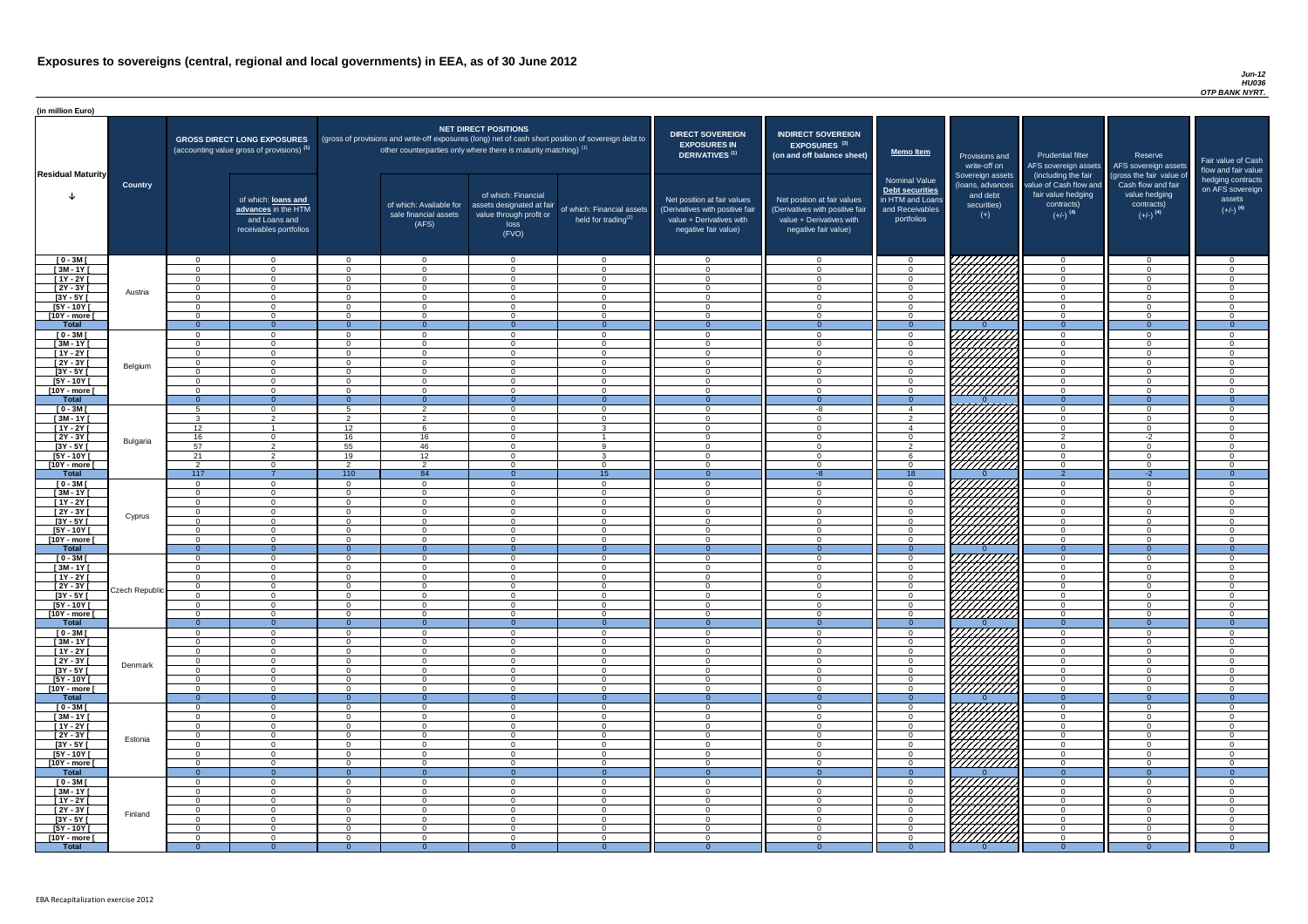#### *Jun-12 HU036 OTP BANK NYRT.*

| <b>DIRECT SOVEREIGN</b><br><b>EXPOSURES IN</b><br><b>DERIVATIVES<sup>(1)</sup></b><br>Net position at fair values<br>(Derivatives with positive fair<br>value + Derivatives with<br>negative fair value) | <b>INDIRECT SOVEREIGN</b><br><b>EXPOSURES<sup>(3)</sup></b><br>(on and off balance sheet)<br>Net position at fair values<br>(Derivatives with positive fair<br>value + Derivatives with<br>negative fair value) | <b>Memo Item</b><br><b>Nominal Value</b><br>Debt securities<br>in HTM and Loans<br>and Receivables<br>portfolios | Provisions and<br>write-off on<br>Sovereign assets<br>(loans, advances<br>and debt<br>securities)<br>$(+)$ | <b>Prudential filter</b><br>AFS sovereign assets<br>(including the fair<br>value of Cash flow and<br>fair value hedging<br>contracts)<br>$(+/-)$ <sup>(4)</sup> | Reserve<br>AFS sovereign assets<br>(gross the fair value of<br>Cash flow and fair<br>value hedging<br>contracts)<br>$(+/-)$ <sup>(4)</sup> | Fair value of Cash<br>flow and fair value<br>hedging contracts<br>on AFS sovereign<br>assets<br>$(+/-)$ <sup>(4)</sup> |
|----------------------------------------------------------------------------------------------------------------------------------------------------------------------------------------------------------|-----------------------------------------------------------------------------------------------------------------------------------------------------------------------------------------------------------------|------------------------------------------------------------------------------------------------------------------|------------------------------------------------------------------------------------------------------------|-----------------------------------------------------------------------------------------------------------------------------------------------------------------|--------------------------------------------------------------------------------------------------------------------------------------------|------------------------------------------------------------------------------------------------------------------------|
| 0                                                                                                                                                                                                        | $\mathbf 0$                                                                                                                                                                                                     | $\mathbf 0$                                                                                                      |                                                                                                            | $\mathbf 0$                                                                                                                                                     | $\mathbf 0$                                                                                                                                | $\mathbf 0$                                                                                                            |
| $\mathbf 0$                                                                                                                                                                                              | $\mathbf 0$                                                                                                                                                                                                     | $\mathbf 0$                                                                                                      |                                                                                                            | $\mathbf 0$                                                                                                                                                     | $\Omega$                                                                                                                                   | $\mathbf 0$                                                                                                            |
| $\mathbf 0$                                                                                                                                                                                              | $\mathbf 0$                                                                                                                                                                                                     | $\pmb{0}$<br>$\boldsymbol{0}$                                                                                    |                                                                                                            | $\mathbf 0$<br>$\mathbf 0$                                                                                                                                      | $\mathbf 0$<br>$\mathbf 0$                                                                                                                 | $\mathbf 0$<br>$\mathbf 0$                                                                                             |
| $\mathbf 0$<br>$\mathbf 0$                                                                                                                                                                               | $\mathbf 0$<br>$\mathbf 0$                                                                                                                                                                                      | $\mathbf 0$                                                                                                      |                                                                                                            | $\mathbf 0$                                                                                                                                                     | $\mathbf 0$                                                                                                                                | $\mathbf 0$                                                                                                            |
| $\mathbf 0$                                                                                                                                                                                              | $\mathbf 0$                                                                                                                                                                                                     | $\mathbf 0$                                                                                                      |                                                                                                            | $\mathbf 0$                                                                                                                                                     | $\overline{0}$                                                                                                                             | $\mathbf 0$                                                                                                            |
| $\mathbf 0$                                                                                                                                                                                              | $\mathbf 0$                                                                                                                                                                                                     | $\mathbf 0$                                                                                                      |                                                                                                            | $\mathbf 0$                                                                                                                                                     | $\mathbf 0$                                                                                                                                | $\pmb{0}$                                                                                                              |
| $\mathbf{0}$                                                                                                                                                                                             | $\overline{0}$                                                                                                                                                                                                  | $\overline{0}$                                                                                                   | $\Omega$                                                                                                   | $\overline{0}$                                                                                                                                                  | $\overline{0}$                                                                                                                             | $\overline{0}$                                                                                                         |
| $\mathbf 0$                                                                                                                                                                                              | $\mathbf 0$                                                                                                                                                                                                     | 0                                                                                                                |                                                                                                            | $\mathbf 0$                                                                                                                                                     | $\mathbf 0$                                                                                                                                | $\mathbf 0$                                                                                                            |
| $\mathbf 0$                                                                                                                                                                                              | $\mathbf 0$                                                                                                                                                                                                     | $\mathbf 0$                                                                                                      |                                                                                                            | $\mathbf 0$                                                                                                                                                     | $\mathbf 0$                                                                                                                                | $\mathbf 0$                                                                                                            |
| $\mathbf 0$                                                                                                                                                                                              | $\mathbf 0$                                                                                                                                                                                                     | $\mathbf 0$                                                                                                      |                                                                                                            | $\mathbf 0$                                                                                                                                                     | $\mathbf 0$                                                                                                                                | $\mathbf 0$                                                                                                            |
| $\mathbf 0$                                                                                                                                                                                              | $\mathbf 0$                                                                                                                                                                                                     | $\mathbf 0$                                                                                                      |                                                                                                            | $\mathbf 0$                                                                                                                                                     | $\mathbf 0$                                                                                                                                | $\mathbf 0$                                                                                                            |
| $\mathbf 0$<br>$\mathbf 0$                                                                                                                                                                               | $\mathbf 0$<br>0                                                                                                                                                                                                | $\mathbf 0$<br>$\mathbf 0$                                                                                       |                                                                                                            | $\mathbf 0$<br>$\mathbf 0$                                                                                                                                      | $\mathbf 0$<br>$\overline{0}$                                                                                                              | $\mathbf 0$<br>$\mathbf 0$                                                                                             |
| $\mathbf 0$                                                                                                                                                                                              | $\mathbf 0$                                                                                                                                                                                                     | $\pmb{0}$                                                                                                        |                                                                                                            | 0                                                                                                                                                               | $\mathbf 0$                                                                                                                                | $\mathbf 0$                                                                                                            |
| $\overline{0}$                                                                                                                                                                                           | $\overline{0}$                                                                                                                                                                                                  | $\overline{0}$                                                                                                   | $\Omega$                                                                                                   | $\overline{0}$                                                                                                                                                  | $\overline{0}$                                                                                                                             | $\overline{0}$                                                                                                         |
| $\mathbf 0$                                                                                                                                                                                              | $\mathbf 0$                                                                                                                                                                                                     | $\pmb{0}$                                                                                                        |                                                                                                            | $\mathbf 0$                                                                                                                                                     | $\mathbf 0$                                                                                                                                | $\mathbf 0$                                                                                                            |
| $\mathbf 0$                                                                                                                                                                                              | $\mathbf 0$                                                                                                                                                                                                     | $\mathbf 0$                                                                                                      |                                                                                                            | $\mathbf 0$                                                                                                                                                     | $\mathbf 0$                                                                                                                                | $\mathbf 0$                                                                                                            |
| $\mathbf 0$                                                                                                                                                                                              | $\mathbf 0$                                                                                                                                                                                                     | $\mathbf 0$                                                                                                      |                                                                                                            | $\mathbf 0$                                                                                                                                                     | $\overline{0}$                                                                                                                             | $\mathbf 0$                                                                                                            |
| $\mathbf 0$                                                                                                                                                                                              | $\mathbf 0$                                                                                                                                                                                                     | $\mathbf 0$                                                                                                      |                                                                                                            | $\mathbf 0$                                                                                                                                                     | $\overline{0}$                                                                                                                             | $\mathbf 0$                                                                                                            |
| $\mathbf 0$                                                                                                                                                                                              | $\Omega$                                                                                                                                                                                                        | $\Omega$                                                                                                         |                                                                                                            | $\Omega$                                                                                                                                                        | $\Omega$                                                                                                                                   | $\overline{0}$                                                                                                         |
| $\mathbf 0$                                                                                                                                                                                              | $\mathbf 0$                                                                                                                                                                                                     | 0                                                                                                                |                                                                                                            | $\mathbf 0$                                                                                                                                                     | $\mathbf 0$                                                                                                                                | 0                                                                                                                      |
| $\mathbf 0$<br>$\mathbf{0}$                                                                                                                                                                              | $\mathbf 0$<br>$\overline{0}$                                                                                                                                                                                   | $\mathbf 0$<br>$\overline{0}$                                                                                    | $\overline{0}$                                                                                             | $\mathbf 0$<br>$\overline{0}$                                                                                                                                   | $\mathbf 0$<br>$\overline{0}$                                                                                                              | 0<br>$\overline{0}$                                                                                                    |
| $\mathbf 0$                                                                                                                                                                                              | $\mathbf 0$                                                                                                                                                                                                     | 166                                                                                                              |                                                                                                            | $\overline{0}$                                                                                                                                                  | $\overline{0}$                                                                                                                             | $\mathbf 0$                                                                                                            |
| $\mathbf 0$                                                                                                                                                                                              | 0                                                                                                                                                                                                               | 92                                                                                                               |                                                                                                            | $-1$                                                                                                                                                            | 1                                                                                                                                          | 0                                                                                                                      |
| $\mathbf 0$                                                                                                                                                                                              | 0                                                                                                                                                                                                               | 188                                                                                                              |                                                                                                            | $-8$                                                                                                                                                            | 8                                                                                                                                          | 0                                                                                                                      |
| $\mathbf 0$                                                                                                                                                                                              | $\mathbf 0$                                                                                                                                                                                                     | 64                                                                                                               |                                                                                                            | $\overline{2}$                                                                                                                                                  | $-2$                                                                                                                                       | 0                                                                                                                      |
| $\mathbf 0$                                                                                                                                                                                              | $\mathbf 0$                                                                                                                                                                                                     | 157                                                                                                              |                                                                                                            | $\mathbf{3}$                                                                                                                                                    | $-3$                                                                                                                                       | 0                                                                                                                      |
| $\mathbf 0$                                                                                                                                                                                              | $\mathbf 0$                                                                                                                                                                                                     | 181                                                                                                              |                                                                                                            | 10                                                                                                                                                              | $-10$                                                                                                                                      | 0                                                                                                                      |
| $\mathbf 0$                                                                                                                                                                                              | $\mathbf 0$                                                                                                                                                                                                     | 80                                                                                                               |                                                                                                            | $-48$                                                                                                                                                           | 48                                                                                                                                         | 0                                                                                                                      |
| $\mathbf{0}$                                                                                                                                                                                             | $\overline{0}$                                                                                                                                                                                                  | 928                                                                                                              | $\overline{0}$                                                                                             | $-42$                                                                                                                                                           | 42                                                                                                                                         | $\mathbf 0$                                                                                                            |
| $\mathbf 0$<br>$\mathbf 0$                                                                                                                                                                               | 0<br>$\mathbf 0$                                                                                                                                                                                                | 0<br>$\pmb{0}$                                                                                                   |                                                                                                            | $\overline{0}$<br>$\overline{0}$                                                                                                                                | 0<br>$\mathbf 0$                                                                                                                           | 0<br>0                                                                                                                 |
| $\mathbf 0$                                                                                                                                                                                              | $\mathbf 0$                                                                                                                                                                                                     | 0                                                                                                                |                                                                                                            | $\mathbf 0$                                                                                                                                                     | $\mathbf 0$                                                                                                                                | 0                                                                                                                      |
| $\mathbf 0$                                                                                                                                                                                              | 0                                                                                                                                                                                                               | 0                                                                                                                |                                                                                                            | 0                                                                                                                                                               | $\mathbf 0$                                                                                                                                | 0                                                                                                                      |
| $\mathbf 0$                                                                                                                                                                                              | 0                                                                                                                                                                                                               | 0                                                                                                                |                                                                                                            | 0                                                                                                                                                               | 0                                                                                                                                          | 0                                                                                                                      |
| $\mathbf 0$                                                                                                                                                                                              | 0                                                                                                                                                                                                               | 0                                                                                                                |                                                                                                            | $\mathbf 0$                                                                                                                                                     | 0                                                                                                                                          | 0                                                                                                                      |
| $\mathbf 0$                                                                                                                                                                                              | 0                                                                                                                                                                                                               | 0                                                                                                                |                                                                                                            | $\mathbf 0$                                                                                                                                                     | 0                                                                                                                                          | 0                                                                                                                      |
| $\mathbf{0}$                                                                                                                                                                                             | $\overline{0}$                                                                                                                                                                                                  | $\overline{0}$                                                                                                   | $\Omega$                                                                                                   | $\overline{0}$                                                                                                                                                  | $\overline{0}$                                                                                                                             | $\overline{0}$                                                                                                         |
| $\mathbf 0$<br>$\pmb{0}$                                                                                                                                                                                 | 0<br>$\mathbf 0$                                                                                                                                                                                                | $\mathbf 0$<br>0                                                                                                 |                                                                                                            | 0<br>$\mathbf 0$                                                                                                                                                | 0<br>0                                                                                                                                     | 0<br>0                                                                                                                 |
| $\mathbf 0$                                                                                                                                                                                              | $\mathbf 0$                                                                                                                                                                                                     | $\mathbf 0$                                                                                                      |                                                                                                            | $\overline{0}$                                                                                                                                                  | 0                                                                                                                                          | $\mathbf 0$                                                                                                            |
| $\mathbf 0$                                                                                                                                                                                              | $\mathbf 0$                                                                                                                                                                                                     | 0                                                                                                                |                                                                                                            | $\overline{0}$                                                                                                                                                  | 0                                                                                                                                          | 0                                                                                                                      |
| $\boldsymbol{0}$                                                                                                                                                                                         | $\mathbf 0$                                                                                                                                                                                                     | $\pmb{0}$                                                                                                        |                                                                                                            | $\overline{0}$                                                                                                                                                  | $\mathbf 0$                                                                                                                                | 0                                                                                                                      |
| $\boldsymbol{0}$                                                                                                                                                                                         | $\mathbf 0$                                                                                                                                                                                                     | $\pmb{0}$                                                                                                        |                                                                                                            | $\mathbf 0$                                                                                                                                                     | $\mathbf 0$                                                                                                                                | 0                                                                                                                      |
| $\pmb{0}$                                                                                                                                                                                                | $\pmb{0}$                                                                                                                                                                                                       | 0                                                                                                                |                                                                                                            | $\mathbf 0$                                                                                                                                                     | $\mathbf 0$                                                                                                                                | 0                                                                                                                      |
| $\mathbf{0}$                                                                                                                                                                                             | $\overline{0}$                                                                                                                                                                                                  | $\overline{0}$                                                                                                   | $\overline{0}$                                                                                             | $\overline{0}$                                                                                                                                                  | $\overline{0}$                                                                                                                             | $\overline{0}$                                                                                                         |
| $\mathbf 0$                                                                                                                                                                                              | 0                                                                                                                                                                                                               | 0                                                                                                                |                                                                                                            | $\mathbf 0$                                                                                                                                                     | 0                                                                                                                                          | $\mathbf 0$                                                                                                            |
| $\boldsymbol{0}$<br>$\mathbf 0$                                                                                                                                                                          | 0<br>0                                                                                                                                                                                                          | $\pmb{0}$<br>$\,0\,$                                                                                             |                                                                                                            | $\mathbf 0$<br>$\mathbf 0$                                                                                                                                      | 0<br>0                                                                                                                                     | $\pmb{0}$<br>$\mathbf 0$                                                                                               |
| $\mathbf 0$                                                                                                                                                                                              | $\mathbf 0$                                                                                                                                                                                                     | $\mathbf 0$                                                                                                      |                                                                                                            | $\mathbf 0$                                                                                                                                                     | $\mathbf 0$                                                                                                                                | $\mathbf 0$                                                                                                            |
| $\mathbf 0$                                                                                                                                                                                              | $\mathbf 0$                                                                                                                                                                                                     | $\pmb{0}$                                                                                                        |                                                                                                            | $\mathbf 0$                                                                                                                                                     | $\mathbf 0$                                                                                                                                | $\mathbf 0$                                                                                                            |
| $\pmb{0}$                                                                                                                                                                                                | $\pmb{0}$                                                                                                                                                                                                       | $\pmb{0}$                                                                                                        |                                                                                                            | $\mathbf 0$                                                                                                                                                     | $\pmb{0}$                                                                                                                                  | 0                                                                                                                      |
| $\mathbf 0$                                                                                                                                                                                              | 0                                                                                                                                                                                                               | $\pmb{0}$                                                                                                        |                                                                                                            | 0                                                                                                                                                               | $\mathbf 0$                                                                                                                                | 0                                                                                                                      |
| $\mathbf{0}$                                                                                                                                                                                             | $\overline{0}$                                                                                                                                                                                                  | $\mathbf 0$                                                                                                      | $\Omega$                                                                                                   | $\overline{0}$                                                                                                                                                  | $\overline{0}$                                                                                                                             | $\overline{0}$                                                                                                         |
| 0                                                                                                                                                                                                        | 0                                                                                                                                                                                                               | 0                                                                                                                |                                                                                                            | 0                                                                                                                                                               | 0                                                                                                                                          | 0                                                                                                                      |
| $\pmb{0}$<br>$\mathbf 0$                                                                                                                                                                                 | $\pmb{0}$<br>$\mathbf 0$                                                                                                                                                                                        | 0<br>$\mathbf 0$                                                                                                 |                                                                                                            | $\mathbf 0$                                                                                                                                                     | $\mathbf 0$<br>$\mathbf 0$                                                                                                                 | $\mathbf 0$<br>$\mathbf 0$                                                                                             |
| $\mathbf 0$                                                                                                                                                                                              | $\overline{0}$                                                                                                                                                                                                  | $\mathbf 0$                                                                                                      |                                                                                                            | $\overline{0}$<br>$\overline{0}$                                                                                                                                | $\mathbf 0$                                                                                                                                | $\overline{0}$                                                                                                         |
| $\mathbf 0$                                                                                                                                                                                              | $\mathbf 0$                                                                                                                                                                                                     | $\pmb{0}$                                                                                                        |                                                                                                            | $\overline{0}$                                                                                                                                                  | $\overline{0}$                                                                                                                             | $\mathbf 0$                                                                                                            |
| $\mathbf 0$                                                                                                                                                                                              | $\mathbf 0$                                                                                                                                                                                                     | $\mathbf 0$                                                                                                      |                                                                                                            | $\overline{0}$                                                                                                                                                  | $\overline{0}$                                                                                                                             | $\mathbf 0$                                                                                                            |
| $\mathbf 0$                                                                                                                                                                                              | $\mathbf 0$                                                                                                                                                                                                     | 0                                                                                                                |                                                                                                            | $\overline{0}$                                                                                                                                                  | $\overline{0}$                                                                                                                             | $\mathbf 0$                                                                                                            |
| $\overline{0}$                                                                                                                                                                                           | $\overline{0}$                                                                                                                                                                                                  | $\overline{0}$                                                                                                   | $\overline{0}$                                                                                             | $\overline{0}$                                                                                                                                                  | $\overline{0}$                                                                                                                             | $\overline{0}$                                                                                                         |

| (in million Euro)                |                       |                            |                                                                                             |                         |                                                                      |                                                                                              |                                                                                                     |                                                                                                                    |                                                                                                                    |                                                                                                     |                                                                          |                                                                                                             |                                                                                                         |                                                   |
|----------------------------------|-----------------------|----------------------------|---------------------------------------------------------------------------------------------|-------------------------|----------------------------------------------------------------------|----------------------------------------------------------------------------------------------|-----------------------------------------------------------------------------------------------------|--------------------------------------------------------------------------------------------------------------------|--------------------------------------------------------------------------------------------------------------------|-----------------------------------------------------------------------------------------------------|--------------------------------------------------------------------------|-------------------------------------------------------------------------------------------------------------|---------------------------------------------------------------------------------------------------------|---------------------------------------------------|
| <b>Residual Maturity</b>         | <b>Country</b>        |                            | <b>GROSS DIRECT LONG EXPOSURES</b><br>(accounting value gross of provisions) <sup>(1)</sup> |                         | other counterparties only where there is maturity matching) $^{(1)}$ | <b>NET DIRECT POSITIONS</b>                                                                  | (gross of provisions and write-off exposures (long) net of cash short position of sovereign debt to | <b>DIRECT SOVEREIGN</b><br><b>EXPOSURES IN</b><br>DERIVATIVES <sup>(1)</sup>                                       | <b>INDIRECT SOVEREIGN</b><br><b>EXPOSURES<sup>(3)</sup></b><br>(on and off balance sheet)                          | <b>Memo Item</b>                                                                                    | Provisions and<br>write-off on                                           | <b>Prudential filter</b><br>AFS sovereign assets                                                            | Reserve<br>AFS sovereign assets                                                                         | <b>Fair value</b><br>flow and f                   |
|                                  |                       |                            | of which: loans and<br>advances in the HTM<br>and Loans and<br>receivables portfolios       |                         | of which: Available for<br>sale financial assets<br>(AFS)            | of which: Financial<br>assets designated at fair<br>value through profit or<br>loss<br>(FVO) | of which: Financial assets<br>held for trading <sup>(2)</sup>                                       | Net position at fair values<br>(Derivatives with positive fair<br>value + Derivatives with<br>negative fair value) | Net position at fair values<br>(Derivatives with positive fair<br>value + Derivatives with<br>negative fair value) | <b>Nominal Value</b><br><b>Debt securities</b><br>in HTM and Loans<br>and Receivables<br>portfolios | Sovereign assets<br>(loans, advances<br>and debt<br>securities)<br>$(+)$ | (including the fair<br>value of Cash flow and<br>fair value hedging<br>contracts)<br>$(+/-)$ <sup>(4)</sup> | (gross the fair value of<br>Cash flow and fair<br>value hedging<br>contracts)<br>$(+/-)$ <sup>(4)</sup> | hedging o<br>on AFS <sub>s</sub><br>ass<br>$(+/-$ |
| $[0 - 3M]$                       |                       | $\Omega$                   | $\Omega$                                                                                    | $\Omega$                | $\overline{0}$                                                       | $\overline{0}$                                                                               | $\cap$                                                                                              | $\cap$                                                                                                             | $\overline{0}$                                                                                                     | $\overline{0}$                                                                                      | ג <i>ווווווווו</i>                                                       | $\overline{0}$                                                                                              | $\Omega$                                                                                                |                                                   |
| $[3M - 1Y]$                      |                       | $\Omega$                   | . റ                                                                                         | $\Omega$                | $\overline{0}$                                                       | $\Omega$                                                                                     | $\cap$                                                                                              |                                                                                                                    | $\Omega$                                                                                                           | $\Omega$                                                                                            |                                                                          | $\Omega$                                                                                                    | $\Omega$                                                                                                |                                                   |
| $[1Y - 2Y]$<br>$\boxed{2Y - 3Y}$ |                       | $\Omega$<br>$\Omega$       | $\cap$<br>$\Omega$                                                                          | $\Omega$<br>$\Omega$    | $\overline{0}$<br>$\overline{0}$                                     | $\Omega$<br>$\Omega$                                                                         | $\cap$<br>$\Omega$                                                                                  | $\Omega$                                                                                                           | $\Omega$<br>$\Omega$                                                                                               | $\Omega$<br>$\Omega$                                                                                |                                                                          | $\Omega$<br>$\Omega$                                                                                        | $\Omega$<br>$\Omega$                                                                                    |                                                   |
| $[3Y - 5Y]$                      | France                | $\Omega$                   | $\cap$                                                                                      | $\Omega$                | $\Omega$                                                             | $\Omega$                                                                                     | $\cap$                                                                                              | $\cap$                                                                                                             | - റ                                                                                                                | $\Omega$                                                                                            |                                                                          | $\Omega$                                                                                                    | $\Omega$                                                                                                |                                                   |
| $[5Y - 10Y]$                     |                       | $\Omega$                   | $\cap$                                                                                      | $\Omega$                | $\overline{0}$                                                       | $\Omega$                                                                                     | $\cap$                                                                                              | $\Omega$                                                                                                           | $\cap$                                                                                                             | $\Omega$                                                                                            | HAAAN.                                                                   | $\overline{0}$                                                                                              | $\Omega$                                                                                                |                                                   |
| [10Y - more [                    |                       | $\Omega$                   | $\Omega$                                                                                    | $\Omega$                | $\overline{0}$                                                       | $\Omega$                                                                                     | $\Omega$                                                                                            | $\Omega$                                                                                                           | $\cap$                                                                                                             | $\overline{0}$                                                                                      |                                                                          | $\overline{0}$                                                                                              | $\Omega$                                                                                                |                                                   |
| <b>Total</b>                     |                       | $\Omega$<br>$\Omega$       | $\Omega$                                                                                    | - വ<br>$\Omega$         | $\Omega$                                                             | $\cap$<br>$\Omega$                                                                           | $\Omega$<br>$\Omega$                                                                                | $\Omega$                                                                                                           | $\Omega$                                                                                                           | $\Omega$<br>$\Omega$                                                                                | 77777777                                                                 | $\Omega$<br>$\Omega$                                                                                        | $\Omega$                                                                                                |                                                   |
| $[0 - 3M]$<br>$[3M - 1Y]$        |                       | $\Omega$                   | $\Omega$                                                                                    | $\Omega$                | $\overline{0}$<br>$\overline{0}$                                     | $\Omega$                                                                                     | $\Omega$                                                                                            |                                                                                                                    | $\Omega$                                                                                                           | $\overline{0}$                                                                                      |                                                                          | $\overline{0}$                                                                                              | $\Omega$<br>$\overline{0}$                                                                              |                                                   |
| $[1Y - 2Y]$                      |                       | $\Omega$                   | $\cap$                                                                                      | $\Omega$                | $\overline{0}$                                                       | $\Omega$                                                                                     | $\Omega$                                                                                            |                                                                                                                    | $\Omega$                                                                                                           | $\Omega$                                                                                            |                                                                          | $\overline{0}$                                                                                              | $\Omega$                                                                                                |                                                   |
| $[2Y - 3Y]$                      | Germany               | $\Omega$                   | $\cap$                                                                                      | $\Omega$                | $\Omega$                                                             | $\Omega$                                                                                     | $\Omega$                                                                                            | $\sim$                                                                                                             | $\Omega$                                                                                                           | $\Omega$                                                                                            |                                                                          | $\Omega$                                                                                                    | $\Omega$                                                                                                |                                                   |
| $[3Y - 5Y]$<br>$[5Y - 10Y]$      |                       | $\Omega$<br>$\Omega$       |                                                                                             | $\Omega$<br>$\Omega$    | $\overline{0}$<br>$\overline{0}$                                     | $\Omega$<br>$\Omega$                                                                         |                                                                                                     |                                                                                                                    | $\Omega$<br>$\Omega$                                                                                               | $\Omega$<br>$\Omega$                                                                                | 777777777<br>777777777                                                   | $\Omega$<br>$\Omega$                                                                                        | $\Omega$<br>$\Omega$                                                                                    |                                                   |
| [10Y - more [                    |                       | $\cap$                     | $\cap$                                                                                      | $\Omega$                | $\Omega$                                                             | $\Omega$                                                                                     |                                                                                                     |                                                                                                                    | $\cap$                                                                                                             | $\Omega$                                                                                            | 777777777                                                                | $\Omega$                                                                                                    | $\Omega$                                                                                                |                                                   |
| <b>Total</b>                     |                       | $\overline{0}$             |                                                                                             | $\Omega$                | $\Omega$                                                             | - റ                                                                                          | - 0                                                                                                 |                                                                                                                    | $\Omega$                                                                                                           | $\Omega$                                                                                            |                                                                          | $\Omega$                                                                                                    | $\Omega$                                                                                                |                                                   |
| $[0 - 3M]$                       |                       | $\Omega$                   | $\cap$                                                                                      | $\Omega$                | $\Omega$                                                             | $\Omega$                                                                                     |                                                                                                     |                                                                                                                    | $\cap$                                                                                                             | $\Omega$                                                                                            | 7777777777                                                               | $\Omega$                                                                                                    | $\Omega$                                                                                                |                                                   |
| $[3M-1Y]$<br>$[1Y - 2Y]$         |                       | $\Omega$<br>$\Omega$       | $\cap$<br>$\Omega$                                                                          | $\Omega$<br>$\Omega$    | $\Omega$<br>$\Omega$                                                 | $\Omega$<br>$\Omega$                                                                         |                                                                                                     | $\Omega$<br>$\Omega$                                                                                               | $\Omega$<br>$\Omega$                                                                                               | $\Omega$<br>. റ                                                                                     |                                                                          | $\overline{0}$<br>$\Omega$                                                                                  | $\Omega$<br>$\Omega$                                                                                    |                                                   |
| $[2Y - 3Y]$                      |                       | $\Omega$                   | $\cap$                                                                                      | $\Omega$                | $\Omega$                                                             | $\Omega$                                                                                     |                                                                                                     | $\Omega$                                                                                                           | $\Omega$                                                                                                           | $\Omega$                                                                                            | $\mathbb{Z}$                                                             | $\Omega$                                                                                                    | $\Omega$                                                                                                |                                                   |
| $[3Y - 5Y]$                      | Greece <sup>(5)</sup> |                            |                                                                                             |                         |                                                                      |                                                                                              |                                                                                                     |                                                                                                                    |                                                                                                                    |                                                                                                     | $\cancel{177}$                                                           |                                                                                                             |                                                                                                         |                                                   |
| $[5Y - 10Y]$                     |                       | $\Omega$                   | $\cap$                                                                                      | $\Omega$                | $\overline{0}$                                                       | $\Omega$                                                                                     |                                                                                                     |                                                                                                                    | $\Omega$                                                                                                           | $\Omega$                                                                                            | 777777X                                                                  | $\Omega$                                                                                                    | $\Omega$                                                                                                |                                                   |
| [10Y - more [<br><b>Total</b>    |                       | $\Omega$<br>$\overline{0}$ | $\Omega$                                                                                    | $\Omega$<br>$\Omega$    | $\Omega$<br>$\Omega$                                                 | $\Omega$                                                                                     | $\Omega$                                                                                            |                                                                                                                    |                                                                                                                    | $\Omega$<br>$\Omega$                                                                                | 777777777                                                                | $\Omega$<br>$\Omega$                                                                                        | $\Omega$<br>$\Omega$                                                                                    |                                                   |
| $[0 - 3M]$                       |                       | 195                        | 166                                                                                         | 195                     | 29                                                                   | $\Omega$                                                                                     | $\cap$                                                                                              |                                                                                                                    | $\Omega$                                                                                                           | 166                                                                                                 |                                                                          | $\Omega$                                                                                                    | - 0                                                                                                     |                                                   |
| $\sqrt{3M-1Y}$                   |                       | 373                        | 52                                                                                          | 373                     | 265                                                                  | $\Omega$                                                                                     | 16                                                                                                  |                                                                                                                    | ∩                                                                                                                  | 92                                                                                                  | VIIIIIIII                                                                | -1                                                                                                          |                                                                                                         |                                                   |
| $[1Y - 2Y]$                      |                       | 498                        | 76                                                                                          | 498                     | 270                                                                  | $\Omega$                                                                                     | 34<br>-5                                                                                            | $\cap$                                                                                                             | $\Omega$<br>$\Omega$                                                                                               | 188                                                                                                 | <i>\VIIIIIII</i><br>1 <i>7777777</i> 7                                   | $-8$<br>$\overline{2}$                                                                                      |                                                                                                         |                                                   |
| $[2Y - 3Y]$<br>$[3Y - 5Y]$       | Hungary               | 413<br>342                 | 53<br>92                                                                                    | 413<br>336              | 344<br>175                                                           | $\Omega$<br>$\Omega$                                                                         | <b>Q</b>                                                                                            |                                                                                                                    | $\Omega$                                                                                                           | 64<br>157                                                                                           | ШНА.                                                                     | $\mathbf{3}$                                                                                                | $-2$<br>$-3$                                                                                            |                                                   |
| $[5Y - 10Y]$                     |                       | 742                        | 158                                                                                         | 742                     | 557                                                                  | $\Omega$                                                                                     | $\overline{2}$                                                                                      | $\Omega$                                                                                                           | $\Omega$                                                                                                           | 181                                                                                                 |                                                                          | 10 <sup>°</sup>                                                                                             | $-10$                                                                                                   |                                                   |
| [10Y - more [                    |                       | 461                        | 80                                                                                          | 459                     | 381                                                                  | $\Omega$                                                                                     | -1                                                                                                  | $\Omega$                                                                                                           | $\Omega$                                                                                                           | 80                                                                                                  | UMMA.                                                                    | -48                                                                                                         | 48                                                                                                      |                                                   |
| <b>Total</b><br>$[0 - 3M]$       |                       | 3,023<br>$\overline{0}$    | 677<br>$\Omega$                                                                             | 3,016<br>$\overline{0}$ | 2,021<br>$\overline{0}$                                              | $\Omega$<br>$\Omega$                                                                         | 65<br>$\Omega$                                                                                      | ∩                                                                                                                  | $\Omega$                                                                                                           | 928<br>$\overline{0}$                                                                               |                                                                          | $-42$<br>$\overline{0}$                                                                                     | 42<br>$\Omega$                                                                                          |                                                   |
| $[3M - 1Y]$                      |                       | $\Omega$                   | $\Omega$                                                                                    | $\Omega$                | $\overline{0}$                                                       | $\Omega$                                                                                     | $\Omega$                                                                                            | $\cap$                                                                                                             | $\Omega$                                                                                                           | $\Omega$                                                                                            |                                                                          | $\Omega$                                                                                                    | $\overline{0}$                                                                                          |                                                   |
| $[1Y - 2Y]$                      |                       | $\Omega$                   | $\Omega$                                                                                    | $\Omega$                | $\overline{0}$                                                       | $\Omega$                                                                                     | $\cap$                                                                                              |                                                                                                                    | $\Omega$                                                                                                           | $\Omega$                                                                                            |                                                                          | $\overline{0}$                                                                                              | $\Omega$                                                                                                |                                                   |
| $[2Y - 3Y]$                      | Iceland               | $\overline{0}$             | $\Omega$                                                                                    | $\Omega$                | $\overline{0}$                                                       | $\overline{0}$                                                                               |                                                                                                     |                                                                                                                    | $\Omega$                                                                                                           | $\overline{0}$                                                                                      |                                                                          | $\overline{0}$                                                                                              | $\overline{0}$                                                                                          |                                                   |
| $[3Y - 5Y]$<br>$[5Y - 10Y]$      |                       | $\Omega$<br>$\Omega$       | $\Omega$<br>$\cap$                                                                          | $\Omega$<br>- 0         | $\overline{0}$<br>$\overline{0}$                                     | $\Omega$<br>$\Omega$                                                                         |                                                                                                     |                                                                                                                    | $\Omega$<br>$\Omega$                                                                                               | $\Omega$<br>$\Omega$                                                                                |                                                                          | $\Omega$<br>$\Omega$                                                                                        | $\Omega$<br>$\Omega$                                                                                    |                                                   |
| [10Y - more [                    |                       | $\Omega$                   | <u>റ</u>                                                                                    | $\Omega$                | $\overline{0}$                                                       | $\overline{0}$                                                                               | $\cap$                                                                                              |                                                                                                                    | $\Omega$                                                                                                           | $\Omega$                                                                                            | <u>VIIIII</u> II                                                         | $\Omega$                                                                                                    | $\Omega$                                                                                                |                                                   |
| <b>Total</b>                     |                       | $\overline{0}$             |                                                                                             | $\Omega$                | $\overline{0}$                                                       | $\Omega$                                                                                     | - 0                                                                                                 |                                                                                                                    |                                                                                                                    | $\Omega$                                                                                            |                                                                          | $\overline{0}$                                                                                              | $\Omega$                                                                                                |                                                   |
| $[0 - 3M]$                       |                       | $\Omega$                   | റ                                                                                           | $\Omega$                | $\Omega$                                                             | $\Omega$                                                                                     |                                                                                                     |                                                                                                                    | $\Omega$                                                                                                           | $\Omega$                                                                                            |                                                                          | $\Omega$                                                                                                    | $\Omega$                                                                                                |                                                   |
| $[3M - 1Y]$<br>$[1Y - 2Y]$       |                       | $\Omega$<br>$\Omega$       | $\cap$<br>$\cap$                                                                            | $\Omega$<br>$\Omega$    | $\overline{0}$<br>$\overline{0}$                                     | $\Omega$<br>$\Omega$                                                                         | $\cap$                                                                                              | $\Omega$                                                                                                           | $\cap$<br>$\Omega$                                                                                                 | $\Omega$<br>$\Omega$                                                                                |                                                                          | $\overline{0}$<br>$\overline{0}$                                                                            | $\Omega$<br>$\Omega$                                                                                    |                                                   |
| $[2Y - 3Y]$                      | Ireland               | $\Omega$                   | $\Omega$                                                                                    | $\Omega$                | $\Omega$                                                             | $\Omega$                                                                                     | $\Omega$                                                                                            | $\Omega$                                                                                                           | $\Omega$                                                                                                           | $\Omega$                                                                                            |                                                                          | $\overline{0}$                                                                                              | $\Omega$                                                                                                |                                                   |
| $[3Y - 5Y]$                      |                       | $\Omega$                   | . റ                                                                                         | $\Omega$                | $\overline{0}$                                                       | $\Omega$                                                                                     | $\cap$                                                                                              | $\cap$                                                                                                             | $\Omega$                                                                                                           | $\Omega$                                                                                            |                                                                          | $\Omega$                                                                                                    | $\Omega$                                                                                                |                                                   |
| $[5Y - 10Y]$                     |                       | $\Omega$<br>$\Omega$       | $\cap$<br>$\cap$                                                                            | $\Omega$<br>$\Omega$    | $\overline{0}$<br>$\Omega$                                           | $\Omega$<br>$\Omega$                                                                         | $\Omega$<br>$\Omega$                                                                                | $\Omega$                                                                                                           | $\Omega$<br>$\Omega$                                                                                               | $\Omega$<br>$\Omega$                                                                                | 777777777<br><u>V//////////</u>                                          | $\Omega$<br>$\Omega$                                                                                        | $\Omega$<br>$\Omega$                                                                                    |                                                   |
| [10Y - more [<br><b>Total</b>    |                       | $\overline{0}$             |                                                                                             | - 0                     | $\Omega$                                                             |                                                                                              | $\Omega$                                                                                            |                                                                                                                    |                                                                                                                    | $\Omega$                                                                                            |                                                                          | $\Omega$                                                                                                    | - 0                                                                                                     |                                                   |
| $[0 - 3M]$                       |                       | $\Omega$                   |                                                                                             | -C                      | $\Omega$                                                             | $\Omega$                                                                                     |                                                                                                     |                                                                                                                    | $\Omega$                                                                                                           | $\Omega$                                                                                            |                                                                          | $\Omega$                                                                                                    | $\Omega$                                                                                                |                                                   |
| $[3M - 1Y]$                      |                       | $\Omega$                   | $\Omega$                                                                                    | $\Omega$                | $\overline{0}$                                                       | $\Omega$                                                                                     |                                                                                                     |                                                                                                                    | $\Omega$                                                                                                           | $\Omega$                                                                                            |                                                                          | $\Omega$                                                                                                    | $\Omega$                                                                                                |                                                   |
| $\boxed{1Y - 2Y}$                |                       | $\Omega$<br>$\Omega$       | $\cap$<br>$\Omega$                                                                          | $\Omega$<br>$\Omega$    | $\overline{0}$                                                       | $\Omega$<br>$\Omega$                                                                         | $\cap$<br>$\cap$                                                                                    |                                                                                                                    | $\Omega$<br>$\Omega$                                                                                               | $\Omega$<br>$\Omega$                                                                                |                                                                          | $\Omega$<br>$\Omega$                                                                                        | $\Omega$<br>$\Omega$                                                                                    |                                                   |
| $\boxed{2Y - 3Y}$<br>$[3Y - 5Y]$ | Italy                 | $\Omega$                   | $\cap$                                                                                      | $\Omega$                | $\overline{0}$<br>$\Omega$                                           | $\Omega$                                                                                     | $\Omega$                                                                                            |                                                                                                                    | $\Omega$                                                                                                           | $\Omega$                                                                                            |                                                                          | $\Omega$                                                                                                    | $\Omega$                                                                                                |                                                   |
| $[5Y - 10Y]$                     |                       | $\Omega$                   | $\cap$                                                                                      | $\Omega$                | $\Omega$                                                             | $\Omega$                                                                                     | $\cap$                                                                                              | ∩                                                                                                                  | $\Omega$                                                                                                           | $\Omega$                                                                                            |                                                                          | $\overline{0}$                                                                                              | $\Omega$                                                                                                |                                                   |
| [10Y - more [                    |                       | $\Omega$                   | $\cap$                                                                                      | $\Omega$                | $\Omega$                                                             | $\Omega$                                                                                     | $\Omega$                                                                                            |                                                                                                                    | $\Omega$                                                                                                           | $\Omega$                                                                                            | /////////                                                                | $\Omega$                                                                                                    | $\Omega$                                                                                                |                                                   |
| <b>Total</b><br>$[0 - 3M]$       |                       | $\Omega$<br>$\Omega$       |                                                                                             | - വ<br>$\Omega$         | $\Omega$<br>$\Omega$                                                 | $\Omega$                                                                                     | $\Omega$                                                                                            |                                                                                                                    | $\Omega$                                                                                                           | $\Omega$<br>$\Omega$                                                                                | 1777777777                                                               | $\Omega$<br>$\Omega$                                                                                        | $\cap$                                                                                                  |                                                   |
| $[3M - 1Y]$                      |                       | $\Omega$                   | . റ                                                                                         | $\Omega$                | $\overline{0}$                                                       | $\overline{0}$                                                                               | $\Omega$                                                                                            |                                                                                                                    | $\Omega$                                                                                                           | $\Omega$                                                                                            |                                                                          | $\overline{0}$                                                                                              | $\overline{0}$                                                                                          |                                                   |
| $[1Y - 2Y]$                      |                       | $\Omega$                   | $\Omega$                                                                                    | $\Omega$                | $\overline{0}$                                                       | $\overline{0}$                                                                               | $\Omega$                                                                                            | $\Omega$                                                                                                           | $\Omega$                                                                                                           | $\overline{0}$                                                                                      |                                                                          | $\overline{0}$                                                                                              | $\overline{0}$                                                                                          |                                                   |
| $[2Y - 3Y]$                      | Latvia                | $\overline{0}$             | $\overline{0}$                                                                              | $\Omega$                | $\overline{0}$                                                       | $\overline{0}$                                                                               | $\Omega$                                                                                            | $\Omega$                                                                                                           | $\Omega$                                                                                                           | $\overline{0}$                                                                                      |                                                                          | $\overline{0}$                                                                                              | $\Omega$                                                                                                |                                                   |
| $[3Y - 5Y]$<br>$[5Y - 10Y]$      |                       | $\Omega$                   | $\Omega$<br>$\Omega$                                                                        | - റ<br>$\Omega$         | $\overline{0}$<br>$\overline{0}$                                     | $\Omega$<br>$\overline{0}$                                                                   |                                                                                                     | $\Omega$                                                                                                           | $\Omega$<br>$\Omega$                                                                                               | $\Omega$<br>$\Omega$                                                                                |                                                                          | $\Omega$<br>$\Omega$                                                                                        | $\Omega$<br>$\Omega$                                                                                    | $\cap$                                            |
| [10Y - more [                    |                       |                            | $\Omega$                                                                                    | $\Omega$                | $\overline{0}$                                                       | $\overline{0}$                                                                               |                                                                                                     |                                                                                                                    | $\Omega$                                                                                                           | $\Omega$                                                                                            | <b>CHANGER STATES</b>                                                    | $\Omega$                                                                                                    | $\Omega$                                                                                                | $\cap$                                            |
| <b>Total</b>                     |                       | $\Omega$                   |                                                                                             | $\Omega$                | $\Omega$                                                             |                                                                                              |                                                                                                     |                                                                                                                    |                                                                                                                    |                                                                                                     |                                                                          |                                                                                                             |                                                                                                         |                                                   |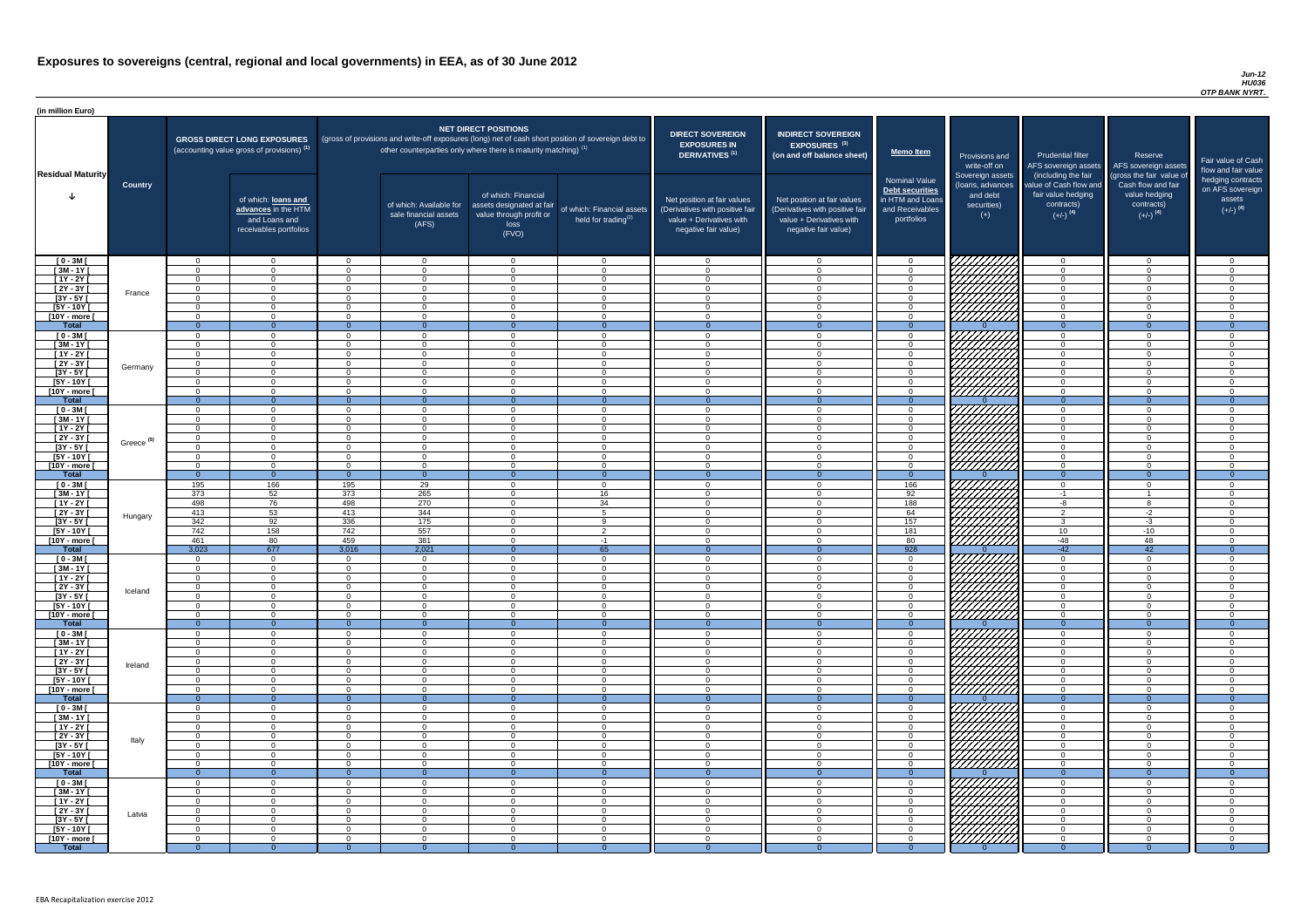#### *Jun-12 HU036 OTP BANK NYRT.*

| <b>DIRECT SOVEREIGN</b><br><b>EXPOSURES IN</b><br>DERIVATIVES <sup>(1)</sup><br>Net position at fair values<br>(Derivatives with positive fair<br>value + Derivatives with<br>negative fair value) | <b>INDIRECT SOVEREIGN</b><br><b>EXPOSURES<sup>(3)</sup></b><br>(on and off balance sheet)<br>Net position at fair values<br>(Derivatives with positive fair<br>value + Derivatives with<br>negative fair value) | <b>Memo Item</b><br><b>Nominal Value</b><br>Debt securities<br>in HTM and Loans<br>and Receivables<br>portfolios | Provisions and<br>write-off on<br>Sovereign assets<br>(loans, advances<br>and debt<br>securities)<br>$(+)$ | <b>Prudential filter</b><br>AFS sovereign assets<br>(including the fair<br>value of Cash flow and<br>fair value hedging<br>contracts)<br>$(+/-)$ <sup>(4)</sup> | Reserve<br>AFS sovereign assets<br>(gross the fair value of<br>Cash flow and fair<br>value hedging<br>contracts)<br>$(+/-)$ <sup>(4)</sup> | Fair value of Cash<br>flow and fair value<br>hedging contracts<br>on AFS sovereign<br>assets<br>$(+/-)$ <sup>(4)</sup> |
|----------------------------------------------------------------------------------------------------------------------------------------------------------------------------------------------------|-----------------------------------------------------------------------------------------------------------------------------------------------------------------------------------------------------------------|------------------------------------------------------------------------------------------------------------------|------------------------------------------------------------------------------------------------------------|-----------------------------------------------------------------------------------------------------------------------------------------------------------------|--------------------------------------------------------------------------------------------------------------------------------------------|------------------------------------------------------------------------------------------------------------------------|
|                                                                                                                                                                                                    |                                                                                                                                                                                                                 |                                                                                                                  |                                                                                                            |                                                                                                                                                                 |                                                                                                                                            |                                                                                                                        |
| $\mathbf 0$                                                                                                                                                                                        | 0                                                                                                                                                                                                               | $\mathbf 0$                                                                                                      |                                                                                                            | $\mathbf 0$                                                                                                                                                     | $\mathbf 0$                                                                                                                                | $\mathbf 0$                                                                                                            |
| $\mathbf 0$<br>$\mathbf 0$                                                                                                                                                                         | $\pmb{0}$<br>$\pmb{0}$                                                                                                                                                                                          | $\mathbf 0$<br>$\mathbf 0$                                                                                       |                                                                                                            | $\mathbf 0$<br>$\mathbf 0$                                                                                                                                      | $\mathbf 0$<br>$\mathbf 0$                                                                                                                 | $\mathbf 0$<br>$\mathbf 0$                                                                                             |
| $\mathbf 0$                                                                                                                                                                                        | $\pmb{0}$                                                                                                                                                                                                       | $\pmb{0}$                                                                                                        |                                                                                                            | $\mathbf 0$                                                                                                                                                     | $\mathbf 0$                                                                                                                                | $\mathbf 0$                                                                                                            |
| $\mathbf 0$                                                                                                                                                                                        | $\mathbf 0$                                                                                                                                                                                                     | $\mathbf 0$                                                                                                      |                                                                                                            | $\mathbf 0$                                                                                                                                                     | $\overline{0}$                                                                                                                             | $\pmb{0}$                                                                                                              |
| $\mathbf 0$                                                                                                                                                                                        | $\mathbf 0$                                                                                                                                                                                                     | $\mathbf 0$                                                                                                      |                                                                                                            | $\mathbf 0$                                                                                                                                                     | $\overline{0}$                                                                                                                             | $\mathbf 0$                                                                                                            |
| $\mathbf 0$<br>$\overline{0}$                                                                                                                                                                      | $\mathbf 0$<br>$\overline{0}$                                                                                                                                                                                   | $\mathbf 0$<br>$\overline{0}$                                                                                    | $\Omega$                                                                                                   | $\mathbf 0$<br>$\overline{0}$                                                                                                                                   | $\mathbf 0$<br>$\overline{0}$                                                                                                              | 0<br>$\overline{0}$                                                                                                    |
| $\mathbf 0$                                                                                                                                                                                        | $\mathbf 0$                                                                                                                                                                                                     | 0                                                                                                                |                                                                                                            | $\mathbf 0$                                                                                                                                                     | $\mathbf 0$                                                                                                                                | $\mathbf 0$                                                                                                            |
| $\mathbf 0$                                                                                                                                                                                        | $\mathbf 0$                                                                                                                                                                                                     | 0                                                                                                                |                                                                                                            | $\mathbf 0$                                                                                                                                                     | $\mathbf 0$                                                                                                                                | $\mathbf 0$                                                                                                            |
| $\mathbf 0$                                                                                                                                                                                        | $\mathbf 0$                                                                                                                                                                                                     | $\mathbf 0$                                                                                                      |                                                                                                            | $\mathbf 0$                                                                                                                                                     | $\mathbf 0$                                                                                                                                | $\mathbf 0$                                                                                                            |
| $\mathbf 0$<br>$\mathbf 0$                                                                                                                                                                         | $\mathbf 0$<br>0                                                                                                                                                                                                | $\mathbf 0$<br>$\mathbf 0$                                                                                       |                                                                                                            | $\mathbf 0$<br>$\mathbf 0$                                                                                                                                      | $\mathbf 0$<br>$\overline{0}$                                                                                                              | $\mathbf 0$<br>$\mathbf 0$                                                                                             |
| $\pmb{0}$                                                                                                                                                                                          | $\mathbf 0$                                                                                                                                                                                                     | $\pmb{0}$                                                                                                        |                                                                                                            | $\mathbf 0$                                                                                                                                                     | $\mathbf 0$                                                                                                                                | $\mathbf 0$                                                                                                            |
| $\pmb{0}$                                                                                                                                                                                          | $\mathbf 0$                                                                                                                                                                                                     | $\pmb{0}$                                                                                                        |                                                                                                            | $\mathbf 0$                                                                                                                                                     | $\mathbf 0$                                                                                                                                | $\mathbf 0$                                                                                                            |
| $\overline{0}$                                                                                                                                                                                     | $\overline{0}$                                                                                                                                                                                                  | $\overline{0}$                                                                                                   | $\Omega$                                                                                                   | $\overline{0}$                                                                                                                                                  | $\overline{0}$                                                                                                                             | $\overline{0}$                                                                                                         |
| $\mathbf 0$<br>$\mathbf 0$                                                                                                                                                                         | $\mathbf 0$<br>$\mathbf 0$                                                                                                                                                                                      | 0<br>$\mathbf 0$                                                                                                 |                                                                                                            | $\mathbf 0$<br>$\overline{0}$                                                                                                                                   | $\mathbf 0$<br>$\overline{0}$                                                                                                              | $\mathbf 0$<br>$\mathbf 0$                                                                                             |
| $\mathbf 0$                                                                                                                                                                                        | $\mathbf 0$                                                                                                                                                                                                     | $\mathbf 0$                                                                                                      |                                                                                                            | $\overline{0}$                                                                                                                                                  | $\overline{0}$                                                                                                                             | $\mathbf 0$                                                                                                            |
| $\pmb{0}$                                                                                                                                                                                          | $\pmb{0}$                                                                                                                                                                                                       | 0                                                                                                                |                                                                                                            | $\mathbf 0$                                                                                                                                                     | $\pmb{0}$                                                                                                                                  | 0                                                                                                                      |
| $\mathbf{0}$                                                                                                                                                                                       | $\Omega$                                                                                                                                                                                                        | 0                                                                                                                |                                                                                                            | $\Omega$                                                                                                                                                        | $\Omega$                                                                                                                                   | $\Omega$                                                                                                               |
| 0                                                                                                                                                                                                  | 0                                                                                                                                                                                                               | 0                                                                                                                | 7777777                                                                                                    | 0                                                                                                                                                               | 0                                                                                                                                          | 0                                                                                                                      |
| $\mathbf 0$<br>$\overline{0}$                                                                                                                                                                      | 0<br>$\overline{0}$                                                                                                                                                                                             | 0<br>$\overline{0}$                                                                                              | $\overline{0}$                                                                                             | $\mathbf 0$<br>$\overline{0}$                                                                                                                                   | $\Omega$<br>$\overline{0}$                                                                                                                 | $\Omega$<br>$\overline{0}$                                                                                             |
| 0                                                                                                                                                                                                  | 0                                                                                                                                                                                                               | $\,0\,$                                                                                                          |                                                                                                            | $\mathbf 0$                                                                                                                                                     | 0                                                                                                                                          | 0                                                                                                                      |
| $\mathbf 0$                                                                                                                                                                                        | 0                                                                                                                                                                                                               | $\pmb{0}$                                                                                                        |                                                                                                            | $\mathbf 0$                                                                                                                                                     | 0                                                                                                                                          | $\mathbf 0$                                                                                                            |
| $\mathbf 0$                                                                                                                                                                                        | 0                                                                                                                                                                                                               | $\pmb{0}$                                                                                                        |                                                                                                            | $\mathbf 0$                                                                                                                                                     | 0                                                                                                                                          | $\mathbf 0$                                                                                                            |
| $\mathbf 0$<br>$\mathbf 0$                                                                                                                                                                         | 0<br>$\mathbf 0$                                                                                                                                                                                                | $\pmb{0}$<br>$\boldsymbol{0}$                                                                                    |                                                                                                            | $\mathbf 0$<br>0                                                                                                                                                | 0<br>0                                                                                                                                     | 0<br>0                                                                                                                 |
| 0                                                                                                                                                                                                  | $\mathbf 0$                                                                                                                                                                                                     | $\boldsymbol{0}$                                                                                                 |                                                                                                            | $\mathbf 0$                                                                                                                                                     | 0                                                                                                                                          | 0                                                                                                                      |
| 0                                                                                                                                                                                                  | 0                                                                                                                                                                                                               | $\mathbf 0$                                                                                                      |                                                                                                            | 0                                                                                                                                                               | 0                                                                                                                                          | 0                                                                                                                      |
| $\mathbf{0}$                                                                                                                                                                                       | $\overline{0}$                                                                                                                                                                                                  | $\boldsymbol{0}$<br>$\boldsymbol{0}$                                                                             | $\overline{0}$                                                                                             | $\overline{0}$                                                                                                                                                  | $\overline{0}$                                                                                                                             | $\overline{0}$                                                                                                         |
| 0<br>0                                                                                                                                                                                             | 0<br>0                                                                                                                                                                                                          | 0                                                                                                                |                                                                                                            | 0<br>0                                                                                                                                                          | 0<br>0                                                                                                                                     | 0<br>0                                                                                                                 |
| 0                                                                                                                                                                                                  | 0                                                                                                                                                                                                               | $\boldsymbol{0}$                                                                                                 |                                                                                                            | 0                                                                                                                                                               | 0                                                                                                                                          | 0                                                                                                                      |
| 0                                                                                                                                                                                                  | 0                                                                                                                                                                                                               | $\boldsymbol{0}$                                                                                                 |                                                                                                            | 0                                                                                                                                                               | 0                                                                                                                                          | 0                                                                                                                      |
| 0                                                                                                                                                                                                  | 0                                                                                                                                                                                                               | $\mathbf 0$<br>$\boldsymbol{0}$                                                                                  |                                                                                                            | 0                                                                                                                                                               | 0                                                                                                                                          | 0<br>0                                                                                                                 |
| $\mathbf 0$<br>$\mathbf 0$                                                                                                                                                                         | 0<br>0                                                                                                                                                                                                          | $\boldsymbol{0}$                                                                                                 |                                                                                                            | 0<br>$\mathbf 0$                                                                                                                                                | 0<br>$\mathbf 0$                                                                                                                           | 0                                                                                                                      |
| $\mathbf{0}$                                                                                                                                                                                       | $\overline{0}$                                                                                                                                                                                                  | $\overline{0}$                                                                                                   | $\overline{0}$                                                                                             | $\overline{0}$                                                                                                                                                  | $\overline{0}$                                                                                                                             | $\overline{0}$                                                                                                         |
| $\mathbf 0$                                                                                                                                                                                        | 0                                                                                                                                                                                                               | 0                                                                                                                |                                                                                                            | 0                                                                                                                                                               | 0                                                                                                                                          | 0                                                                                                                      |
| 0                                                                                                                                                                                                  | $\mathbf 0$                                                                                                                                                                                                     | $\boldsymbol{0}$<br>$\mathbf 0$                                                                                  |                                                                                                            | $\mathbf 0$<br>$\mathbf 0$                                                                                                                                      | $\mathbf 0$<br>$\mathbf 0$                                                                                                                 | $\mathbf 0$                                                                                                            |
| 0<br>$\mathbf 0$                                                                                                                                                                                   | 0<br>0                                                                                                                                                                                                          | 0                                                                                                                |                                                                                                            | 0                                                                                                                                                               | $\mathbf 0$                                                                                                                                | 0<br>0                                                                                                                 |
| $\mathbf 0$                                                                                                                                                                                        | $\pmb{0}$                                                                                                                                                                                                       | $\pmb{0}$                                                                                                        |                                                                                                            | $\mathbf 0$                                                                                                                                                     | $\mathbf 0$                                                                                                                                | 0                                                                                                                      |
| $\mathbf 0$                                                                                                                                                                                        | $\pmb{0}$                                                                                                                                                                                                       | 0                                                                                                                |                                                                                                            | $\mathbf 0$                                                                                                                                                     | $\pmb{0}$                                                                                                                                  | 0                                                                                                                      |
| $\mathbf 0$<br>$\mathbf{0}$                                                                                                                                                                        | 0<br>$\overline{0}$                                                                                                                                                                                             | $\boldsymbol{0}$<br>$\overline{0}$                                                                               | $\overline{0}$                                                                                             | $\mathbf 0$<br>$\mathbf{0}$                                                                                                                                     | 0<br>$\overline{0}$                                                                                                                        | 0<br>$\overline{0}$                                                                                                    |
| 0                                                                                                                                                                                                  | 0                                                                                                                                                                                                               | $\boldsymbol{0}$                                                                                                 |                                                                                                            | 0                                                                                                                                                               | 0                                                                                                                                          | 0                                                                                                                      |
| $\mathbf 0$                                                                                                                                                                                        | 0                                                                                                                                                                                                               | $\,0\,$                                                                                                          |                                                                                                            | $\mathbf 0$                                                                                                                                                     | 0                                                                                                                                          | $\mathbf 0$                                                                                                            |
| $\mathbf 0$                                                                                                                                                                                        | $\pmb{0}$                                                                                                                                                                                                       | $\mathbf 0$                                                                                                      |                                                                                                            | $\mathbf 0$                                                                                                                                                     | 0                                                                                                                                          | $\mathbf 0$                                                                                                            |
| $\mathbf 0$                                                                                                                                                                                        | $\mathbf 0$                                                                                                                                                                                                     | $\pmb{0}$                                                                                                        |                                                                                                            | $\mathbf 0$                                                                                                                                                     | 0                                                                                                                                          | $\mathbf 0$                                                                                                            |
| $\mathbf 0$<br>$\mathbf 0$                                                                                                                                                                         | $\mathbf 0$<br>$\mathbf 0$                                                                                                                                                                                      | $\,0\,$<br>$\boldsymbol{0}$                                                                                      |                                                                                                            | 0<br>$\mathbf 0$                                                                                                                                                | 0<br>0                                                                                                                                     | 0<br>$\mathbf 0$                                                                                                       |
| $\mathbf 0$                                                                                                                                                                                        | 0                                                                                                                                                                                                               | $\boldsymbol{0}$                                                                                                 |                                                                                                            | 0                                                                                                                                                               | 0                                                                                                                                          | 0                                                                                                                      |
| $\overline{0}$                                                                                                                                                                                     | $\mathbf{0}$                                                                                                                                                                                                    | $\mathbf 0$                                                                                                      | $\overline{0}$                                                                                             | $\mathbf{0}$                                                                                                                                                    | $\mathbf{0}$                                                                                                                               | $\overline{0}$                                                                                                         |
| 0                                                                                                                                                                                                  | 0                                                                                                                                                                                                               | 0                                                                                                                |                                                                                                            | 0                                                                                                                                                               | 0                                                                                                                                          | 0                                                                                                                      |
| 0<br>$\mathbf 0$                                                                                                                                                                                   | $\pmb{0}$                                                                                                                                                                                                       | $\overline{0}$<br>$\mathbf 0$                                                                                    | 77777777                                                                                                   | $\mathsf 0$                                                                                                                                                     | $\mathbf 0$<br>$\overline{0}$                                                                                                              | $\mathbf 0$<br>$\mathbf 0$                                                                                             |
| $\mathbf 0$                                                                                                                                                                                        | $\mathbf 0$<br>$\mathbf 0$                                                                                                                                                                                      | $\mathbf 0$                                                                                                      |                                                                                                            | $\mathbf 0$<br>$\mathbf 0$                                                                                                                                      | $\overline{0}$                                                                                                                             | $\overline{0}$                                                                                                         |
| $\mathbf 0$                                                                                                                                                                                        | $\mathbf 0$                                                                                                                                                                                                     | $\mathbf 0$                                                                                                      |                                                                                                            | $\overline{0}$                                                                                                                                                  | $\overline{0}$                                                                                                                             | $\mathbf 0$                                                                                                            |
| $\mathbf 0$                                                                                                                                                                                        | $\overline{0}$                                                                                                                                                                                                  | $\mathbf 0$                                                                                                      |                                                                                                            | $\overline{0}$                                                                                                                                                  | $\overline{0}$                                                                                                                             | $\overline{0}$                                                                                                         |
| $\mathbf 0$                                                                                                                                                                                        | $\mathbf 0$                                                                                                                                                                                                     | $\mathbf 0$                                                                                                      |                                                                                                            | $\overline{0}$                                                                                                                                                  | $\overline{0}$                                                                                                                             | $\mathbf 0$                                                                                                            |
| $\overline{0}$                                                                                                                                                                                     | $\overline{0}$                                                                                                                                                                                                  | $\overline{0}$                                                                                                   | $\overline{0}$                                                                                             | $\overline{0}$                                                                                                                                                  | $\overline{0}$                                                                                                                             | $\overline{0}$                                                                                                         |

| (in million Euro)                   |                |                                                                                             |                      |                      |                                                                      |                                                                                       |                                                                                                     |                                                                                    |                                                                                              |                                                               |                                                                                                                    |                                                                                                                    |                                                                                              |                                                                          |                                                                                                             |
|-------------------------------------|----------------|---------------------------------------------------------------------------------------------|----------------------|----------------------|----------------------------------------------------------------------|---------------------------------------------------------------------------------------|-----------------------------------------------------------------------------------------------------|------------------------------------------------------------------------------------|----------------------------------------------------------------------------------------------|---------------------------------------------------------------|--------------------------------------------------------------------------------------------------------------------|--------------------------------------------------------------------------------------------------------------------|----------------------------------------------------------------------------------------------|--------------------------------------------------------------------------|-------------------------------------------------------------------------------------------------------------|
| <b>Residual Maturity</b>            | <b>Country</b> | <b>GROSS DIRECT LONG EXPOSURES</b><br>(accounting value gross of provisions) <sup>(1)</sup> |                      |                      | other counterparties only where there is maturity matching) $^{(1)}$ | <b>NET DIRECT POSITIONS</b>                                                           | (gross of provisions and write-off exposures (long) net of cash short position of sovereign debt to | <b>DIRECT SOVEREIGN</b><br><b>EXPOSURES IN</b><br><b>DERIVATIVES<sup>(1)</sup></b> | <b>INDIRECT SOVEREIGN</b><br><b>EXPOSURES<sup>(3)</sup></b><br>(on and off balance sheet)    | <b>Memo Item</b>                                              | Provisions and<br>write-off on                                                                                     | <b>Prudential filter</b><br>AFS sovereign assets                                                                   | Reserve<br>AFS sovereign assets                                                              | <b>Fair value</b><br>flow and f                                          |                                                                                                             |
|                                     |                |                                                                                             |                      |                      |                                                                      | of which: loans and<br>advances in the HTM<br>and Loans and<br>receivables portfolios |                                                                                                     | of which: Available for<br>sale financial assets<br>(AFS)                          | of which: Financial<br>assets designated at fair<br>value through profit or<br>loss<br>(FVO) | of which: Financial assets<br>held for trading <sup>(2)</sup> | Net position at fair values<br>(Derivatives with positive fair<br>value + Derivatives with<br>negative fair value) | Net position at fair values<br>(Derivatives with positive fair<br>value + Derivatives with<br>negative fair value) | <b>Nominal Value</b><br>Debt securities<br>in HTM and Loans<br>and Receivables<br>portfolios | Sovereign assets<br>(loans, advances<br>and debt<br>securities)<br>$(+)$ | (including the fair<br>value of Cash flow and<br>fair value hedging<br>contracts)<br>$(+/-)$ <sup>(4)</sup> |
| $[0 - 3M]$                          |                | $\Omega$                                                                                    | $\Omega$             | $\Omega$             | $\overline{0}$                                                       | $\overline{0}$                                                                        | $\cap$                                                                                              | $\cap$                                                                             | $\overline{0}$                                                                               | $\overline{0}$                                                | 7777777777                                                                                                         | $\overline{0}$                                                                                                     | $\Omega$                                                                                     |                                                                          |                                                                                                             |
| $[3M - 1Y]$                         |                | $\Omega$                                                                                    | $\Omega$             | $\Omega$             | $\overline{0}$                                                       | $\Omega$                                                                              | $\cap$                                                                                              | $\cap$                                                                             | $\Omega$                                                                                     | $\Omega$                                                      |                                                                                                                    | $\Omega$                                                                                                           | $\Omega$                                                                                     |                                                                          |                                                                                                             |
| $[1Y - 2Y]$<br>$\boxed{2Y - 3Y}$    |                | $\Omega$<br>$\Omega$                                                                        | $\cap$<br>$\Omega$   | $\Omega$<br>$\Omega$ | $\overline{0}$<br>$\overline{0}$                                     | $\Omega$<br>$\Omega$                                                                  | $\cap$<br>$\Omega$                                                                                  | $\Omega$                                                                           | $\Omega$<br>$\Omega$                                                                         | $\Omega$<br>$\Omega$                                          |                                                                                                                    | $\Omega$<br>$\Omega$                                                                                               | $\Omega$<br>$\Omega$                                                                         |                                                                          |                                                                                                             |
| $[3Y - 5Y]$                         | Liechtenstein  | $\Omega$                                                                                    | $\cap$               | $\Omega$             | $\Omega$                                                             | $\Omega$                                                                              | $\Omega$                                                                                            | $\cap$                                                                             | - റ                                                                                          | $\Omega$                                                      |                                                                                                                    | $\Omega$                                                                                                           | $\Omega$                                                                                     |                                                                          |                                                                                                             |
| $[5Y - 10Y]$                        |                | $\Omega$                                                                                    | $\cap$               | $\Omega$             | $\overline{0}$                                                       | $\Omega$                                                                              | $\cap$                                                                                              | $\Omega$                                                                           | $\cap$                                                                                       | $\Omega$                                                      | HAHARA KADALLAR<br>HAHARARA                                                                                        | $\overline{0}$                                                                                                     | $\Omega$                                                                                     |                                                                          |                                                                                                             |
| [10Y - more [                       |                | $\Omega$                                                                                    | $\Omega$             | $\Omega$             | $\overline{0}$                                                       | $\Omega$                                                                              | $\Omega$                                                                                            | $\Omega$                                                                           | $\cap$                                                                                       | $\overline{0}$                                                |                                                                                                                    | $\overline{0}$                                                                                                     | $\Omega$                                                                                     |                                                                          |                                                                                                             |
| <b>Total</b>                        |                | $\overline{0}$<br>$\Omega$                                                                  | റ<br>$\Omega$        | - വ<br>$\Omega$      | $\Omega$<br>$\overline{0}$                                           | $\cap$<br>$\Omega$                                                                    | $\Omega$<br>$\Omega$                                                                                | $\Omega$                                                                           | $\Omega$                                                                                     | $\Omega$<br>$\Omega$                                          | 77777777                                                                                                           | $\Omega$<br>$\Omega$                                                                                               | $\Omega$<br>$\Omega$                                                                         |                                                                          |                                                                                                             |
| $[0 - 3M]$<br>$[3M - 1Y]$           |                | $\overline{0}$                                                                              | $\Omega$             | $\Omega$             | $\overline{0}$                                                       | $\Omega$                                                                              | $\Omega$                                                                                            |                                                                                    | $\Omega$                                                                                     | $\overline{0}$                                                |                                                                                                                    | $\overline{0}$                                                                                                     | $\overline{0}$                                                                               |                                                                          |                                                                                                             |
| $[1Y - 2Y]$                         |                | $\Omega$                                                                                    | $\cap$               | $\Omega$             | $\overline{0}$                                                       | $\Omega$                                                                              | $\Omega$                                                                                            |                                                                                    | $\Omega$                                                                                     | $\overline{0}$                                                |                                                                                                                    | $\overline{0}$                                                                                                     | $\Omega$                                                                                     |                                                                          |                                                                                                             |
| $[2Y - 3Y]$                         | Lithuania      | $\Omega$                                                                                    | $\cap$               | $\Omega$             | $\Omega$                                                             | $\Omega$                                                                              | $\sqrt{ }$                                                                                          | $\Omega$                                                                           | $\Omega$                                                                                     | $\Omega$                                                      |                                                                                                                    | $\Omega$                                                                                                           | $\Omega$                                                                                     |                                                                          |                                                                                                             |
| $[3Y - 5Y]$<br>$[5Y - 10Y]$         |                | $\Omega$<br>$\Omega$                                                                        | $\Omega$             | $\Omega$<br>$\Omega$ | $\overline{0}$<br>$\overline{0}$                                     | $\Omega$<br>$\Omega$                                                                  |                                                                                                     |                                                                                    | $\Omega$<br>$\Omega$                                                                         | $\overline{0}$<br>$\Omega$                                    | 777777777<br>777777777                                                                                             | $\Omega$<br>$\Omega$                                                                                               | $\Omega$<br>$\Omega$                                                                         |                                                                          |                                                                                                             |
| [10Y - more [                       |                | $\cap$                                                                                      | $\cap$               | $\Omega$             | $\Omega$                                                             | $\Omega$                                                                              |                                                                                                     |                                                                                    | $\cap$                                                                                       | $\Omega$                                                      | 777777777                                                                                                          | $\Omega$                                                                                                           | $\Omega$                                                                                     |                                                                          |                                                                                                             |
| <b>Total</b>                        |                | $\overline{0}$                                                                              |                      | $\Omega$             | $\Omega$                                                             | - റ                                                                                   | - റ                                                                                                 |                                                                                    | $\Omega$                                                                                     | $\Omega$                                                      |                                                                                                                    | $\Omega$                                                                                                           | $\Omega$                                                                                     |                                                                          |                                                                                                             |
| $[0 - 3M]$                          |                | $\Omega$                                                                                    | $\cap$               | $\Omega$             | $\Omega$                                                             | $\Omega$                                                                              |                                                                                                     |                                                                                    | $\cap$                                                                                       | . വ                                                           | 777777777                                                                                                          | $\Omega$                                                                                                           | $\Omega$                                                                                     |                                                                          |                                                                                                             |
| $[3M-1Y]$<br>$[1Y - 2Y]$            |                | $\Omega$<br>$\Omega$                                                                        | $\cap$<br>$\cap$     | $\Omega$<br>$\Omega$ | $\Omega$<br>$\Omega$                                                 | $\Omega$<br>$\cap$                                                                    |                                                                                                     | $\Omega$<br>$\Omega$                                                               | $\Omega$<br>$\Omega$                                                                         | $\Omega$<br>. റ                                               |                                                                                                                    | $\overline{0}$<br>$\Omega$                                                                                         | $\Omega$<br>$\Omega$                                                                         |                                                                          |                                                                                                             |
| $[2Y - 3Y]$                         |                | $\Omega$                                                                                    | $\cap$               | $\Omega$             | $\Omega$                                                             | $\Omega$                                                                              |                                                                                                     | $\Omega$                                                                           | $\Omega$                                                                                     | $\Omega$                                                      | $\mathbb{Z}$                                                                                                       | $\Omega$                                                                                                           | $\Omega$                                                                                     |                                                                          |                                                                                                             |
| $[3Y - 5Y]$                         | Luxembourg     |                                                                                             |                      |                      |                                                                      |                                                                                       |                                                                                                     |                                                                                    |                                                                                              |                                                               | 444411<br>644                                                                                                      |                                                                                                                    |                                                                                              |                                                                          |                                                                                                             |
| $[5Y - 10Y]$                        |                | $\Omega$<br>$\Omega$                                                                        | $\cap$               | $\Omega$             | $\Omega$                                                             | $\Omega$                                                                              |                                                                                                     |                                                                                    | $\Omega$                                                                                     | $\Omega$<br>$\Omega$                                          |                                                                                                                    | $\Omega$                                                                                                           | $\Omega$<br>$\Omega$                                                                         |                                                                          |                                                                                                             |
| [10Y - more ]<br><b>Total</b>       |                | $\overline{0}$                                                                              |                      | $\Omega$<br>$\Omega$ | $\Omega$<br>$\Omega$                                                 | $\Omega$                                                                              | $\Omega$                                                                                            |                                                                                    |                                                                                              | $\Omega$                                                      | 777777777                                                                                                          | $\Omega$<br>$\overline{0}$                                                                                         | $\Omega$                                                                                     |                                                                          |                                                                                                             |
| $[0 - 3M]$                          |                | $\Omega$                                                                                    | $\cap$               | $\Omega$             | $\Omega$                                                             | $\Omega$                                                                              |                                                                                                     |                                                                                    | $\Omega$                                                                                     | $\Omega$                                                      |                                                                                                                    | $\Omega$                                                                                                           | - 0                                                                                          |                                                                          |                                                                                                             |
| $[3M - 1Y]$                         |                |                                                                                             |                      | $\Omega$             | $\Omega$                                                             | $\Omega$                                                                              |                                                                                                     |                                                                                    | $\Omega$                                                                                     | $\Omega$                                                      | VIIIIIIIII<br>レフフフ                                                                                                 | $\Omega$                                                                                                           | $\Omega$                                                                                     |                                                                          |                                                                                                             |
| $[1Y - 2Y]$                         |                | $\Omega$<br>$\Omega$                                                                        | $\Omega$<br>$\cap$   | $\Omega$<br>$\Omega$ | $\overline{0}$                                                       | $\Omega$<br>$\Omega$                                                                  | $\cap$                                                                                              | $\cap$                                                                             | $\Omega$<br>$\Omega$                                                                         | $\Omega$<br>$\Omega$                                          |                                                                                                                    | $\Omega$<br>$\Omega$                                                                                               | $\Omega$<br>$\Omega$                                                                         |                                                                          |                                                                                                             |
| [2Y - 3Y [<br>$[3Y - 5Y]$           | Malta          | $\Omega$                                                                                    | $\cap$               | $\Omega$             | $\overline{0}$<br>$\overline{0}$                                     | $\Omega$                                                                              | $\cap$                                                                                              |                                                                                    | $\Omega$                                                                                     | $\Omega$                                                      |                                                                                                                    | $\Omega$                                                                                                           | $\Omega$                                                                                     |                                                                          |                                                                                                             |
| $[5Y - 10Y]$                        |                | $\Omega$                                                                                    | $\cap$               | $\Omega$             | $\overline{0}$                                                       | $\Omega$                                                                              | $\Omega$                                                                                            | $\Omega$                                                                           | $\Omega$                                                                                     | $\overline{0}$                                                | //////////                                                                                                         | $\Omega$                                                                                                           | $\Omega$                                                                                     |                                                                          |                                                                                                             |
| [10Y - more [                       |                | $\Omega$                                                                                    | $\cap$               | $\Omega$             | $\Omega$                                                             | $\Omega$                                                                              | $\cap$                                                                                              | $\Omega$                                                                           | $\Omega$                                                                                     | $\Omega$                                                      | r <i>ttiiiin</i>                                                                                                   | $\overline{0}$                                                                                                     | $\Omega$                                                                                     |                                                                          |                                                                                                             |
| <b>Total</b><br>$[0 - 3M]$          |                | $\overline{0}$<br>$\Omega$                                                                  | $\cap$<br>$\Omega$   | $\Omega$<br>$\Omega$ | $\Omega$<br>$\overline{0}$                                           | $\Omega$<br>$\Omega$                                                                  | $\Omega$<br>$\Omega$                                                                                | ∩                                                                                  | $\Omega$                                                                                     | $\Omega$<br>$\overline{0}$                                    |                                                                                                                    | $\Omega$<br>$\Omega$                                                                                               | - 0<br>$\Omega$                                                                              |                                                                          |                                                                                                             |
| $[3M - 1Y]$                         |                | $\Omega$                                                                                    | . റ                  | $\Omega$             | $\overline{0}$                                                       | $\Omega$                                                                              | $\Omega$                                                                                            | $\cap$                                                                             | $\Omega$                                                                                     | $\Omega$                                                      |                                                                                                                    | $\Omega$                                                                                                           | $\overline{0}$                                                                               |                                                                          |                                                                                                             |
| $[1Y - 2Y]$                         |                | $\Omega$                                                                                    | $\Omega$             | $\Omega$             | $\overline{0}$                                                       | $\Omega$                                                                              | $\cap$                                                                                              |                                                                                    | $\Omega$                                                                                     | $\Omega$                                                      |                                                                                                                    | $\overline{0}$                                                                                                     | $\Omega$                                                                                     |                                                                          |                                                                                                             |
| $[2Y - 3Y]$                         | Netherlands    | $\overline{0}$                                                                              | $\Omega$             | $\Omega$             | $\overline{0}$                                                       | $\Omega$                                                                              |                                                                                                     |                                                                                    | $\Omega$                                                                                     | $\overline{0}$                                                |                                                                                                                    | $\overline{0}$                                                                                                     | $\overline{0}$                                                                               |                                                                          |                                                                                                             |
| $[3Y - 5Y]$<br>$[5Y - 10Y]$         |                | $\Omega$<br>$\Omega$                                                                        | $\Omega$<br>$\Omega$ | $\Omega$<br>- 0      | $\Omega$<br>$\overline{0}$                                           | $\Omega$<br>$\Omega$                                                                  |                                                                                                     |                                                                                    | $\Omega$<br>$\Omega$                                                                         | $\Omega$<br>$\Omega$                                          |                                                                                                                    | $\Omega$<br>$\Omega$                                                                                               | $\Omega$<br>$\Omega$                                                                         |                                                                          |                                                                                                             |
| [10Y - more [                       |                | $\Omega$                                                                                    | $\Omega$             | $\Omega$             | $\overline{0}$                                                       | $\overline{0}$                                                                        | $\cap$                                                                                              |                                                                                    | $\Omega$                                                                                     | $\Omega$                                                      | <u> ЧШТЛ</u>                                                                                                       | $\Omega$                                                                                                           | $\Omega$                                                                                     |                                                                          |                                                                                                             |
| <b>Total</b>                        |                | $\overline{0}$                                                                              | -0                   | $\Omega$             | - 0                                                                  | -0                                                                                    | - 0                                                                                                 |                                                                                    |                                                                                              | $\Omega$                                                      |                                                                                                                    | $\overline{0}$                                                                                                     | $\Omega$                                                                                     |                                                                          |                                                                                                             |
| $[0 - 3M]$                          |                | $\Omega$<br>$\Omega$                                                                        | റ<br>. റ             | $\Omega$<br>$\Omega$ | $\Omega$                                                             | $\Omega$                                                                              | $\cap$                                                                                              | $\Omega$                                                                           | $\Omega$<br>$\Omega$                                                                         | $\Omega$<br>$\Omega$                                          |                                                                                                                    | $\Omega$                                                                                                           | $\Omega$<br>$\Omega$                                                                         |                                                                          |                                                                                                             |
| $[3M - 1Y]$<br>$[1Y - 2Y]$          |                | $\Omega$                                                                                    | $\Omega$             | $\Omega$             | $\overline{0}$<br>$\overline{0}$                                     | $\Omega$<br>$\Omega$                                                                  | $\cap$                                                                                              | $\Omega$                                                                           | $\Omega$                                                                                     | $\Omega$                                                      |                                                                                                                    | $\overline{0}$<br>$\overline{0}$                                                                                   | $\Omega$                                                                                     |                                                                          |                                                                                                             |
| $[2Y - 3Y]$                         | Norway         | $\Omega$                                                                                    | $\Omega$             | $\Omega$             | $\Omega$                                                             | $\Omega$                                                                              | $\Omega$                                                                                            | $\Omega$                                                                           | $\Omega$                                                                                     | $\Omega$                                                      | HAAAB                                                                                                              | $\overline{0}$                                                                                                     | $\Omega$                                                                                     |                                                                          |                                                                                                             |
| $[3Y - 5Y]$                         |                | $\Omega$                                                                                    | <u>റ</u>             | $\Omega$             | $\overline{0}$                                                       | $\Omega$                                                                              | $\cap$                                                                                              | $\cap$                                                                             | $\Omega$                                                                                     | $\Omega$                                                      |                                                                                                                    | $\overline{0}$                                                                                                     | $\Omega$                                                                                     |                                                                          |                                                                                                             |
| $[5Y - 10Y]$<br>[10Y - more [       |                | $\Omega$<br>$\Omega$                                                                        | $\cap$<br>$\cap$     | $\Omega$<br>$\Omega$ | $\overline{0}$<br>$\Omega$                                           | $\Omega$<br>$\Omega$                                                                  | $\cap$<br>$\cap$                                                                                    | $\Omega$<br>$\Omega$                                                               | $\Omega$<br>$\Omega$                                                                         | $\Omega$<br>$\Omega$                                          | 777777777<br><u>V//////////</u>                                                                                    | $\Omega$<br>$\Omega$                                                                                               | $\Omega$<br>$\Omega$                                                                         |                                                                          |                                                                                                             |
| <b>Total</b>                        |                | $\overline{0}$                                                                              |                      | - 0                  | $\Omega$                                                             |                                                                                       | - റ                                                                                                 |                                                                                    |                                                                                              | $\Omega$                                                      |                                                                                                                    | $\Omega$                                                                                                           | - 0                                                                                          |                                                                          |                                                                                                             |
| $[0 - 3M]$                          |                | $\Omega$                                                                                    |                      | -C                   | $\Omega$                                                             | $\Omega$                                                                              |                                                                                                     |                                                                                    | $\Omega$                                                                                     | $\Omega$                                                      |                                                                                                                    | $\Omega$                                                                                                           | $\Omega$                                                                                     |                                                                          |                                                                                                             |
| $[3M - 1Y]$                         |                | $\Omega$                                                                                    | $\Omega$             | $\Omega$             | $\overline{0}$                                                       | $\Omega$                                                                              |                                                                                                     |                                                                                    | $\Omega$                                                                                     | $\Omega$                                                      |                                                                                                                    | $\Omega$                                                                                                           | $\Omega$                                                                                     |                                                                          |                                                                                                             |
| $[1Y - 2Y]$<br>$\overline{2Y - 3Y}$ |                | $\Omega$<br>$\Omega$                                                                        | $\cap$<br>$\Omega$   | $\Omega$<br>$\Omega$ | $\overline{0}$<br>$\overline{0}$                                     | $\Omega$<br>$\Omega$                                                                  | $\cap$<br>$\cap$                                                                                    |                                                                                    | $\Omega$<br>$\Omega$                                                                         | $\Omega$<br>$\Omega$                                          |                                                                                                                    | $\Omega$<br>$\Omega$                                                                                               | $\Omega$<br>$\Omega$                                                                         |                                                                          |                                                                                                             |
| $[3Y - 5Y]$                         | Poland         | $\Omega$                                                                                    | $\cap$               | $\Omega$             | $\Omega$                                                             | $\Omega$                                                                              | $\Omega$                                                                                            |                                                                                    | $\Omega$                                                                                     | $\Omega$                                                      |                                                                                                                    | $\Omega$                                                                                                           | $\Omega$                                                                                     |                                                                          |                                                                                                             |
| $[5Y - 10Y]$                        |                | $\Omega$                                                                                    | $\cap$               | $\Omega$             | $\Omega$                                                             | $\Omega$                                                                              | $\cap$                                                                                              | ∩                                                                                  | $\Omega$                                                                                     | $\Omega$                                                      | レー<br>HHHHH                                                                                                        | $\overline{0}$                                                                                                     | $\Omega$                                                                                     |                                                                          |                                                                                                             |
| [10Y - more [                       |                | $\Omega$                                                                                    | $\cap$               | $\Omega$             | $\Omega$                                                             | $\Omega$                                                                              | $\Omega$                                                                                            |                                                                                    | $\Omega$                                                                                     | $\Omega$                                                      |                                                                                                                    | $\Omega$                                                                                                           | $\Omega$                                                                                     |                                                                          |                                                                                                             |
| <b>Total</b><br>$[0 - 3M]$          |                | $\Omega$<br>$\Omega$                                                                        |                      | - വ<br>$\Omega$      | $\Omega$<br>$\Omega$                                                 | $\Omega$                                                                              | $\Omega$                                                                                            |                                                                                    | $\Omega$                                                                                     | $\Omega$<br>$\cap$                                            | <i>VIIIIIII</i>                                                                                                    | $\Omega$<br>$\Omega$                                                                                               | - 0<br>$\Omega$                                                                              |                                                                          |                                                                                                             |
| $[3M - 1Y]$                         |                | $\Omega$                                                                                    | <u>റ</u>             | $\Omega$             | $\overline{0}$                                                       | $\overline{0}$                                                                        | $\Omega$                                                                                            | $\cap$                                                                             | $\Omega$                                                                                     | $\Omega$                                                      |                                                                                                                    | $\overline{0}$                                                                                                     | $\overline{0}$                                                                               |                                                                          |                                                                                                             |
| $[1Y - 2Y]$                         |                | $\Omega$                                                                                    | $\Omega$             | $\Omega$             | $\overline{0}$                                                       | $\overline{0}$                                                                        | $\Omega$                                                                                            | $\Omega$                                                                           | $\Omega$                                                                                     | $\overline{0}$                                                |                                                                                                                    | $\overline{0}$                                                                                                     | $\overline{0}$                                                                               |                                                                          |                                                                                                             |
| $[2Y - 3Y]$                         | Portugal       | $\overline{0}$                                                                              | $\overline{0}$       | $\Omega$             | $\overline{0}$                                                       | $\overline{0}$                                                                        | $\Omega$                                                                                            | $\Omega$<br>$\Omega$                                                               | $\Omega$                                                                                     | $\overline{0}$                                                |                                                                                                                    | $\overline{0}$                                                                                                     | $\Omega$                                                                                     |                                                                          |                                                                                                             |
| $[3Y - 5Y]$<br>$[5Y - 10Y]$         |                | $\Omega$<br>$\Omega$                                                                        | $\Omega$<br>$\Omega$ | - റ<br>$\Omega$      | $\overline{0}$<br>$\overline{0}$                                     | $\Omega$<br>$\overline{0}$                                                            |                                                                                                     |                                                                                    | $\Omega$<br>$\Omega$                                                                         | $\Omega$<br>$\overline{0}$                                    |                                                                                                                    | $\Omega$<br>$\Omega$                                                                                               | $\Omega$<br>$\Omega$                                                                         | $\cap$                                                                   |                                                                                                             |
| [10Y - more [                       |                |                                                                                             | $\Omega$             | $\Omega$             | $\Omega$                                                             | $\overline{0}$                                                                        |                                                                                                     |                                                                                    | $\Omega$                                                                                     | $\Omega$                                                      | UNITA<br>UNITA                                                                                                     | $\Omega$                                                                                                           | - ೧                                                                                          | C                                                                        |                                                                                                             |
| <b>Total</b>                        |                | $\Omega$                                                                                    |                      | $\Omega$             | $\Omega$                                                             |                                                                                       |                                                                                                     |                                                                                    |                                                                                              |                                                               |                                                                                                                    | $\Omega$                                                                                                           |                                                                                              |                                                                          |                                                                                                             |